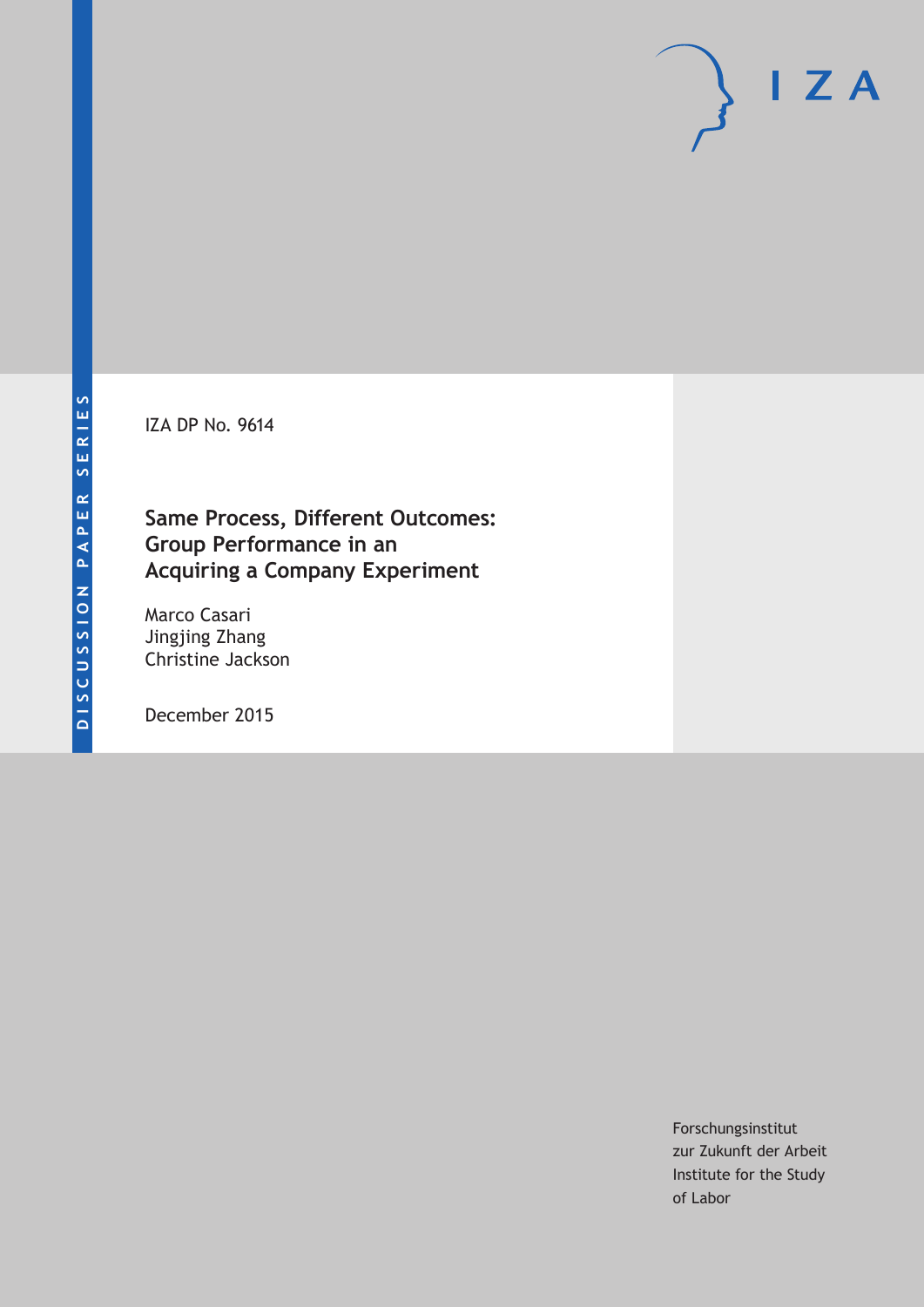# **Same Process, Different Outcomes: Group Performance in an Acquiring a Company Experiment**

### **Marco Casari**

*University of Bologna and IZA* 

### **Jingjing Zhang**

*University of Technology Sydney* 

### **Christine Jackson**

*Purdue University*

Discussion Paper No. 9614 December 2015

IZA

P.O. Box 7240 53072 Bonn Germany

Phone: +49-228-3894-0 Fax: +49-228-3894-180 E-mail: iza@iza.org

Any opinions expressed here are those of the author(s) and not those of IZA. Research published in this series may include views on policy, but the institute itself takes no institutional policy positions. The IZA research network is committed to the IZA Guiding Principles of Research Integrity.

The Institute for the Study of Labor (IZA) in Bonn is a local and virtual international research center and a place of communication between science, politics and business. IZA is an independent nonprofit organization supported by Deutsche Post Foundation. The center is associated with the University of Bonn and offers a stimulating research environment through its international network, workshops and conferences, data service, project support, research visits and doctoral program. IZA engages in (i) original and internationally competitive research in all fields of labor economics, (ii) development of policy concepts, and (iii) dissemination of research results and concepts to the interested public.

IZA Discussion Papers often represent preliminary work and are circulated to encourage discussion. Citation of such a paper should account for its provisional character. A revised version may be available directly from the author.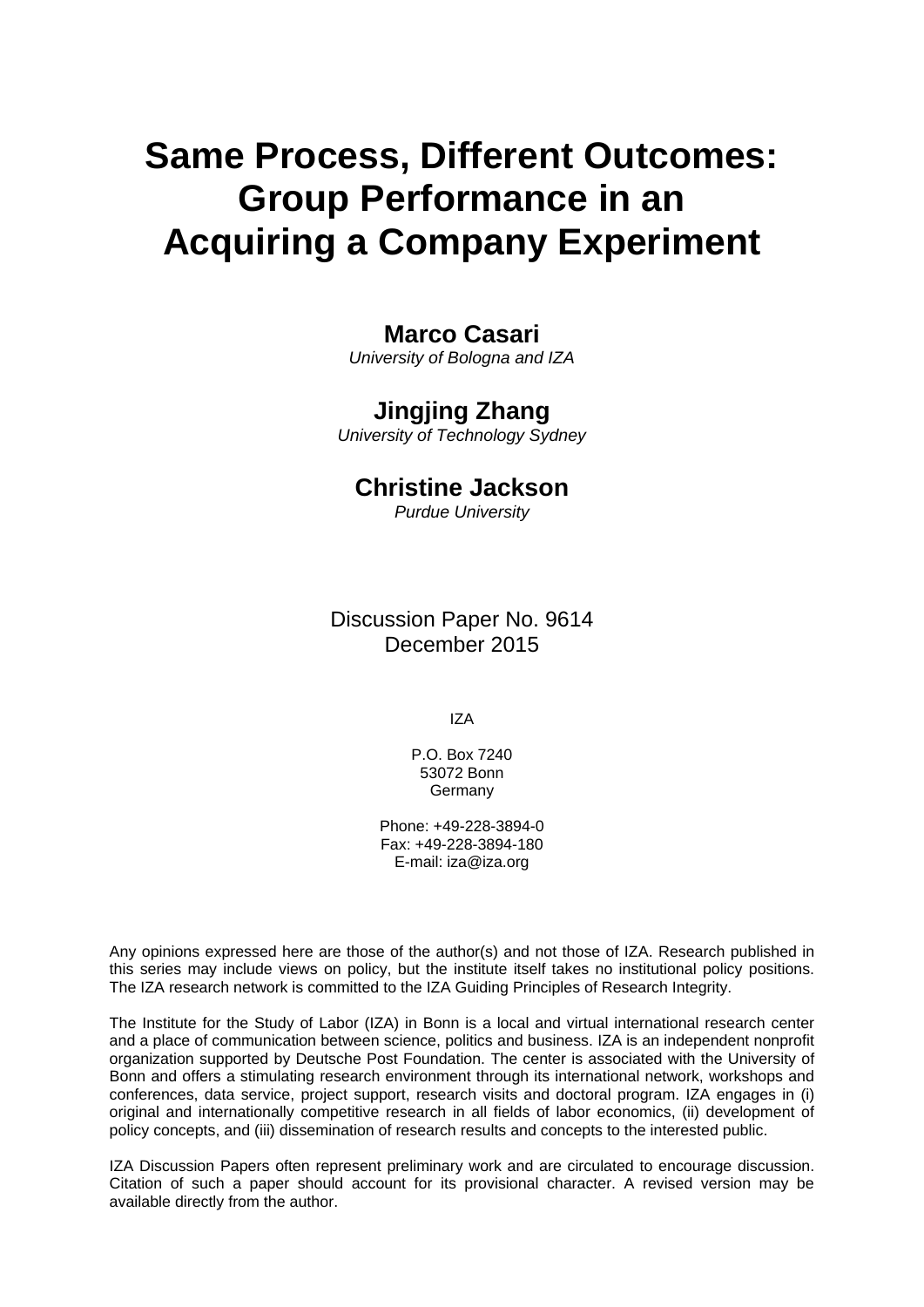IZA Discussion Paper No. 9614 December 2015

# **ABSTRACT**

# **Same Process, Different Outcomes: Group Performance in an Acquiring a Company Experiment\***

It is still an open question when groups perform better than individuals in intellective tasks. We report that in an Acquiring a Company game, what prevailed when there was disagreement among group members was the median proposal and not the best proposal. This aggregation rule explains why groups underperformed with respect to a "truth wins" benchmark and why they performed better than individuals deciding in isolation in a simple version of the task but worse in the more difficult version. Implications are drawn on when to employ groups rather than individuals in decision making.

JEL Classification: C91, C92, D03, D81

Keywords: winner's curse, group decision making, communication, risky shift, herd behavior

Corresponding author:

 $\overline{\phantom{a}}$ 

Jingjing Zhang Economics Discipline Group University of Technology Sydney 14-28 Ultimo Road Ultimo NSW 2007 Australia E-mail: Jingjing.Zhang@uts.edu.au

<sup>\*</sup> Jingjing Zhang acknowledges financial support from the Swiss National Science Foundation (SNSF 135135) and the European Research Council (ERC Advanced Investigator Grant, ESEI-249433). We thank Anya Savikhin for valuable research assistance, Tim Cason for comments on an earlier version of the paper, two anonymous referees as well as seminar participants at the IMEBE meeting in Alicante, Spain, the ESA meetings in Tucson, and Bocconi University, Italy.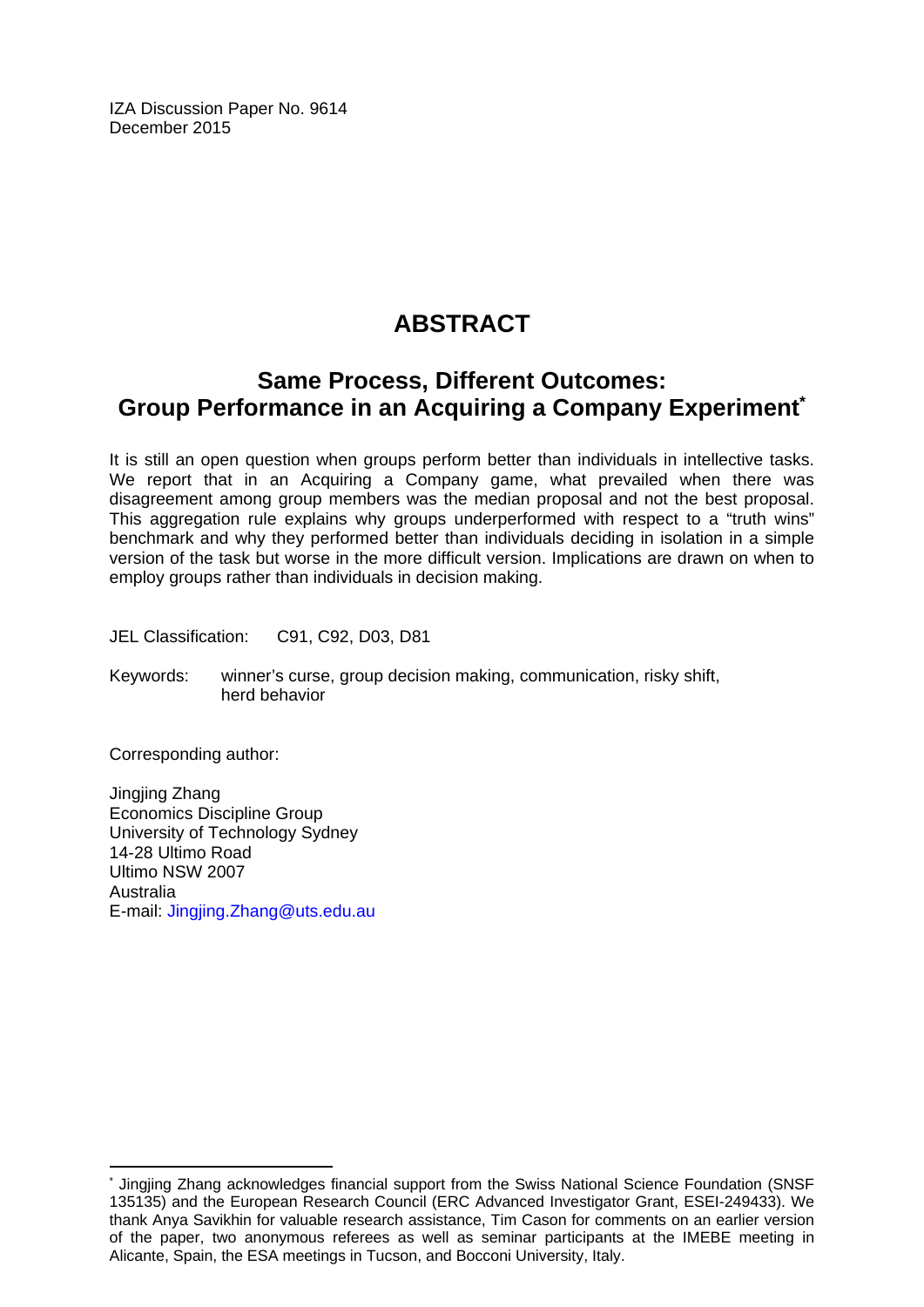#### **1. Introduction**

 $\overline{a}$ 

Many important economic, legal, political, and military decisions are made by groups. Can groups make better decisions than individuals in isolation? Since the last decade, researchers have documented significant differences between individual and group decision-making in a large set of games in the experimental economics literature.<sup>1</sup> For instance, Cooper and Kagel (2005) report that small groups in strategic tasks deliver outcomes beyond the most optimistic expectations i.e., better than those from the most skilled individual in the group. In contrast, other studies report no difference or even worse performance of groups relative to individuals (Davis, 1992; Kerr et al., 1996; Sutter et al., 2009). Yet until recently, economists paid little attention to when instead of whether groups perform differently than individuals.

The aim of this paper is to study under what conditions groups are superior and under what conditions are inferior to individuals in overcoming a well-known winner's curse problem.<sup>2</sup> We will shed light on the possible explanations of the differences between individual and group decisions and deliver implications about when to employ groups rather than individuals in decision making.

To fulfill this aim, we compare individual and group performances in an Acquiring a Company experiment. The standard acquiring a company experiment is based on a bilateral bargaining game between a buyer and a seller who move sequentially (Samuelson, 1984; Samuelson and Bazerman, 1985). The buyer makes a take-it-or-leave-it offer to a seller who can either accept or reject. The interaction is non-trivial because the seller has more accurate information than the buyer about the value of the company. Although it has an objective solution, in experiments individuals hardly place optimal bids and many individuals actually acquire the company but incur losses; moreover they fail to correct their choices over time.

To reduce the complexity of the strategic interactions between sellers and buyers and the possible misunderstanding of the game, in our experiment, sellers were simulated by a computer

<sup>1</sup> For an excellent literature review comparing group and individual decision making, see Charness and Sutter (2012).

 $2^2$  The term "Winner's curse" refers to the irrational bidding behavior in common value auctions, consistently observed in the lab, where bidders often systemically overbid, resulting in an expected loss. Field evidence about overbidding has also been accumulated for a variety of similar economic situations, from mineral right auctions, eBay auctions, to baseball's free agency market, to IPOs pricing and to corporate takeovers (e.g., Bajari and Hortacsu, 2003).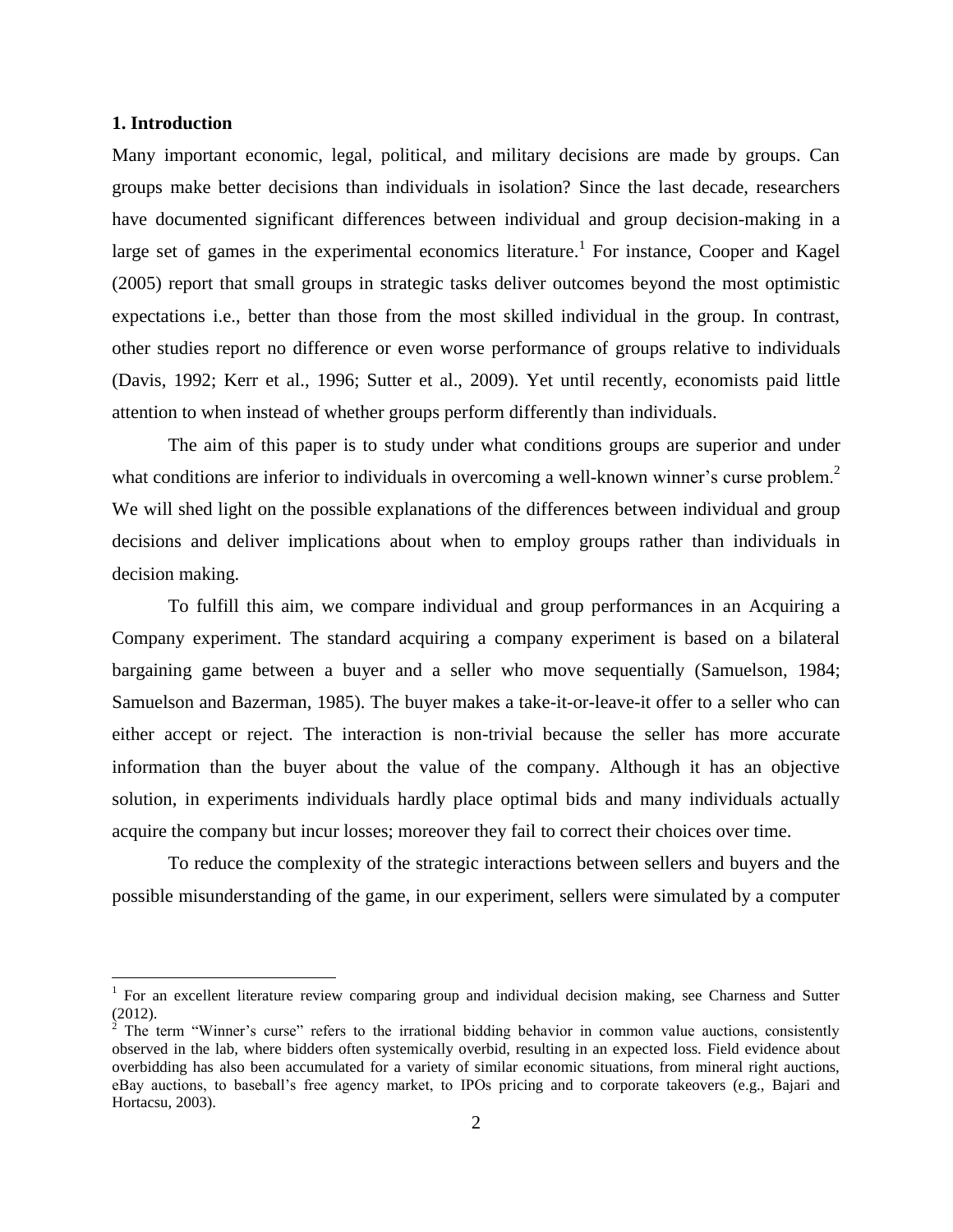that accepted bids only when the bid was greater than or equal to the company's value.<sup>3</sup> Having all subjects playing in the role of the buyer also eliminates any potential confounding effect due to other-regarding preferences. In this way, the strategic bargaining game is converted to a nonstrategic decision task while keeping the adverse selection problem unaffected. Relative to other games where optimal strategy depends on beliefs about players' rationality and strategic uncertainty, the behavioral data in this task may provide a sharper view of the decision making processes, especially when studying groups.

To the best of our knowledge, this is the first experiment investigating individual vs. group decision-making in an Acquiring a Company task. To provide implications on when groups outperform individuals, we vary the level of difficulty of the task: in the easy version, the majority of the individuals can solve the problem; while in the difficult version, only a minority can get the correct solution. Will groups place more optimal bids – or at least reduce the number of bids placed that loses money in expectation than individuals deciding in isolation in the easy task? If so, what is the mechanism that leads groups to perform better than individuals? Will groups still outperform individuals when the task is more difficult?

To investigate the forces that drive the different performance of groups and individuals, we break down the group decision making process into three steps: individual proposal step, a group chat step, and a decision making step. Using the bid proposals one can identify the precise aggregation rule that is used to reach consensus *within each group*: the group choice could follow the best proposal, the median proposal, the proposal of the majority, the worst proposal, a rotation scheme, or something else. We also control for possible shifts in risk preferences when moving from individuals to group decision making, which could partially account for individual vs. group differences.

Our analyses of groups of three members facing an Acquiring a Company task generate several important results. We report that in the easy task, groups substantially reduced the winner's curse and generally placed better bids than individuals deciding in isolation. Groups did however underperform with respect to a "truth wins" benchmark, although they outperformed individuals deciding in isolation. This result was attributed mainly to the aggregation rule of individual proposals within the group. When there was disagreement within a group – what

 $3$  All studies reviewed from the literature used robot sellers, and so do we, with the exception of Carroll et al. (1990, treatments 5 and 6 only) and Cooper and Sutter (2011).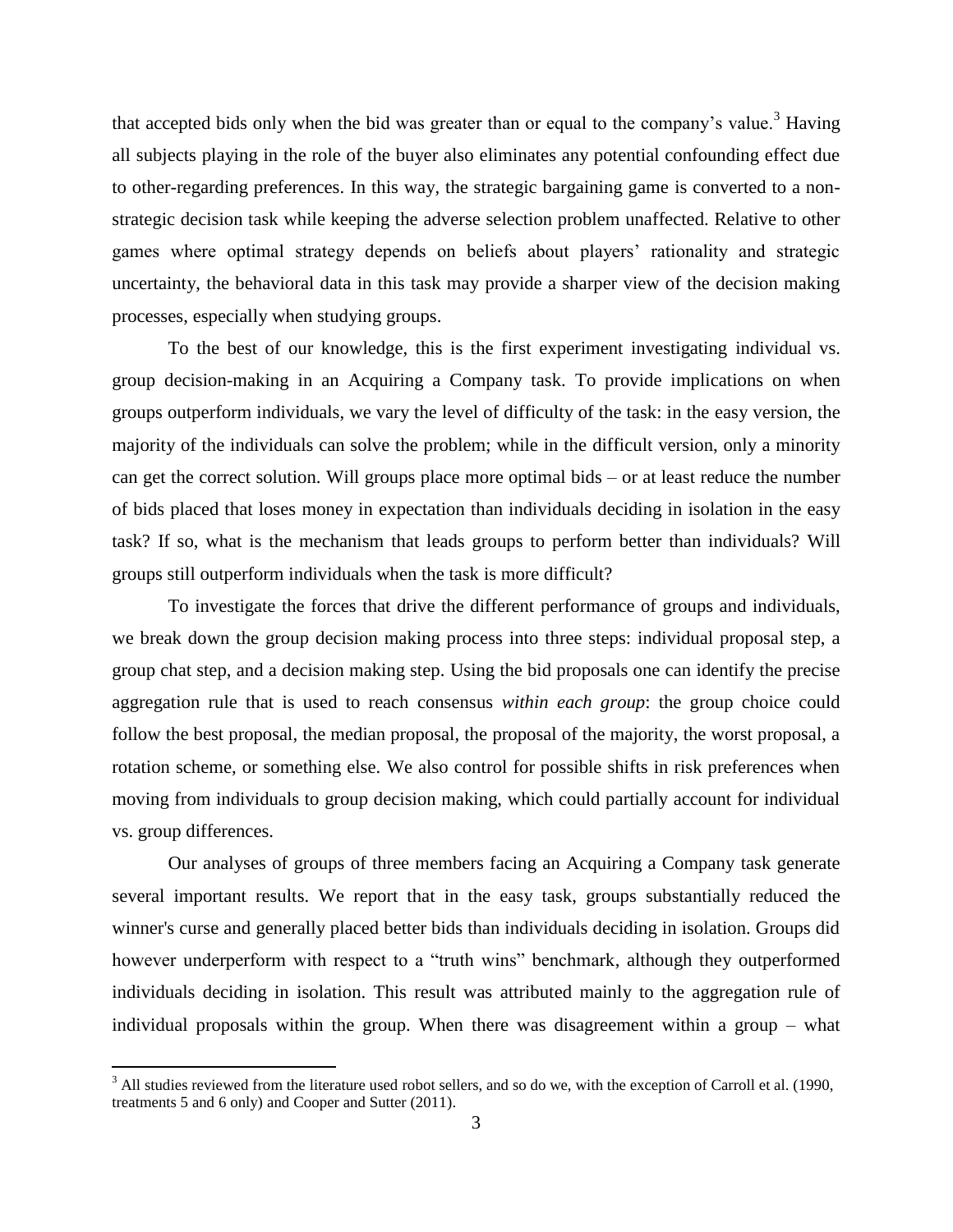prevailed was not the best proposal, i.e. the so called "truth wins norm," but the median proposal, which is more typical for tasks without an objective solution. This median-aggregation rule can also explain the observed inferior performance of groups relative to those of individuals when they face the difficult task. When the task is sufficiently simple for most people, groups can provide better solutions than individuals acting in isolation because those with the wrong answer are almost always a minority. When the task is difficult, we shall be more cautious to use groups as the decision making unit. Thus the present paper identifies some conditions under which the same basic processes of group decision making can lead to good performance in certain contexts and poor outcomes in other contexts. 4

The paper opens with a literature review in section 2, and presents the experimental design in section 3. The results are split into the main ones in sections 4 and the others in section 5. The paper closes with discussion and conclusions in section 6.

### **2. Literature Review**

 $\overline{a}$ 

We reviewed nine available experimental studies that have utilized the Acquiring a Company task in the economics and management literature.<sup>5</sup> In none of them, do naïve behavior and the winner's curse disappear with a reasonable amount of experience and feedback. Indeed, individuals in these studies failed to avoid naïve bidding and the winner's curse even when they were paid for good performance, when their intellective reputations were at stake, when they were given hints, and when participants were unusually analytical. In all of these studies, decision makers were individuals, with the exception of Cooper and Sutter (2011) where, teams of two players,one as a buyer and the other as a seller played a series of the acquiring a company game against sellers and buyers from different teams and shared earnings equally. Their goal is to examine the impact on performance of endogenous versus random role assignment within

<sup>&</sup>lt;sup>4</sup> This complements to previous social psychology literature arguing that different performance outcomes are a function of inherently different processes (Brodbeck et al. 2007; De Dreu et al. 2008). Brodbeck et al. (2007) propose a theoretical model that explains how the interaction between asymmetries in information distribution prior to group decision making and asymmetries in information processing during group decision making affects group performance. De Dreu et al. (2008) theorize that group performance is a function of social motivation, epistemic motivation and their interaction. When decision urgency is low, group outcome benefits from prosocial motivation coupled with high levels of epistemic motivation. When groups face emergency situations, groups perform better when prosocial motivation is paired with low levels of epistemic motivation.

<sup>&</sup>lt;sup>5</sup> Ball, Bazerman, Carroll (1991), Charness and Levin (2009), Cooper and Sutter (2011), Holt and Sherman (1994), Selten, Abbink, and Cox (2005), Bereby-Meyer and Grosskopf (2008), Grosskopf, Bereby-Meyer, Bazerman (2007), Carroll, Delquie, Halpern, Bazerman (1990), Tor and Bazerman (2003). A design comparison is provided in Appendix, Table A1.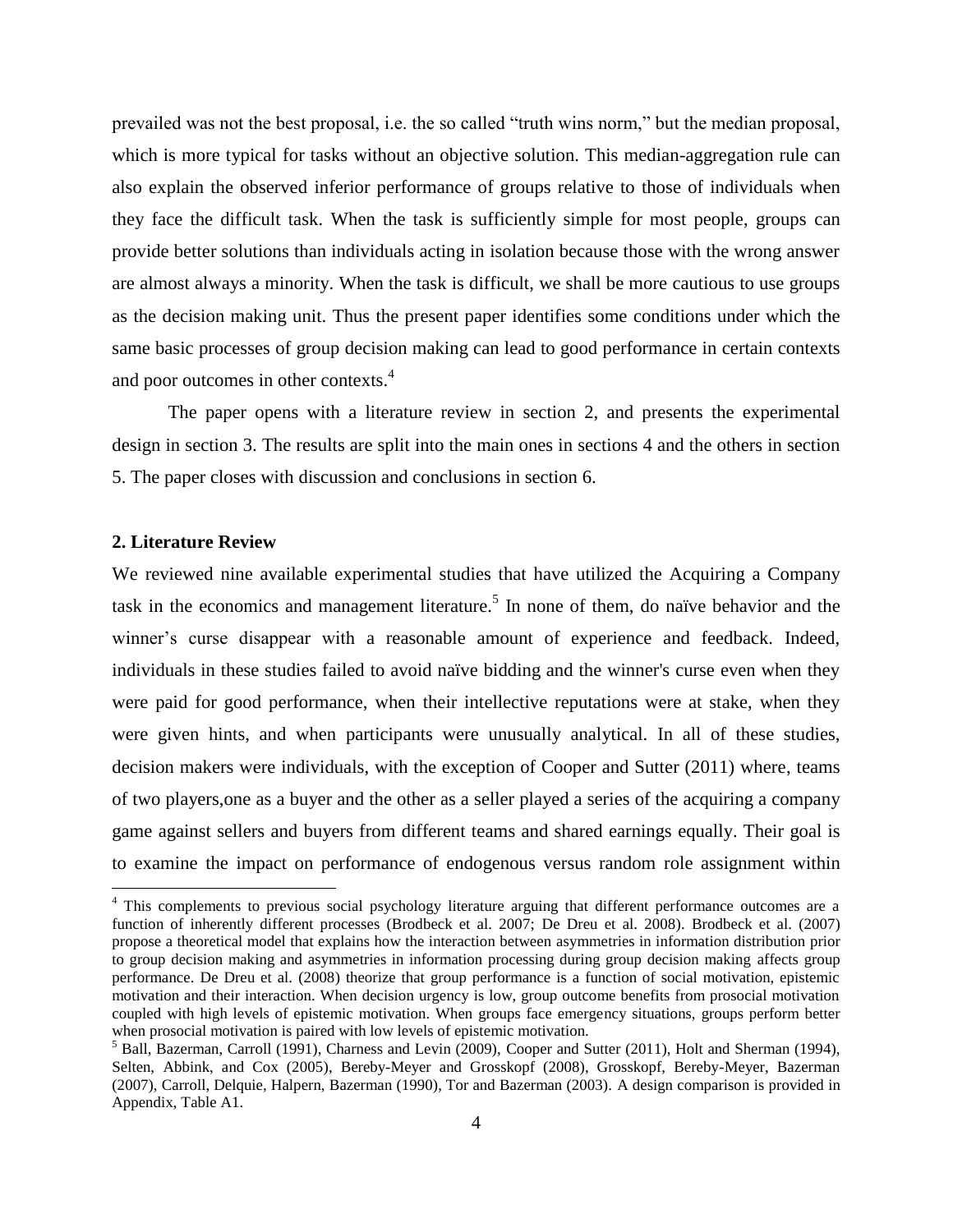teams whereas in this study all team members were buyers and the main focus is to see when group decisions are more rational than individual ones.

Our Acquiring a Company task is closer to an intellective task than it is to a judgmental task. It is also easily demonstrable because it is straightforward to explain to others once a subject understands what the optimal bid is. $<sup>6</sup>$  In comparing individual and group performance on</sup> an intellective task, Lorge and Solomon (1955) proposed to replace absolute performance of the group with the "truth wins" benchmark (i.e., the group should be able to achieve a correct answer if at least one member would have chosen it in isolation). Thus, if a fraction p of individuals working alone reaches the correct solution, the probability that in a randomly selected group of n persons at least one knows it is  $1 - (1-p)^n$ . The truth wins benchmark sets a higher standard for the group superiority than absolute performance.

Research on group performance in the psychology literature documents that freely interacting groups very rarely exceed and usually fall below the truth wins standard (Davis, 1992, Kerr et al., 1996), however, more recent research conducted by Laughlin and colleagues suggest that in terms of intellective tasks, the absolute performance of groups is superior to the performance of individuals (Laughlin, et al., 2002; Laughlin, et al., 2003; Laughlin, et al., 2006). Specifically, in a series of experiments conducted by Laughlin and colleagues, three, four, and five-person problem-solving groups performed better than the best of an equivalent number of individuals on a difficult intellective task (e.g., letters-to-numbers problems). The superior performance of groups over individuals was attributed to the demonstrability of the task. Laughlin and Ellis (1986) purposed four conditions of demonstrability, which includes group consensus on a verbal or mathematical conceptual system, sufficient information for a solution, sufficient knowledge of the system to recognize and accept a correct solution if it is proposed, and correct members must have sufficient ability, motivation, and time to demonstrate the correct solution to the incorrect members. For intellective tasks, groups perform increasingly better than individuals as the demonstrability of the tasks increases, such that groups perform at the level of the average individual for weakly demonstrable tasks and perform at the level of the

<sup>&</sup>lt;sup>6</sup> The psychological literature on group versus individual decision-making distinguishes between judgmental and intellective tasks (Laughlin, 1980). A judgmental task involves problems where there is no obvious "correct" action and individuals may legitimately differ on their choices because of their values or preferences. In contrast, an intellective task has a "correct" solution; sometimes this solution is difficult to discover and sometimes it is easy to discover and demonstrate to others.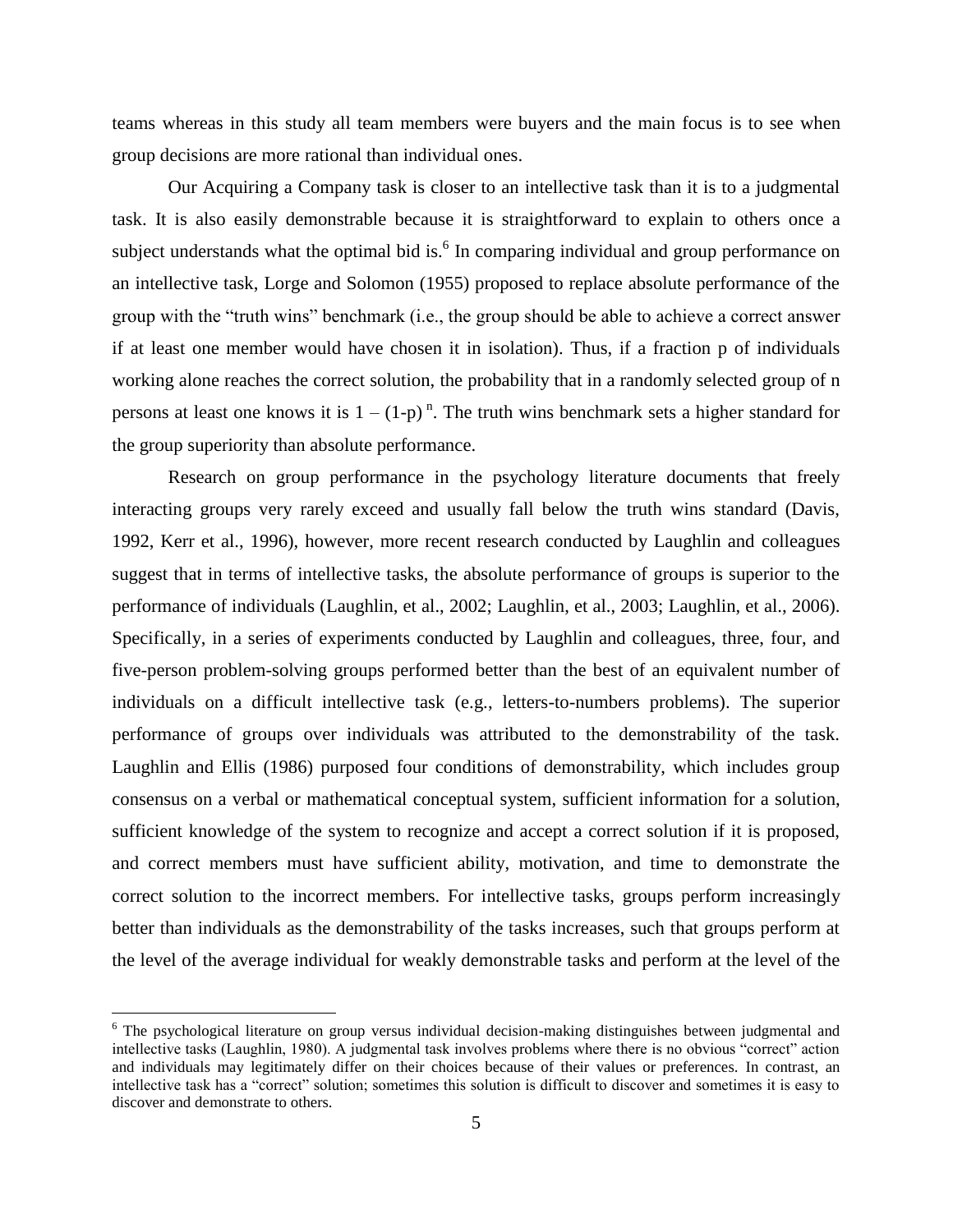best individual for highly demonstrable tasks (Laughlin and Ellis, 1986). Indeed, groups have been shown to perform comparably to the best of an equivalent number of independent individuals on intellective tasks when they were given sufficient information and time (Laughlin, et al., 1991).

How groups combine individual preferences is also determined in part by the demonstrability of the task. Laughlin (1999) postulates that groups choose to resolve disagreement among individual preferences using various social combination models including voting (majority or plurality), turn taking (i.e., proportionality), and demonstration (i.e., truthwins and truth-supported wins), among others. In a review of the group's performance and decision-making literature, Kerr and Tindale (2004) conclude that groups rarely combine their individual preferences in an optimal way; however, groups can maximize their performance through the use of simply majority processes. The review also concluded that majority and median models, which allow groups to give more weight to those members whose preferences are similar, were found to best represent the consensus processes utilized by groups in combining member preferences.

Experimental economics on group performance in intellective tasks focus more on the effect of learning and provide mixed results. In a beauty-contest game, Kocher and Sutter (2005) found that groups of three subjects did not do more iterations of reasoning than individuals, but learned faster than individuals via face to face communication. In signalling games, Cooper and Kagel (2005, 2009) reported that teams of two play more strategically than individuals after exchanging messages in online chat rooms and a change in the meaningful context of the game stalled individual learning process but had no effect on the strategic play of teams. They conclude that teams outperformed the truth win benchmark using a simulation of team play based on randomly drawing two individuals from the individual treatment. Instead of relying on simulated data, our within-subject design allows us to count the instances in which the optimal proposal from the individual member prevailed to a final group choice. Also, we examined team play in groups of three rather than two, which permits interesting majority or minority behaviour. In auctions, two experimental studies employed groups as bidders. Cox and Hayne (2006) compare the performance of individuals and groups of five members in a sealed-bid common value auction. Groups performed better when the information was common to all group members rather than when there was a need of information sharing within the group. In the former case,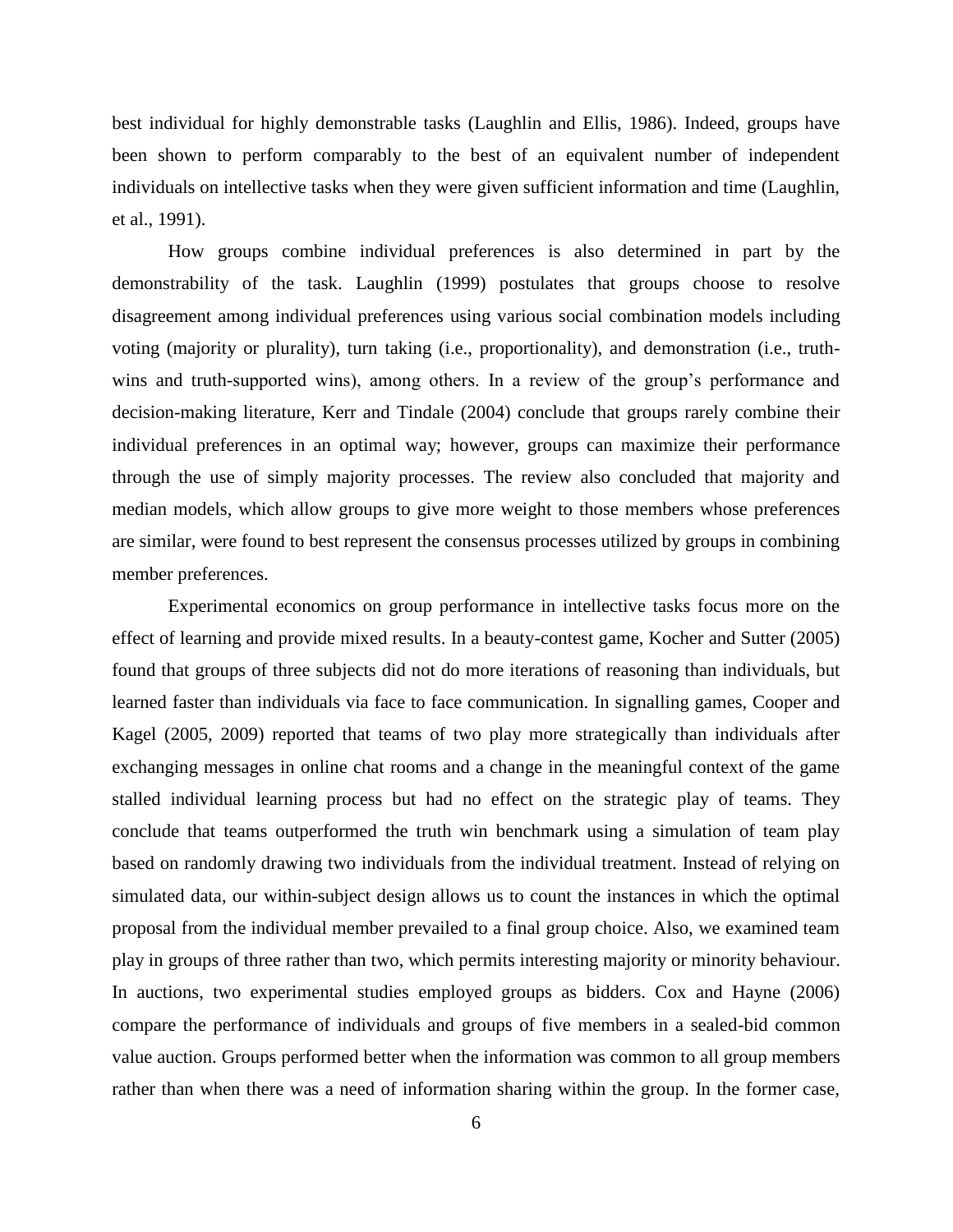individuals deciding within groups earned more than when deciding in isolation. In the latter case, earnings were roughly equivalent. Our design resembles the treatment with common information among all group members; hence it relieves groups from the additional burden of information sharing. Sutter et al. (2009) compare the performance of individuals and groups of three members in an English auction with a private and a common value component. They report that groups submitted more winner's curse bids and therefore earned lower profits than individual bidders. They attribute this findings to individual-group differences toward competition, i.e., groups competing with other groups are more aggressive than individuals competing with other individuals, which is absent in our design as there is just one buyer and the seller is a robot. Moreover, bidders can more easily explain to others the rationale for an optimal bid in our Acquiring a Company task than in a common value auction. One reason is that the optimal strategy does not depend on the bids of others. In Section 7 we will come back to the above studies and interpret the results in light of our findings.

### **3. Experimental Design**

There were two treatments with an "easy" Acquiring a Company task and two treatments with a "difficult" task. In every session 15 subjects faced several repetitions of the task. Within a session there were a Control and Main part. In the six initial repetitions, or periods, of the Acquiring a Company task, all subjects decided in isolation ("Control part"), while in the following twenty periods, the decision making processes varied across treatments ("Main part"). In the main part, decision making of subjects continued to be done in isolation in the *Individual treatment*, while subjects had to reach a consensual decision within their group in the *Group treatment*.

In our experiment, all subjects faced the Acquiring a Company task always as potential buyers. The buyer made a take-it-or-leave-it offer *b* (an integer between 0 and 360) to a seller whose company's value was *s*. Sellers were simulated through robots who accepted bids only when the bid *b* was greater than or equal to *s*. The instructions explained how robot sellers made their choices. The payoffs for a buyer was 0 if the seller rejected and  $(1.5s - b)$  if she accepted. The buyer only knew that each realization of *s* had equal probability. The difficulty of the task depends on how many values the company could take. In the literature the range is between two and infinite possible company values. For the task with infinite possible values, past experiments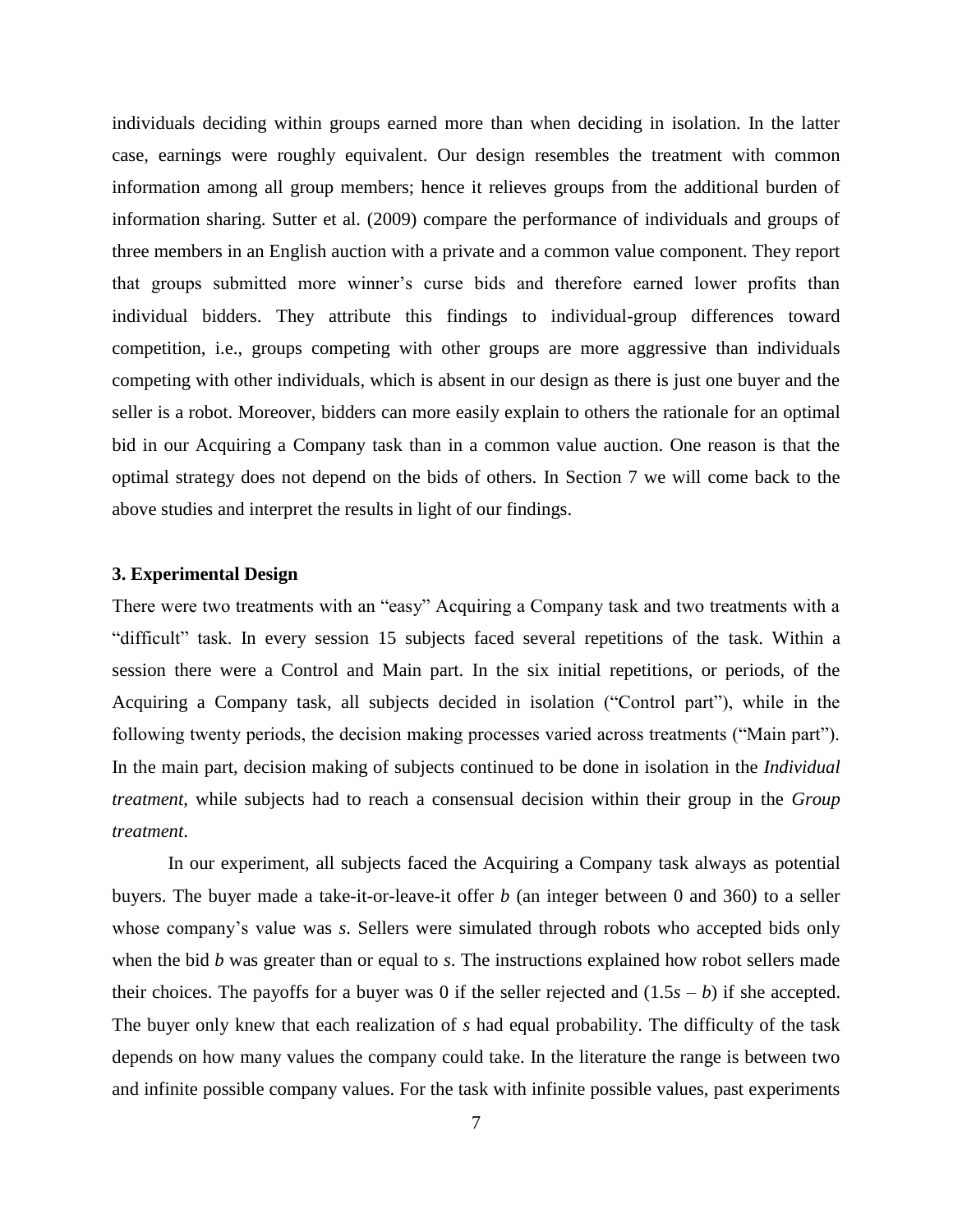have shown that the share of sub-optimal bids is very high, suggesting that a level of difficulty beyond the abilities of most participants (e.g., Bereby-Meyer and Grosskopf, 2008). Charness and Levin (2009) compared simple designs with a discrete set of possible company values – either 2, 4, or 100 values – and reported that subjects had more difficulty handling the 100 value than the 2 or 4 value tasks.

In our easy task the company could take on only five possible values, *s=*38, 60, 90, 130, or 240. These values were not evenly spaced for two reasons. First, it avoids placing the equilibrium bid at a corner of the choice space, where the most profitable activity is either to bid zero and never acquire the company or to bid the highest value and always acquire it. Such designs have advantages but can induce boredom. Placing the equilibrium bid away from the corners of the actions space is also likely to facilitate the convergence of groups with heterogeneous views on the correct solutions; the equilibrium bid was not in the middle of the action space, either. Second, to have distinct predictions for naive and rational bidders, while distancing the latter prediction from the middle of the action space, where there oftentimes are many confused subjects who would otherwise be mistaken for rational players (Holt and Sherman, 1994, Selten et al., 2005). In the difficult task the company could take on one hundred possible values, s=21, 22, …, 120. As mentioned, the values were not 0,…,100 in order to avoid corner solutions.<sup>7</sup>

To sum up, the task was a decision problem with imperfect information. The informational obstacle of the buyer was offset by an assumption that the buyer's value was 1.5 times the seller value, *s*. The optimal and naïve bidding strategies in this task were first modeled by Holt and Sherman (1994) in an environment with continuous strategy space wherecompany values for the seller are uniformly distributed between *X* and *X*+*R*. The expected gain to a buyer equals to the product between the value of the company less the amount bid for it and the probability of having the bid accepted. The latter can be represented by (*b*−*X*)/*R,* which is the probability that *s* is less than *b*. The optimal bidding strategy will necessarily consider that the seller accepts only if the company value is no higher than *b*. Hence, it incorporates the additional information that will be revealed by the event of winning. In case a bid *b* is accepted, the expected value for the seller will be in-between

 $<sup>7</sup>$  To make the decisional process more comparable across treatments, all treatments followed the same random draw</sup> procedure in the "main" part. That is, every period the computer independently drew at random one company values for each group of three persons. In the individual treatment, even though there was no group decision making in the main part, the same company value was given to each members of the groups.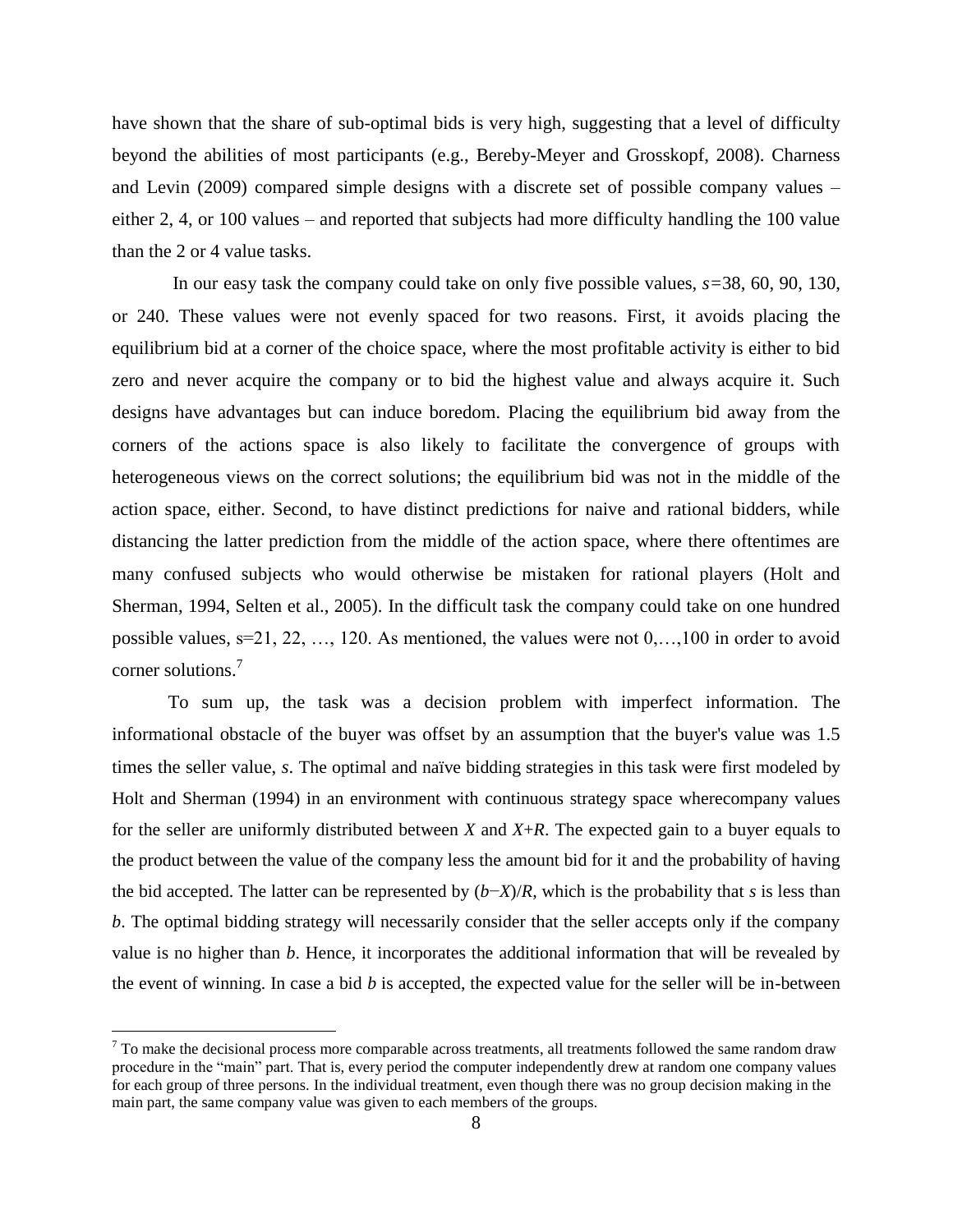*X* and *b*, and more precisely  $X + (b-X)/2$ . For a risk-neutral rational bidder, the optimal bid maximizes the rational objective function below which is the product of the acceptance probability times the expected payoffs conditional on acceptance:

$$
\left(\frac{b-X}{R}\right) \cdot \left[1.5\left(X + \frac{b-X}{2}\right) - b\right] \text{ (rational objective)}
$$
\n
$$
\left(\frac{b-X}{R}\right) \cdot \left[1.5\left(X + \frac{R}{2}\right) - b\right] \text{ (naïve objective)}
$$

In contrast, a naive bidder is defined as someone who neglects the information conveyed by winning and assumes that the value of the company for him/her is  $1.5(X + R/2)$ , where  $X + R/2$  is the expected value of *s*. This yields the naive objective indicated above. Based on this consideration one can derive the rational and naive bids as follow:

$$
b_{rational} = 2X \qquad \qquad b_{naive} = \frac{5}{4}X + \frac{1}{4}R
$$

The predictions within the experimental treatment follow from this framework by considering a discrete strategy space. In the 5-value task, a bid of 60 is the risk-neutral Nash equilibrium (RNNE) strategy for the buyer and yields an expected profit of 5.4. Table 1 shows buyer's profits for the RNNE strategy and other bidding strategies. Instead, an incorrect reasoning may lead some participants to bid 90 and earn an expected profit of 2.4, which is suboptimal. We computed this prediction following the model of naïve bidding in order to select a design for the experiment with a rational bid lower than the naïve bid. A naïve bidder does not condition the value of the company on the level of the accepted bid, rather, assumes that the value is always the expected value of *s*, which is 111.6. A naïve bidder erroneously thinks a bid of 90 would yield an expected profit of  $0.6 \times (1.5 \times 111.6 - 90) = 46.44$ . Instead, when placing a bid of 90, the company is sold only for values 38, 60, 90 but not for 130 and 240. For a rational bidder, the expected value conditional on being accepted is not 111.6, but  $(38+60+90)/3 = 62.66$ . Thus, the expected profit is 2.4 (Table 1). When the buyer does not take into account that acceptance is itself an informative event, the buyer may overbid and even incur an expected loss. For the adopted parameters, optimal bidding (RNNE) yields a 40% probability of acquiring the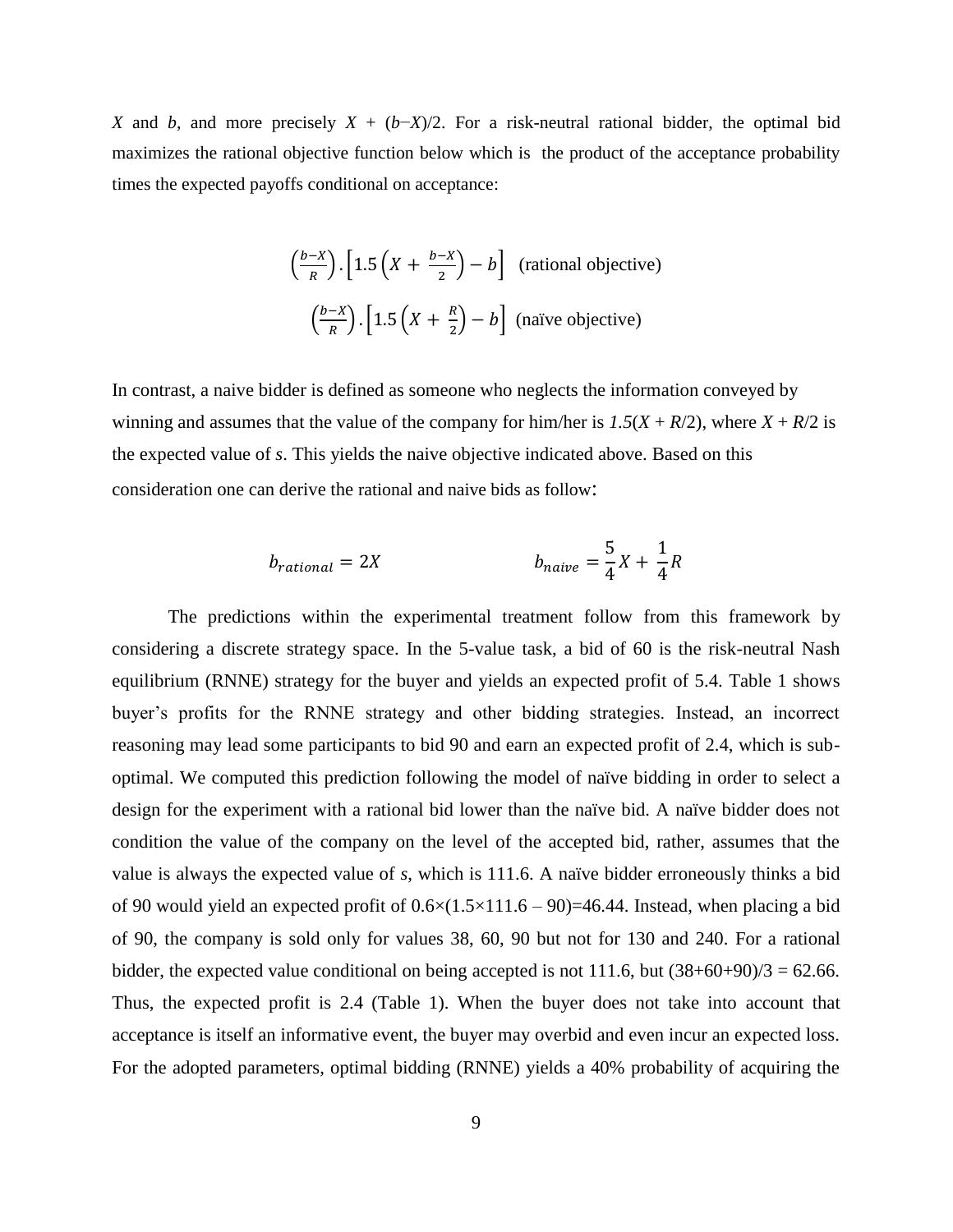company, which ensures that the participants stayed engaged in the task.<sup>8</sup> Similarly, in the 100value task, the RNNE bid is 42 and the naïve bid is 63.75. Any bid above 63 generates an expected loss.

To favor learning, each participant observed the company value at the end of each period – even when the company was not acquired. There was a practice period with forced input. In all treatments, the initial six periods involved individual decision making and every period the computer randomly drew 15 company values, one for each participant (control part).

The rules in the following twenty periods differed by treatment (main part). In the *Individual treatment,* the Acquiring a Company task continued to be individual decision making except that while submitting a bid, subjects also stated their confidence level in the bid (low, medium, high) without monetary incentives and could add a brief text with reasons for the choice of that bid, which only the experimenter could observe.

In the *Group treatment,* participants faced the Acquiring a Company task in groups of three members, which were randomly formed at the beginning of the session and held fixed through the session. Every period included a *proposal* step, a *chat* step, and a *bidding* step. In the proposal step, subjects submitted an individual bid proposal, a confidence level in their proposal (low, medium, or high) without monetary incentives, and could also send a brief text explaining the proposed bid. $\frac{9}{5}$  This information was placed on a public board for all three group members to see. Participants then had two minutes to send free-form messages to others in their groups.<sup>10</sup> Messages were recorded. In the bidding step, subjects had up to three rounds to reach a consensus on their group bid without further possibility to chat. If there still was no unanimity, no group bid was submitted and group members earned zero profits for that period. Under a unanimity rule, subjects have strong incentives to listen to the reasons of every group member with a different opinion; subjects have also incentives for communicating clearly and convincingly one's position to others in order to influence group decisions.

Before the Acquiring a Company task, participants faced lottery tasks along the lines of

 $8$  Having 240 as the highest possible company value generates an adequate "profit distance" of 7.5% between the RNNE bid of 60 and the naïve bid of 90. Consider that, after fixing the lower four company values, a highest possible company value of 183 generates equal profits for the 60 and the 90 bids.

<sup>&</sup>lt;sup>9</sup> Confidence levels are part of the cheap talk among group members. Incentivizing them would have likely biased the main bidding choice, which was the target of the experiment, and added complexity to the design.

 $10$  In the chat window, participants received an id number 1-3 in the order they sent messages in that specific period. We asked participants to follow two basic rules: to be civil to one another and not use profanities, and not to identify themselves in any manner.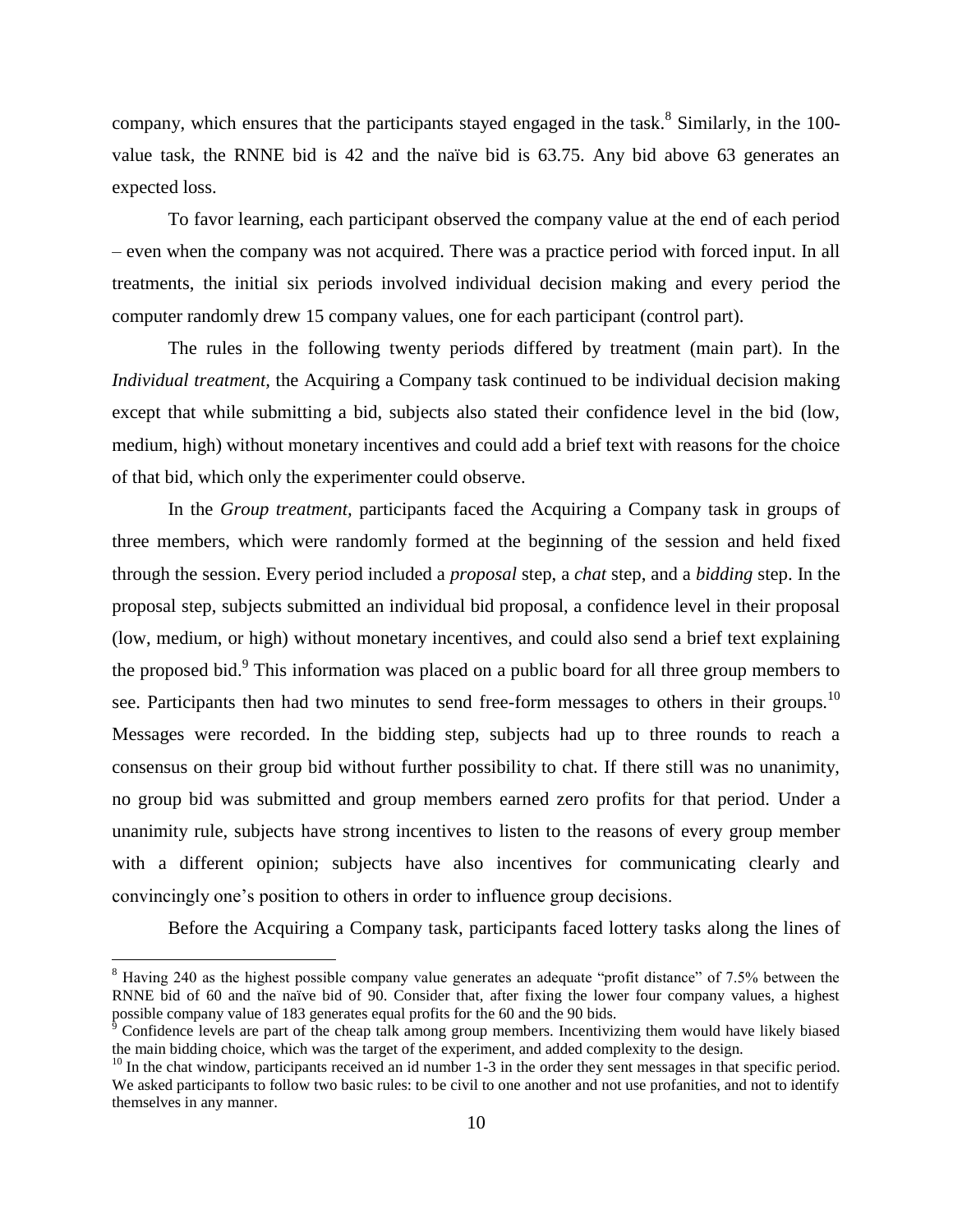Holt and Laury (2002) to measure risk attitude. A first part elicited *individual* risk attitude and a second part elicited *group* risk attitude. Each part comprised fifteen binary decisions between a "safe" and a "risky" option. The safe option involved a deterministic earning (50 tokens) and the risky option was a lottery with either a 150 earning or 0 (see Table A3 in Appendix). The percapita expected payoffs were equal in the two tasks. Only one decision from the individual lottery part and one from the group lottery part was randomly selected for payment at the end of the session. Group members had to submit unanimous choices after chatting.<sup>11</sup> The group composition was the same here and in the Acquiring the Company task. Zhang and Casari (2012) fully illustrate design and results. The elicitation of risk attitudes both at the individual and at the group level was instrumental in interpreting the choices in the Acquiring a Company task.

Participants started with a 200 token endowment in the control part and a 300 token endowment in the main part of the easy task. In the difficult task, we increase the endowment to 250 and 400 respectively to account for the lower expected profit relative to the easy task. In equilibrium, the individual period earnings were identical between individual and group treatments in a given task. Subjects were paid for all periods.<sup>12</sup> 30 subjects participated in the Individual treatment and 60 in the Group treatment of the easy task and 15 in the Individual treatment and 30 in the Group treatment of the difficult task (Table 2). Participants were randomly recruited from the undergraduate campus population of Purdue University and nobody participated in more than one session. Instructions were read aloud and subjects received a written copy. Sessions were run on a z-tree application (Fischbacher, 2007) and lasted on average about two hours. A subject earned on average about \$20 in the easy task and \$25 in the difficult task, with a guaranteed minimum payment of \$5. We paid \$0.03 for each experimental token.

<sup>&</sup>lt;sup>11</sup> There were a proposal phase, a chat phase, and a group choice phase. Everyone simultaneously made an individual proposal about each of the fifteen lottery choices. Participants could then chat with their group. Any line with disagreement was highlighted. If the choices of all three group members were identical for a specific decision line, then we had a group choice. If case of disagreement, there were two other rounds of interaction. In case the group was still in disagreement in the line selected for payment, then earnings were zero for that part.

 $^{12}$  Note that when cumulative earnings were low, there was a problem of limited liability, which we will discuss in the Result section. The instruction explained: "What if my earnings are negative? They will be compensated with your other gains. More precisely, if you have a loss in a single period, it will decrease your cumulative earnings. If your cumulative earnings in this part are negative, they will decrease your earnings in other parts of the experiment. However, if at the end of the session your earnings are negative, you will receive \$5."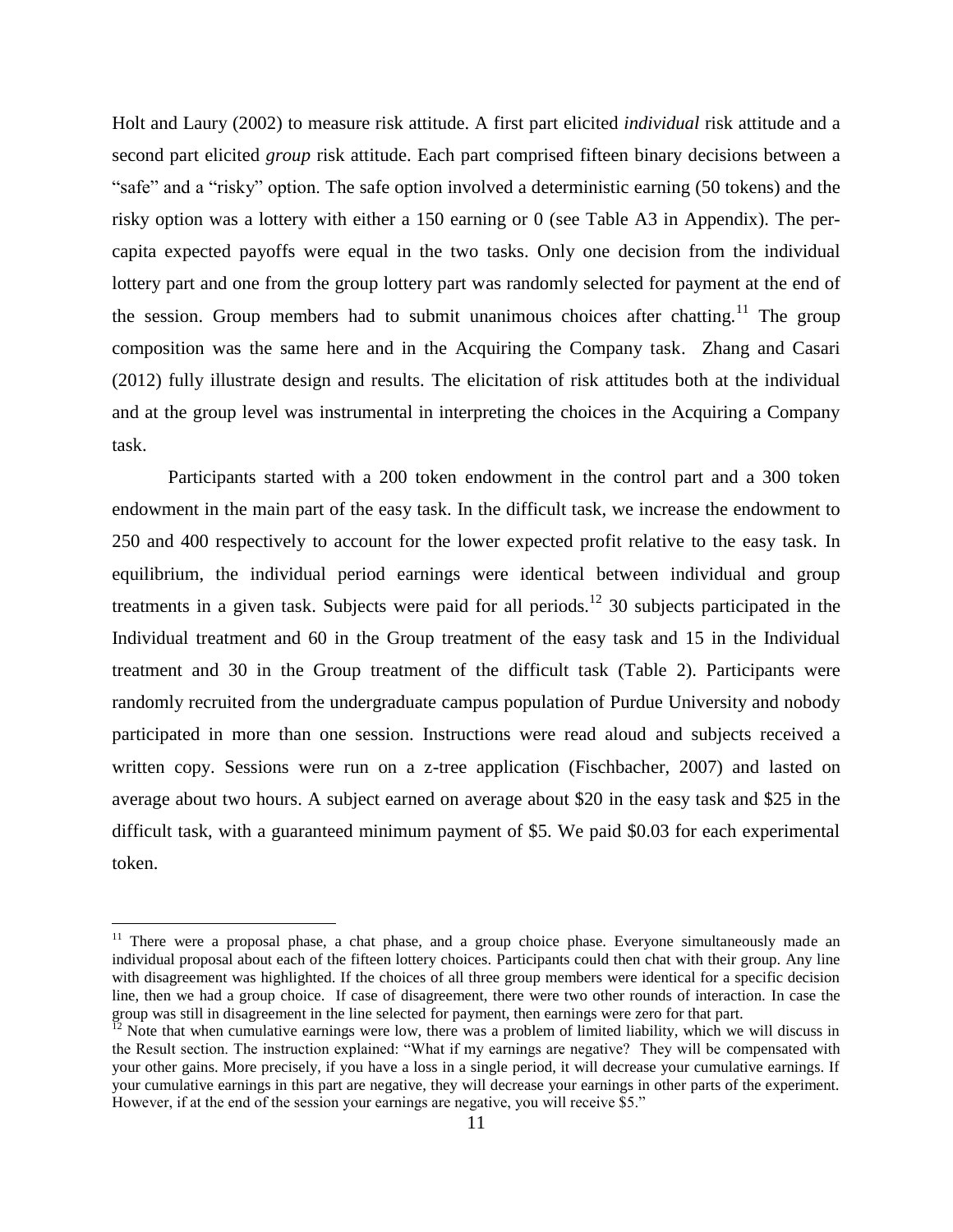#### **4. Main Results**

 $\overline{a}$ 

There are four main results from the Acquiring a Company experiment. Two measures of performance are considered: the fraction of optimal bids and the fraction of winner's curse bids, e.g. those that yielded an expected loss. We single out winner's curse bids from other suboptimal choices because they entail particularly severe departures from optimal bidding: in expectation a subject is better off bidding  $0 -$  or not bidding at all by vetoing the group decision – rather than placing a winner's curse bid.

*Result 1: In the individual treatment, there was no significant improvement in performance over time from the control part to the end of the main part in terms of fractions of optimal or winner's curse bids. This result holds both for the easy and difficult tasks.*

We first present evidence supporting Result 1 for the easy task. Recall subjects could bid any integer value between 0 and 360. In the easy task, we consider (near) optimal bids those of 60 or 61, in case subjects did not understand the tie-breaking rule, and *winner's curse bids* those integers in the intervals [58, 59], [74, 89] or [95, 360]. Table 3 and Figure 1 report the descriptive statistics. Overall, in the individual treatment only a minority of bids were optimal: the initial fraction was 35.6% (control part) and it remained about constant, reaching 35.4% at the end of the main part (periods 13-20). This difference was non-significant according to a Wilcoxon signed-rank test  $(N=30, p=0.992)$ .<sup>13</sup> The fraction of winner's curse bids was at an initial level of 20.0% and remained about constant at 19.2%. Also this difference was nonsignificant according to Wilcoxon signed-rank tests  $(N=30, p=0.339)$ .

In some cases overbidding may be rational because of limited liability issues. For instance a subject with a low cash balance can expect to earn more by bidding 240 instead of the equilibrium bid of 60 in the easy task or by bidding 120 instead of 42 in the difficult task.<sup>14</sup> In the data, these occurrences involved only 1.5% of all bids in the easy task and none of the bids in

<sup>&</sup>lt;sup>13</sup> All reported p-values are based on two-sided tests unless otherwise stated.

 $14$  In the easy task (difficult task), bidding 240 (120) yields a positive profit with probability 0.2 (0.4) and a loss y with probability 0.8 (0.6). If the cash balance is below  $y=23.25$  ( $y=57.8$ ) the eventual loss is inconsequential. When  $y \le 23.25$  (y $\le 57.8$ ) the expected profit from a 240 (120) bid are higher than 5.4 (1.1) i.e. the expected profits from an optimal bid. Two caveats are in order. First, we guaranteed a \$5 minimum earnings, which translates into 166.6 tokens, hence the relevant threshold for cash balances is 189.9 (224.4). Second, the reference cash balance includes the expected earnings from the individual lottery part and 2 lotteries, the part 3 and 4 endowments and the cumulative profits from the company takeover game up to that period.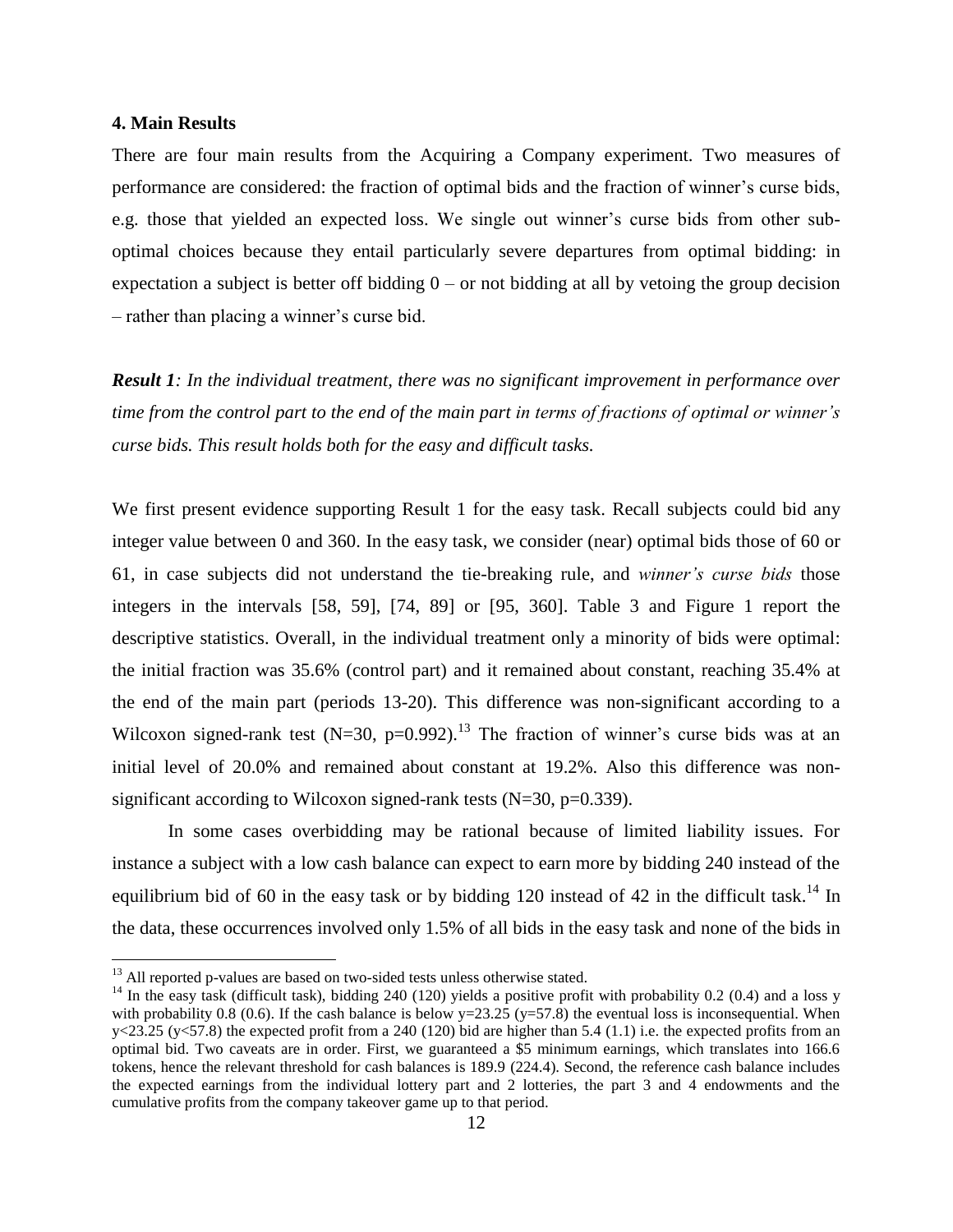the difficult task. Hence, keeping those observations affected by limited liability issues does not affect the main results. $15$ 

In the difficult task, we consider (near) optimal bids those in the range [31, 53] while winner's curse bids those in the range  $[64, 360]$ .<sup>16</sup> Overall, in the individual treatment for the difficult task the fraction of optimal bids was 15.6% in the control part and 22.5% in the end of the main part. This difference was non-significant (Wilcoxon signed-rank test,  $N=15$ ,  $p=0.234$ ). The fraction of winner's curse bids remained about constant, from 70.0% in the control part to 68.3% in the end of the main part. This difference was non-significant according to Wilcoxon signed-rank tests  $(N=15, p=0.455)$ .

*Result 2: In the easy task, by the end of the main part groups performed significantly better over time from the control part in terms of the fraction of optimal and winner's curse bids. The significant improvement took place in the transition to group decision-making and not from experience.*

*Result 3: In the difficult task, by the end of the main part there were no significant improvements of groups with respect to the control part in terms of the fraction of optimal and winner's curse bids. In the transition to group decision-making, group performance became significantly worse than in the control part, and then significantly improved with experience.*

Table 3 and Figures 1 provide support for Results 2 and 3. In the easy task of the group treatment, the fraction of optimal bids increased from an initial level of 30.6% (control part) to 51.9% in the end of the main part (periods 13-20). In addition, the fraction of winner's curse bids declined from an initial level of 18.3% to 10.6%. These differences were both significant according to Wilcoxon signed-rank tests ( $N=20$ ,  $p=0.038$  and  $N=20$ ,  $p=0.026$ , respectively). The improvement took place in periods 1-6 of the main part during the transition from individual to

<sup>&</sup>lt;sup>15</sup> Table 3 includes those observations. We dropped them instead from all following statistical and regression analyses.

<sup>&</sup>lt;sup>16</sup> In the difficult task, the optimal bid is 42. The range of near optimal bids covers 22% of the action space to include also approximately optimal bids and to facilitate the statistical comparison with the easy task, where the optimal bid is linked to one of the five company value (20% chance in case of random uniform choice). The expected profit from a bid of 31 is the same as from a bid of 53. In both easy and difficult tasks, near optimal bids are never loss-free.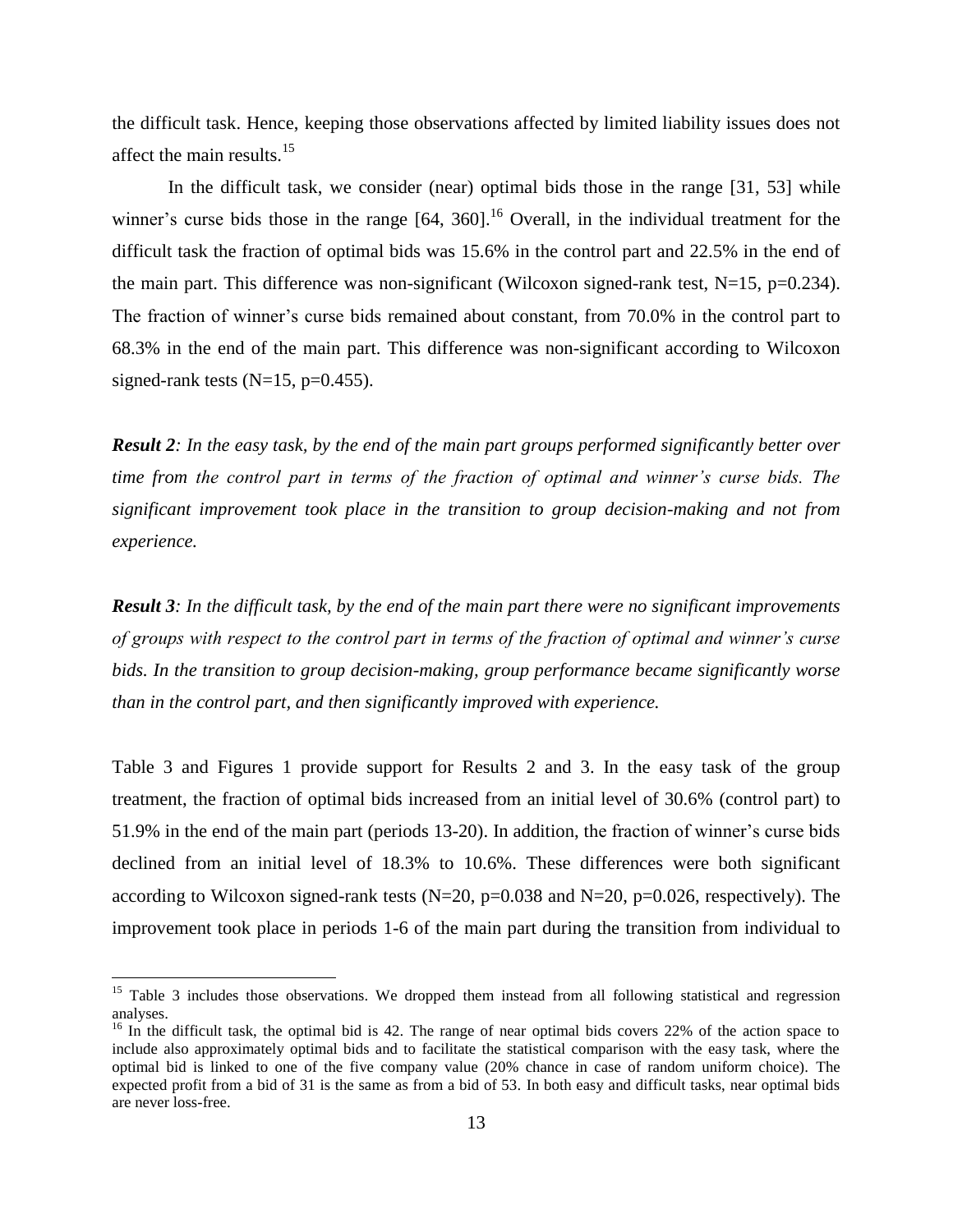group decision-making (N=20, p=0.108 for optimal bids and N=20, p=0.035 for winner's curse bids, respectively). No difference is observed when we compare the first 6 periods to the end of the main part (N=20, p=0.376 for optimal bids and N=20, p=0.932 for winner's curse bids, respectively). Hence, it was the effect of group membership more than group learning (Figure 1).

Instead, in the difficult task of the group treatment, the fraction of optimal bids at the initial level of 22.2% (control part) were not significantly different from the 17.5% at the end of the main part (periods 13-20) according to a Wilcoxon signed-rank test ( $N=20$ ,  $p=0.259$ ). The fraction of winner's curse bids declined from 64.4% to 48.8% but this difference was nonsignificant according to Wilcoxon signed-rank test (N=10, p=0.202). This overall picture of non-significant change hides two opposite shifts (Figure 1). First, the transition from individual to group decision-making that caused a worsening of performance, with optimal bids at 6.7% and winner's curse bids at 75% in periods 1-6 of the main part (only the former is significantly different between control part and the first 6 periods of main part,  $N=10$ ,  $p=0.040$ ). Second, group learning caused a significant improvement of performance (comparing periods 1-6 to periods 13-20 of the main part:  $N=10$ ,  $p=0.084$  for optimal bids and  $N=10$ ,  $p=0.011$  for winner's curse bids, respectively).

Another way to assess performance is to trace groups over time. In the easy task, most groups exhibited an improvement in bid quality over time (Figure 2). One can measure the improvement by comparing the average quality bid score in the earlier periods (1, 2, 3) versus the later periods (17, 18, 19). We did not include the last period to avoid catching end-of-game effects and considered three-period intervals to account for rotating strategies among group members. When average scores did not change, the tie-breaking rule was the average quality score of the proposed bids in the earlier vs. later periods. We report that 14 groups exhibited an improvement (70%), 1 group stayed constant, and 5 groups got worse. In the individual treatment, the improvement over time in the main part was less frequent. We report that 12 individuals exhibited an improvement (40%), 7 individuals stayed constant, and 11 individuals got worse. This difference is significant according to a Fisher's exact test on the percentage of improved groups and individuals ( $p= 0.048$ ). Also in the difficult task there was an improvement, although smaller. We report that 6 groups exhibited an improvement (60%), 3 group stayed constant, and 1 group got worse. In the individual treatment, the improvement over time in the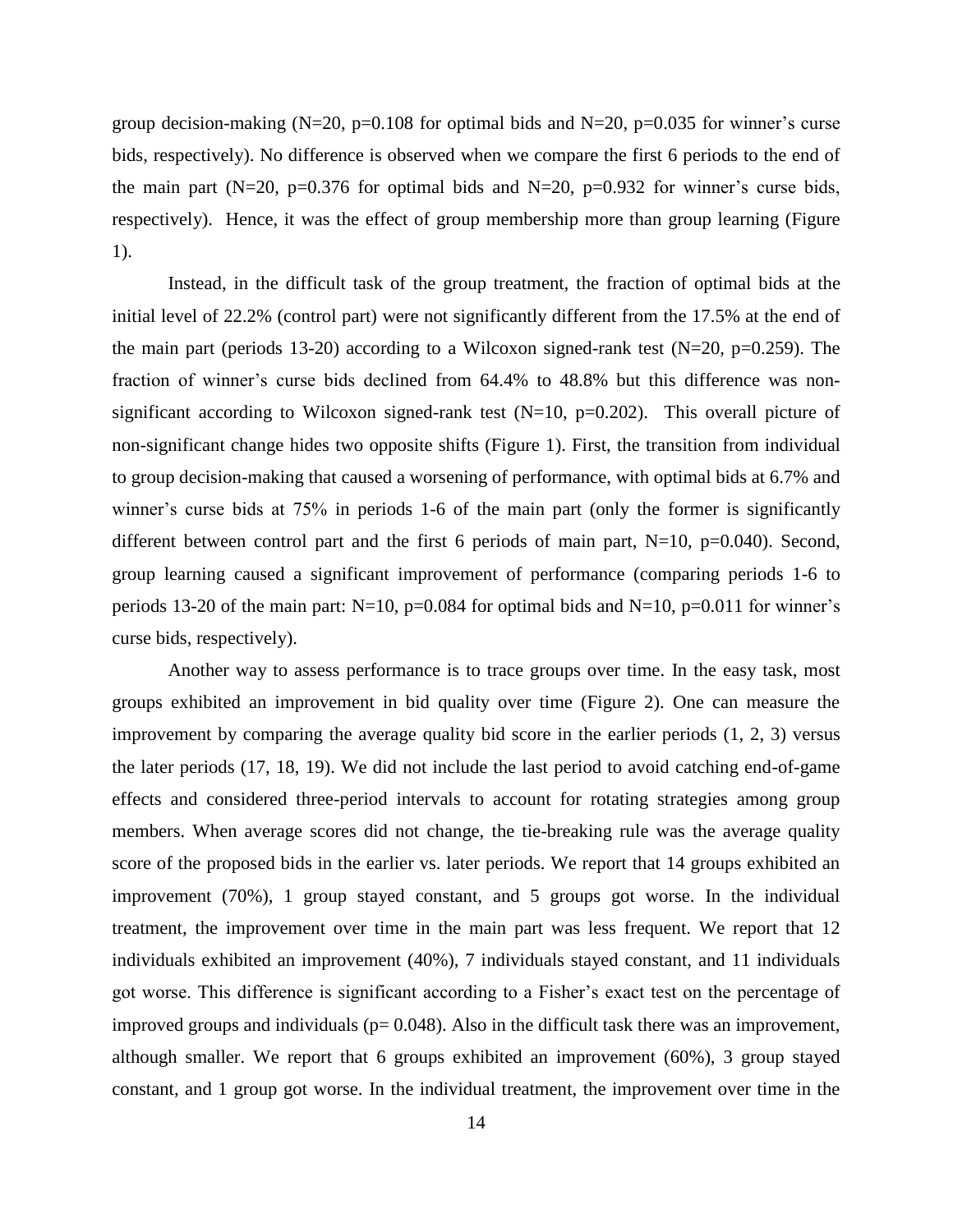main part was less frequent. We report that 7 individuals exhibited an improvement (46.7%), 1 individual stayed constant, and 7 individuals got worse. This difference is not significant on the percentage of improved groups and individuals (Fisher's exact test, p=0.688).

*Result 4: Over time the fraction of optimal bids followed opposite trajectories in the easy vs. the difficult task. The change from the control part to the end of the main part significantly favoured the group treatment over the individual treatment in the easy task. The opposite was true for the difficult task.*

Support for Result 4 is in Table 3. In the easy task the fraction of optimal bids increased and the fraction of winner's curse bids decreased from the control to the main part in both treatments. The absolute magnitude of these improvements, though, was larger in the group treatment than in the individual treatment: +19.9 vs. +1.9 for optimal bids and -8.5 vs. -1.9 for winner's curse bids. These differences across treatments are marginally significant for the fraction of optimal bids (Robust Rank Order tests:  $n=30$ ,  $m=20$ , one-tailed asymptotic  $p=0.057$ ), and for the fraction of winner's curse bids (Robust Rank Order tests: n=30, m=20, one-tailed asymptotic p=0.057). The pattern was rather different in the difficult task. The direction and magnitude of the improvements in the difficult task actually disfavored the group treatment over the individual treatment: -9.2 vs. +7.1 for optimal bids and -3.9 vs. -4.3 for winner's curse bids. These differences across treatments are statistically significant for the fraction of optimal bids (Robust Rank Order tests: n=15, m=10, p=0.006).<sup>17</sup> The poor group outcome in terms of optimal bidding in the difficult task is in line with the results of previous studies on group bidding in auctions, where group decision making did not substantially improve performance (Cox and Hayne, 2006, Sutter et al., 2009). In Section 6 we provide a unified interpretation for this and other results.

### **5. Additional Results**

 $\overline{a}$ 

Why and when do groups outperform individuals? This section discusses interpretations and

 $17$  In the control part, there are no significant differences in the fraction of optimal bids and fraction of winner's curse bids across individual and group treatments for both the easy and difficult tasks (Robust Rank Order tests: n=30, m=60, p=0.189 for optimal bids and  $p=0.426$  for winner's curse bids in the easy task. In the difficult task, n=15, m=30, p=0.246 for optimal bids and p=0.369 for winner's curse bids). Thus clearly the superiority of groups is not due to a better cohort of participants.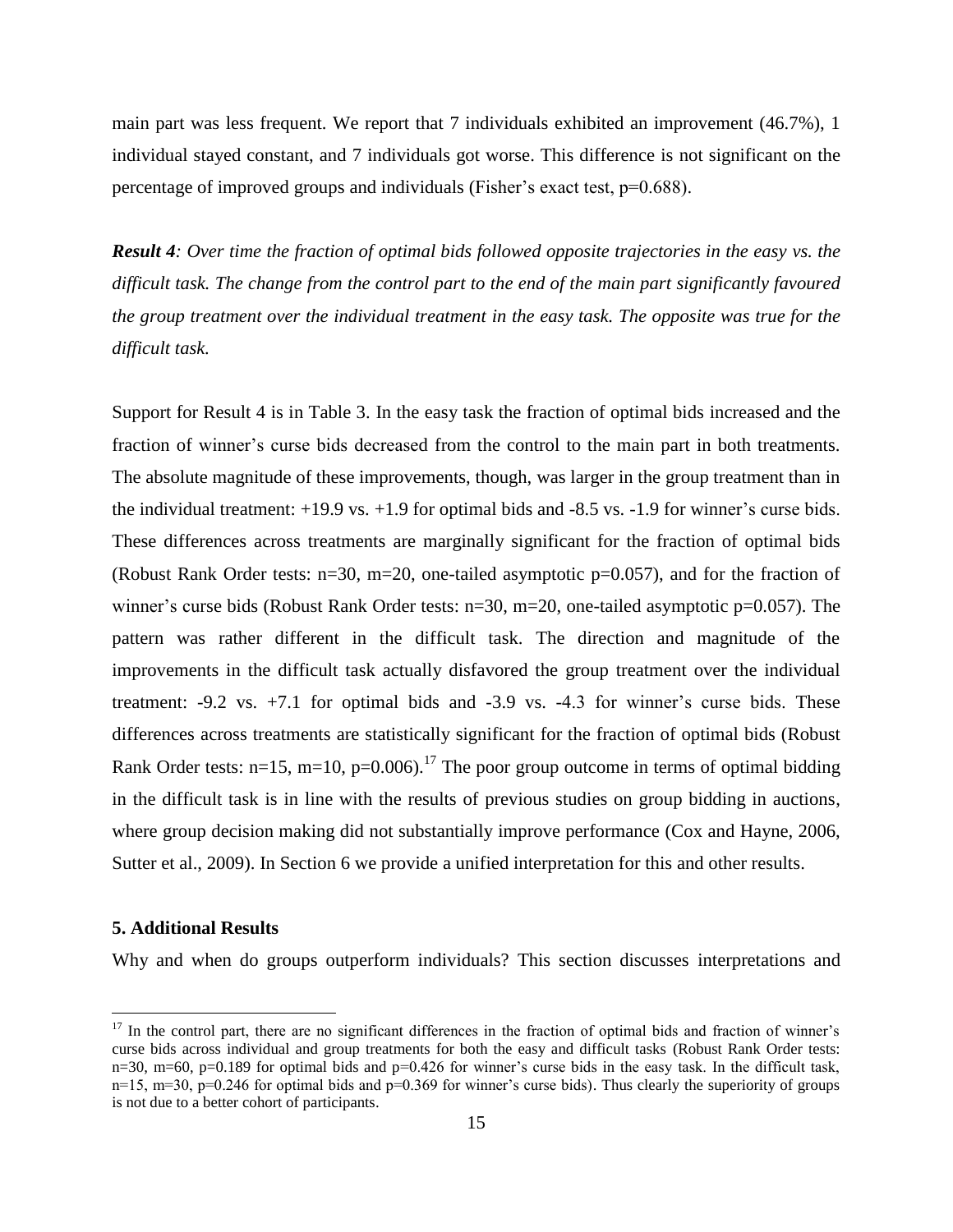qualifications for the main findings in the form of four additional results. Results 5 and 6 open the section by presenting evidence on how individual bid proposals are combined into a final group bid in the main part.

### *Result 5: Groups underperformed with respect to a "truth wins" benchmark.*

In intellective tasks, such as the Acquiring a Company task, one smart person who knows the optimal bidding strategy can explain it to the other two group members and hence prove to them the superiority of his or her proposal.<sup>18</sup> In a well-working group, this may well happen but it actually did not in the experiment. Consider the following back-of-the-envelope calculations. In the easy task, about 30.6% of control part bids were optimal. Absent any learning, the chances that at least one group member proposed the optimal strategy were 66.4%, which contrasts with the considerably lower level of 50.5% in the main part (Table  $3$ )<sup>19</sup>. In the difficult task, about 22.2% of control part bids were optimal, which amount to a predicted optimal strategy of 52.9% to be compared with the actual 13.0% level.<sup>20</sup> Hence, the group does not meet the truth-wins norm, which is also in line with Charness et al. (2010)'s finding about conjunction fallacy reasoning.

A key design feature of the Group treatment was the posting of individual bid proposals before starting the group discussion; hence there is a complete record of ex-ante agreement or disagreement among group members. There was lively disagreement within groups: overall exante disagreement is present in about 53.8% of cases of the easy task and 61.0% of cases in the difficult task. We label as disagreement a case where at least one member's initial bid proposal was different from the final group bid. Ex-ante disagreement reduced over time from 66.7% (periods 1-6) to 45.6% (period 13-20) in the easy task and from 68.3% to 55% in the difficult task. At the end of each period, though, all groups eventually reached a unanimous decision. A group-by-group analysis focused on winner's curse bids confirms the underperformance of groups with respect to a truth wins norm when dealing with an Acquiring a Company task (Table

<sup>4).</sup>  $\overline{a}$ 

 $18$  At the beginning of each period, subjects must make a proposal in the pre-discussion stage which worked as an open brick for their discussion and also saved their chat time which was up to 2 minutes. There were 15 periods involved. Thus the smart subject had 30 minutes in total to explain the strategy to the other two.

<sup>&</sup>lt;sup>19</sup> The difference is significant at 10% (Wilcoxon signed-rank test, n=20, p-value=0.09, one sample t-test p-value=0.08).

<sup>&</sup>lt;sup>20</sup> The difference is significant at 1% (Wilcoxon signed-rank test, n=10, p-value=0.007, one sample t-test pvalue=0.002).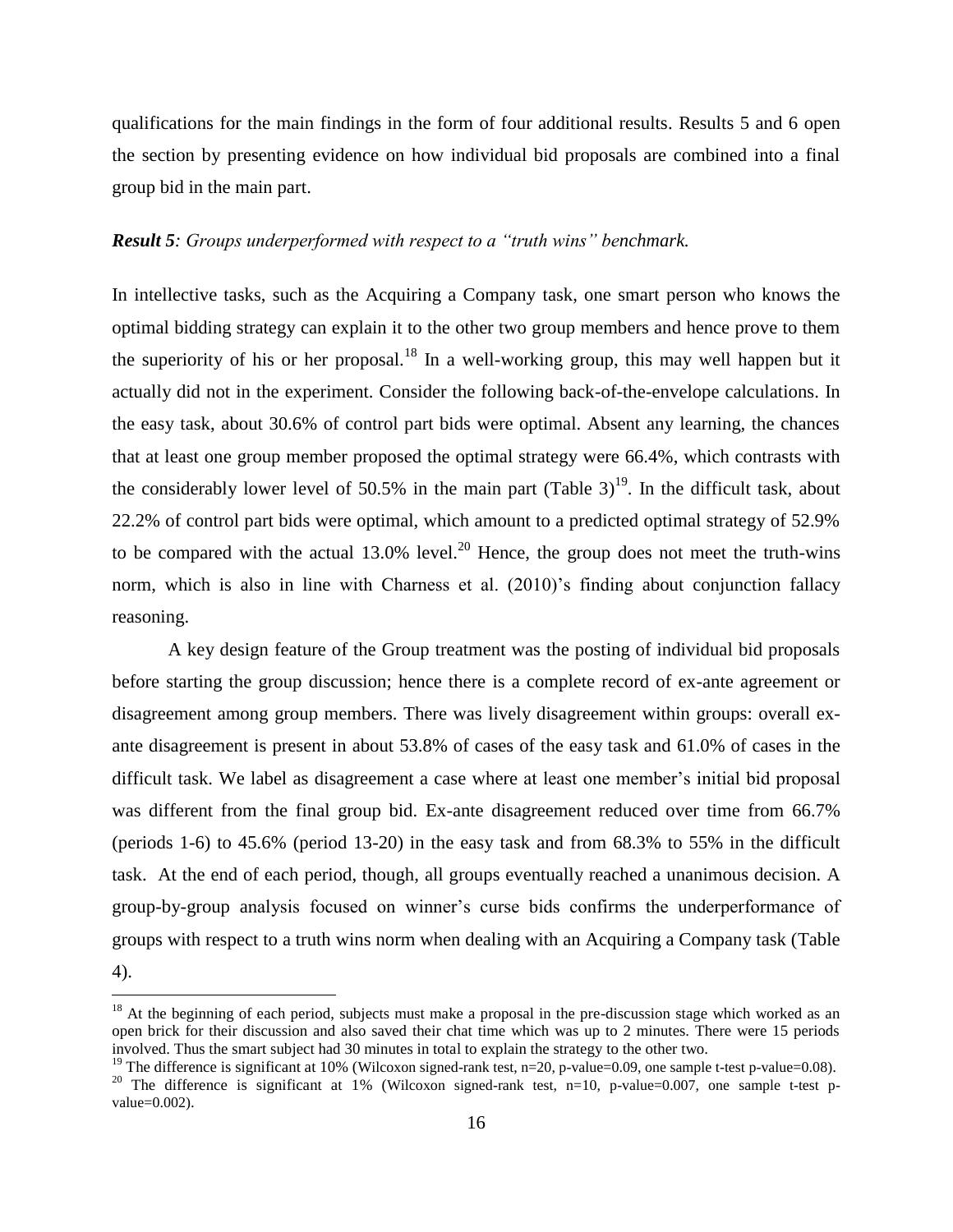In the Group treatment, individual proposals are not incentivized. Hence, they may be cheap talk employed to influence group decision making in case of disagreement. In the initial periods it is more likely that proposals would be truthful as a subject does not know how others would approach the task. In later periods, subjects knew that often time the median proposal or close to median proposal prevailed. Thus if a subject preferred bid is the median among her group members, there is no incentive to change it. In case it is different from the median, it will most likely not be chosen; hence the subject could inflate it in the attempt to pull the group decision more in the direction of his preferred bid. From the experimental data, it is unclear how relevant this phenomenon could have been and how effective it may have been. For the purpose of our analysis it has only a minor impact as we consider the ranking of bids and not their absolute magnitude.

# *Result 6: If there was disagreement among group members, in most cases the group bid coincided with the median proposal, both in the easy and difficult tasks.*

In the easy task, the final group bid was the median proposal, or closest to the median, in 76.7% of the cases; it was better in 6.5% of the cases and worse in 16.7% of the cases. In the difficult task the pattern was similar, as the final group bid was the median proposal, or closest to the median, in 68.0% of the cases; it was better in 14.8% of the cases and worse in 17.2% of the cases.<sup>21</sup> Hence, the evidence points toward a median aggregation rule for group decisions. As we will discuss below, a median aggregation rule could explain both the positive performance of groups in the easy task and their poor performance in the difficult task. In order to understand how the group dynamic aggregated diverging opinions, here we study exclusively situations of disagreement. Probit regressions study the subsample of groups in disagreement in two distinct specifications (marginal effects are reported in Table 5). The dependent variable was 1 when an individual proposal became a group choice, 0 otherwise. Regressors included whether the proposal was a median as well as common to the majority, whether it was a median but not common to the majority, and whether it was the proposal in the group that yielded the highest

<sup>&</sup>lt;sup>21</sup> Some group bids were different from all the individual proposals of group members (3% in the easy task and 28%) in the difficult task). The classification in the main text assigned those cases according to the closest distance in terms of expected profit between the group bids and each of the individual proposals. The regressions in Table 4, instead, coded as "median" only those proposals that were identical to the group bid.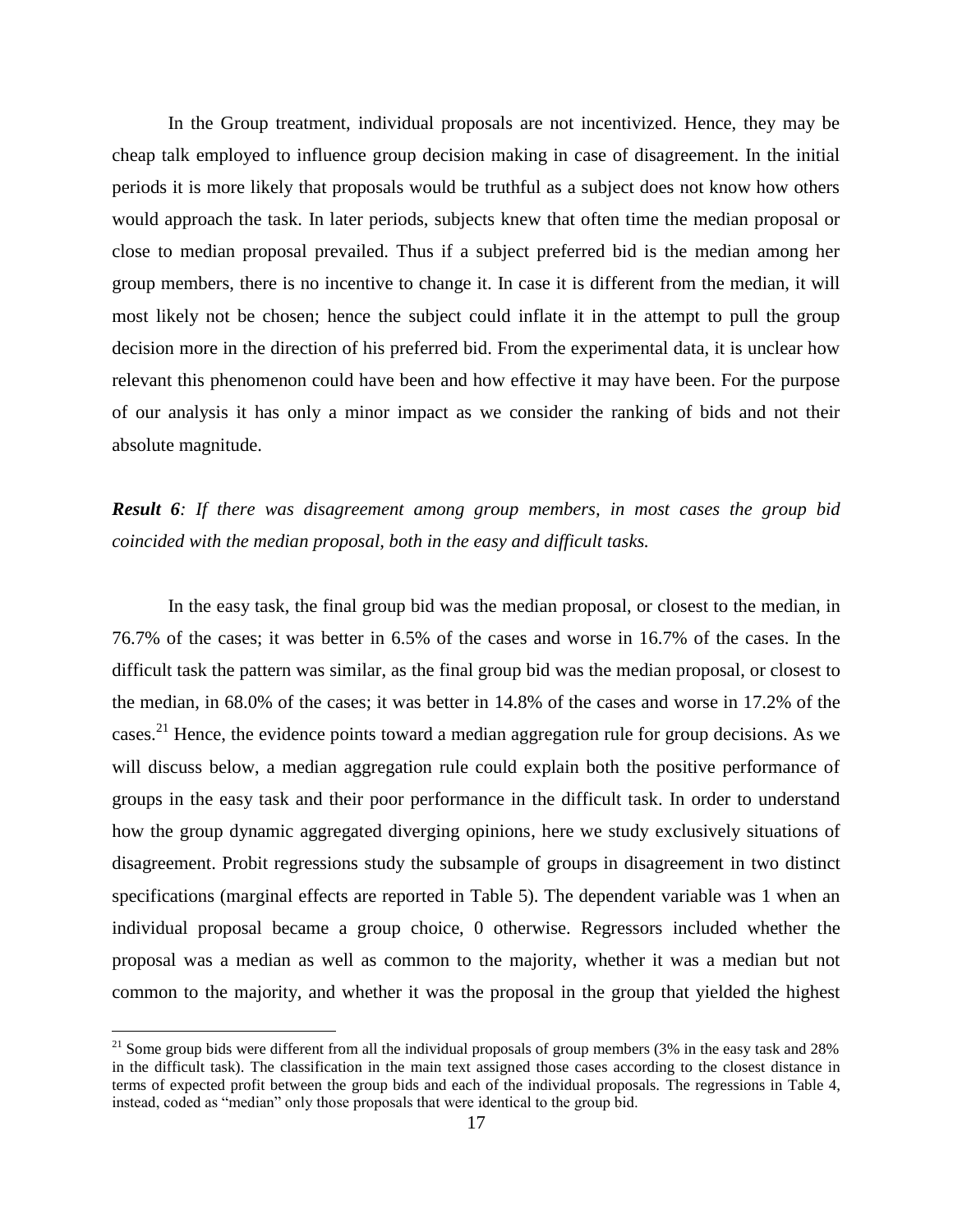expected payoff. Demographic regressors included risk attitude, confidence level, college major, and gender. Period dummies were also included but not reported in the table.

Some regressions pool data from periods 1-6 and others pool data from periods 7-20. The comparison between the regressions using the first 6 and the last 14 periods allowed us to examine the change in the determinants of group outcome across time. The main result from the first specification is that the median proposal was the strongest determinant of group choice, especially when it was common to a majority. Such strong impact remains over time. In the second specification, it emerges that *the best proposal was no more likely to be chosen in group choices*, which suggests that the "truth wins" norm (Lorge and Solomon, 1955) does not apply to this experiment. Risk preferences of the proponent had unclear effects on the proponent's impact on group choices while male participants were significantly more likely to influence the group choices in one specification of the difficult task. High confidence and major did not seem to be important factors.

One aspect that needs clarification is how group decisions strictly based on the median bid proposal could still improve performance in the Acquiring a Company task. We ran period by period simulations by taking the median bid among three random bids drawn from the pool of individual bids that subjects placed in that period in a given part in the individual treatment. For the group treatment, we used individual bids in the simulation for the control part and individual proposals for the main part. We consider averages of 6000 simulations for each period. When comparing the actual results from Table 4 to the simulation results, one can see that a mechanical aggregation of the individual bids into a group choice using the median rule improves bidding in the easy task, in particular it should lead to a reduction of about half of the frequency of winner's curse bids, from 18.3% to 9.4% (See Table A2, simulations on the main part of the Individual treatment)<sup>22</sup>. This reduction is similar to what one observes in the experimental data for the main part of the Group treatment (9.8%, Table 3). While encouraging, the result that groups outperform individuals does not extend to the difficult task where a majority of bids are winner's curse bids. In the difficult task, the mechanical median aggregation rule results in a decrease of the fraction of optimal bids from the observed 22.7% (individual treatment main part) to 16.76%,

<sup>&</sup>lt;sup>22</sup> The difference is significant at 10% according to the Wilcoxon signed-rank test, n=30, p-value=0.07 and 5% according to one sample t-test p-value=0.02.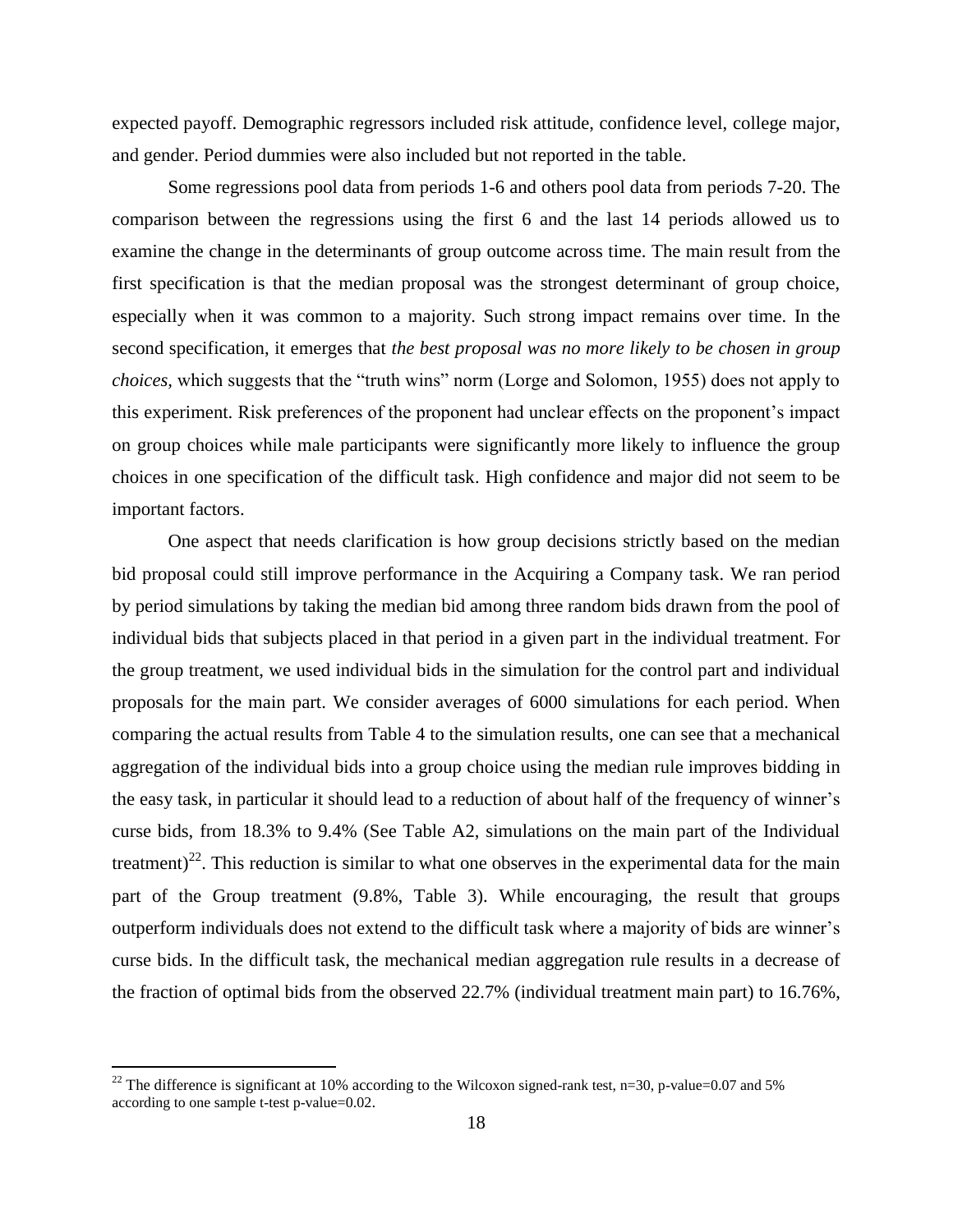a level similar to the observed data in the group treatment  $(13\%)$ .<sup>23</sup>

Hence, a median aggregation rule in group decision can explain the better performance of groups compared to individuals with respect to placing winner's curse bids in the easy task and worse performance in the difficult task.

### *Result 7: Participants employed the veto power less often than optimal.*

The design set strong incentives for subjects to communicate and negotiate within the group because every group member had veto power on the final bid. If there was disagreement on the group choice, the group lost the opportunity to place a bid for the period and everyone in the group earned zero.<sup>24</sup> The veto power could have been usefully employed by a subject every time others in the group wanted to place a winner's curse bid. For risk neutral and risk averse participants, a sure gain of zero is preferred to an expected loss. Did participants employ such veto power? Less often than what would have been necessary to avoid all expected losses. First, there was no case where groups did not reach a final bid by the third trial. Second, the aggregation of winner's curse proposals did not differ from the aggregation of proposals in general (Table 4). Our conjecture is that Result 7 is due to pressure to conform in group decision making. In the easy task, when the proposal of one member was a winner's curse bid and the other two were not, it prevailed in 25.0% of the cases. When the proposals of two members were winner's curse bids and the other was not, it prevailed in 77.8% of the cases. In the difficult task, when the proposal of one member was a winner's curse bid and the other two were not, it prevailed in 30.4% of the cases. When the proposals of two members were winner's curse bids and the other was not, it prevailed in 75.0% of the cases. These percentages are in line with those stated in Result 6. In the hypothetical case that a subject with a non-winner's curse proposal

<sup>&</sup>lt;sup>23</sup> The difference is not statistically significant according to the Wilcoxon signed-rank test, n=15, p-value= 0.733 and one sample t-test p-value=0.369.

<sup>&</sup>lt;sup>24</sup> Existing studies of group decision making greatly differ on this point, which crucially affects the incentives for communicating with others and for convincing others of one's opinion (Zhang and Casari, 2012). Cooper and Kagel (2005) randomly select one member's proposal as the group choice. Blinder and Morgan (2005) and Gillet et al. (2009) either implement a majority rule or give members no time limit to reach a unanimous decision. Kocher and Sutter (2007) is the most closely related paper with a veto power feature. In a gift-exchange game, Kocher and Sutter allowed groups of three up to 10 rounds to reach agreement. If there was no agreement in the  $10<sup>th</sup>$  round, each group member received only a show-up fee. Only one group failed to reach an agreement. They didn't analyze the effect of such veto power though. Kagel et al. (2010) studied the veto power in a committee where only one of the three committee members is a veto player.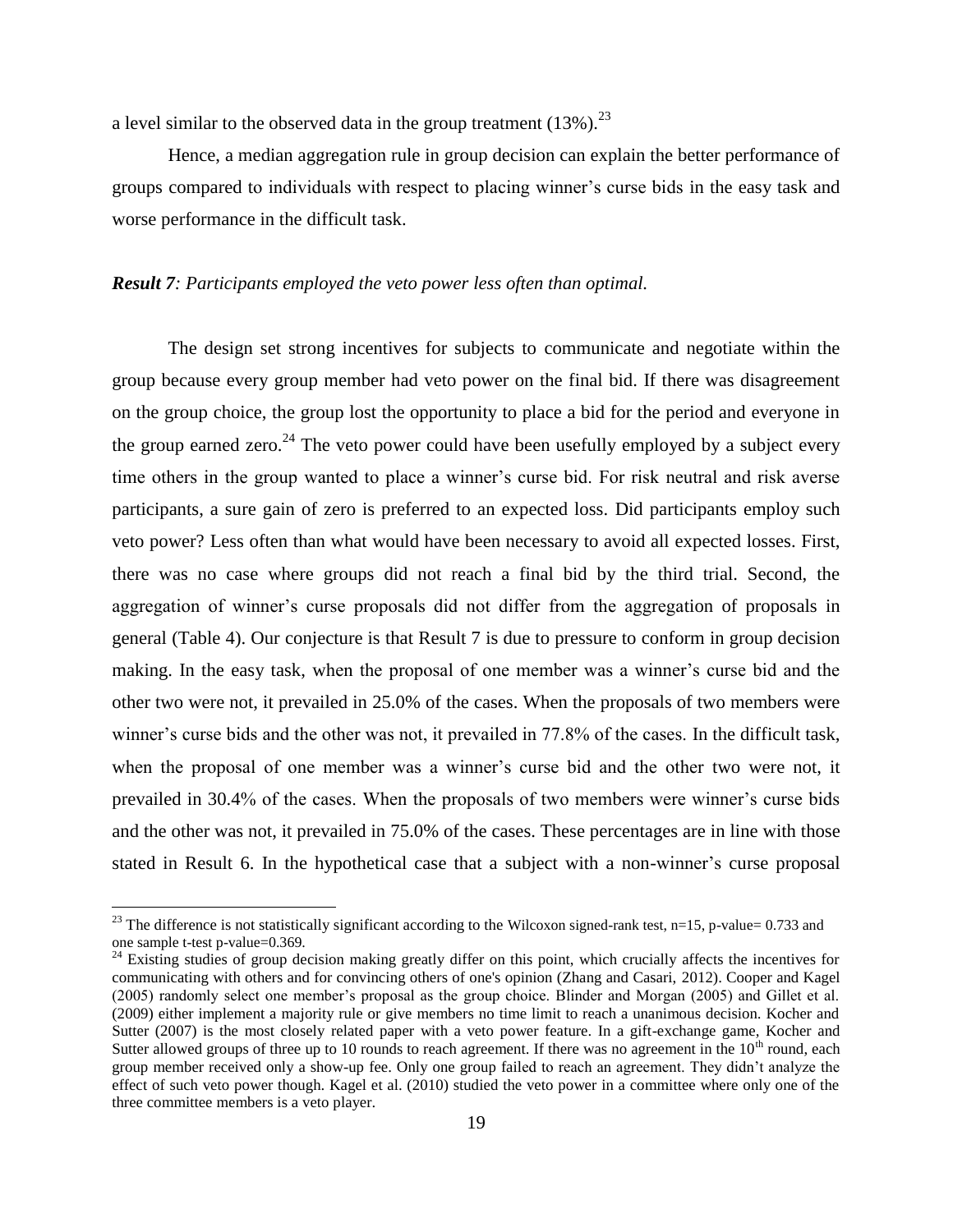always vetoed group decisions for a winner's curse bid, in the group treatment, in the easy task only 1.5% of bids would have been winner's curse in the main part (and not 9.7%). The corresponding percentages in the difficult task are 48.0% and 60.5%, respectively. In other words, a rational use of veto power could have substantially reduced the fraction of winner's curse bids. Participants simply did not employ it as much as they could.

Another factor affecting bidding is risk preferences. For a risk neutral buyer the Nash Equilibrium (RNNE) strategy is to bid 60. A risk averse buyer, instead, may choose a "safe" bid of 38 while a risk seeking one may place a "naive" bid of 90. Subjects show considerable awareness of the risk characterizing the task when writing up reasons for their bid proposals and often interpret the task as choice over lotteries. For instance, a bid of 38 is called the "Safest" Bet," and a bid of 60 is described as "... a 1/5 chance of gaining 30 tokens and 1/5 chance of losing 3 tokens..conservative." Another subject writes: "if we chose 90 then we can only lose 33 chips and can win 45. with 130 you can lose 73 or 40 and win 5 or 65. 240 is just not worth it." Here we investigate whether the *shift* in risk preference due to group decision making may explain the bid improvement from the Individual to the Group treatment.<sup>25</sup> The question is empirical and refers to this specific setting. If there is a systematic tendency of individuals interacting in groups to take less risk than the same individuals deciding in isolation, then groups will lower their bids in the Acquiring a Company task. Without an independent task to measure shifts in risk preferences, one could erroneously attribute an improvement in performance of groups over individuals to superior group rationality instead of a shift in risk preferences. The previous literature on cautious shift or risky shift provides mixed results.<sup>26</sup>

*Result 8: The shift in revealed risk preference generated by group decision-making cannot explain the better performance of groups over individuals in the Acquiring a Company task.*

Each group made 15 lottery choices for a total of 675 group decisions (group lottery part). We measured agreement by comparing individual choices in lotteries and group lottery choices. In

<sup>25</sup> The observed *levels* of risk attitude cannot explain the winner's curse phenomenon in the Individual treatment. Approximately 10% of the participants showed risk seeking behaviour, and hence 90% of bids should be either 38 or 60 in the easy task (see Table A3). Instead, they were 47.5%. This finding by itself is an important result for the winner's curse literature in general: *the origin of the winner's curse when participants decide in isolation does not lie in the risk attitude of participants*.

<sup>&</sup>lt;sup>26</sup> See Zhang and Casari (2012) for a detailed literature review.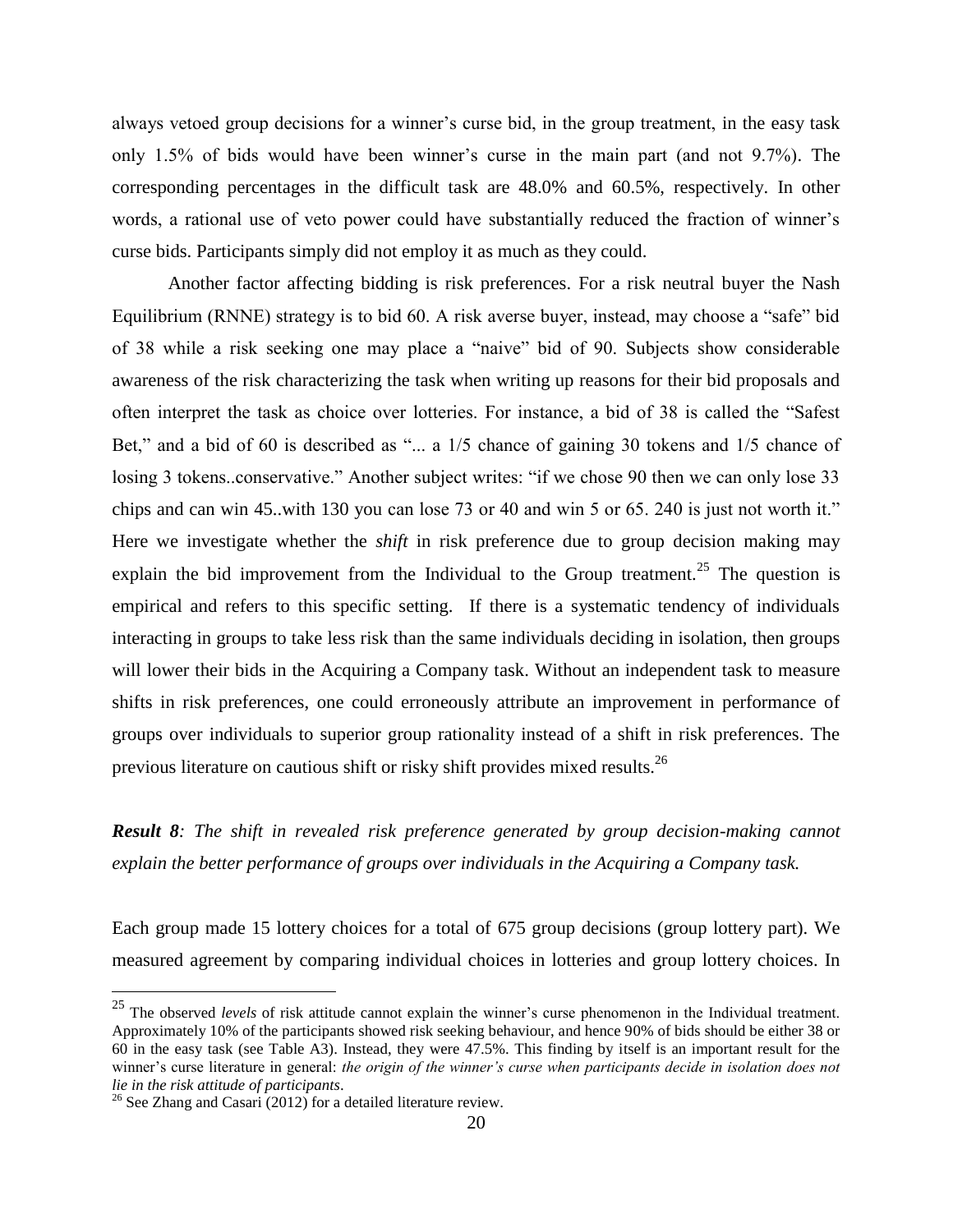67.4% of the group decisions, there was unanimous agreement in the group. Overall, we found that group choices over lotteries were closer to the behavior of a risk neutral agent than individual choices and did not detect a systematic shift toward more risk averse behavior in group decision making. $27$ 

#### **6. Discussion and Conclusions**

 $\overline{a}$ 

Many bidders are naïve and often fall prey into the winner's curse, which is a widespread behavioral bias in the field and in the lab where people systematically incur losses when trying to acquire an item in a variety of settings. These settings include mineral right auctions, some eBay auctions, baseball's free agency market, IPOs pricing and corporate takeovers. Our aim is not to find the origin of naïve bidding or of the winner's curse but to study whether, and under what conditions, deciding in groups improves bidding and how this result is achieved.

In the simplified version of the Acquiring a Company task, we document the impact of four factors in group decision making under a unanimity rule. First, we report that individual opinions are combined into a group decision largely through a *median-aggregation rule*. When in disagreement, three out of four groups' choices in the easy task and two out of three in the difficult task are led by the opinion of the median member (Result 6). The Acquiring a Company task is an intellective task, where the dominant decision scheme is "truth wins," and groups are expected to perform at the level of the best individual in the group (Lorge and Solomon, 1955). We report that group performance falls short of the "truth wins" benchmark (Result 5). When in disagreement, controlling for risk attitude and some demographic characteristics – the best proposal in a group is no more likely to emerge than other proposals. Earlier papers compare group choices with simulations on individual choices in between-subject design (Cooper and Kagel, 2005, 2009). In addition to that, this study provides direct evidence by matching each group choice with the corresponding individual proposals of its group members. When two people do not get the correct solution, bringing a smart person into the group will not be enough, on average, to overturn the group decisions. The Acquiring a Company task is a demonstrable intellective task but it is as if subjects in small groups of three played it out as a judgmental task

 $27$  Table A3 in Appendix reports the detailed results. The fraction of risk neutral and risk seeking groups was lower than the fraction of risk neutral and risk seeking individuals (14.4% vs. 13.64%). The bulk of the choices reflected risk averse behavior. A two-sample Kolmogorov-Smirnov test did not show a significant difference though  $(p=0.349)$ .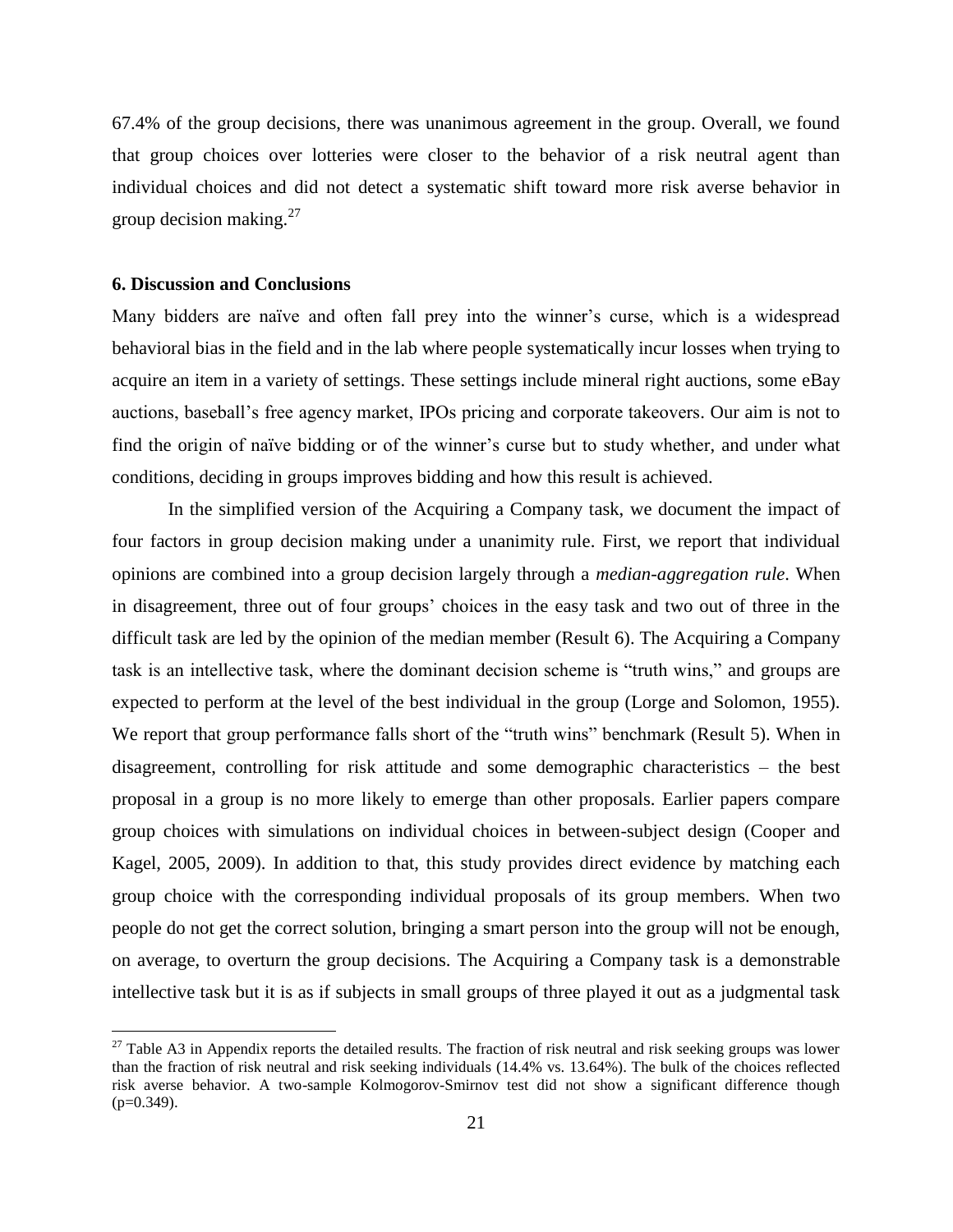before they learned to solve it. Such evidence unveils one reason why the winner's curse is so difficult to overcome. Even many of those who place an optimal bid don't seem to be aware of having correctly solved the task and are unable to overturn the group choice by effectively arguing that their proposal is the best. Furthermore, it also sheds light on a factor behind the lack of predictive power of the "truth-wins" model in these tasks. It isn't enough that a task be demonstrable intellective. For the truth-wins model to work, participants must experience a eureka moment for grasping the solution and then be able to unambiguously communicate this solution to others in the group, which was not the case neither in the easy or the in the difficult Acquiring a Company task in this study.

Our findings thus add nicely to the early psychology literature that postulates that a majority aggregation rule fits best for judgmental tasks that required consensus on a collective decision (Laughlin, 1999, Davis, 1992). The observed underperformance of groups in the difficult task is consistent with the findings in psychology and economics studies that when groups are facing tasks where individuals are likely to make intuitively appealing but incorrect judgments, groups tend to make poorer decisions than individuals (for instance, Smith et al. 1998; Hinsz et al. 2008, Charness et al., 2015).<sup>28</sup> Moreover, relative to individuals, the same aggregation rule results in superior group performance in the easy task and inferior performance in the difficult task (Results 2, 3, 6). This result supports the argument that the same decision process can lead to different group outcomes (Tindale et al. 2012).<sup>29</sup>

Second, in line with the experimental literature on group decision making, we find some evidence that *groups learn faster than individuals* (Results 2, 3 and 4). In our experiment, there is no significant learning by individuals who bid in an Acquiring a Company task (Result 1). We report substantial learning with experience by groups in the difficult task in terms of frequency of optimal bids and winner's curse bids (Result 3). We did not make headway in what exactly drives group learning. Feri et al. (2010) for instance argue that groups in coordination games are

<sup>&</sup>lt;sup>28</sup> Smith et al. (1998) show that two person minorities can often persuade three person majorities to continue investing in a project that is falling. Hinsz et al. (2008) find groups are more likely to suffer from the base rate neglect problem than individuals.

<sup>29</sup> Tindale et al. (2012) show that "social sharedness" – one of the basic group processes can lead to considerably different group outcomes, depending on whether shared knowledge interferes with the formal logic underlying the problem.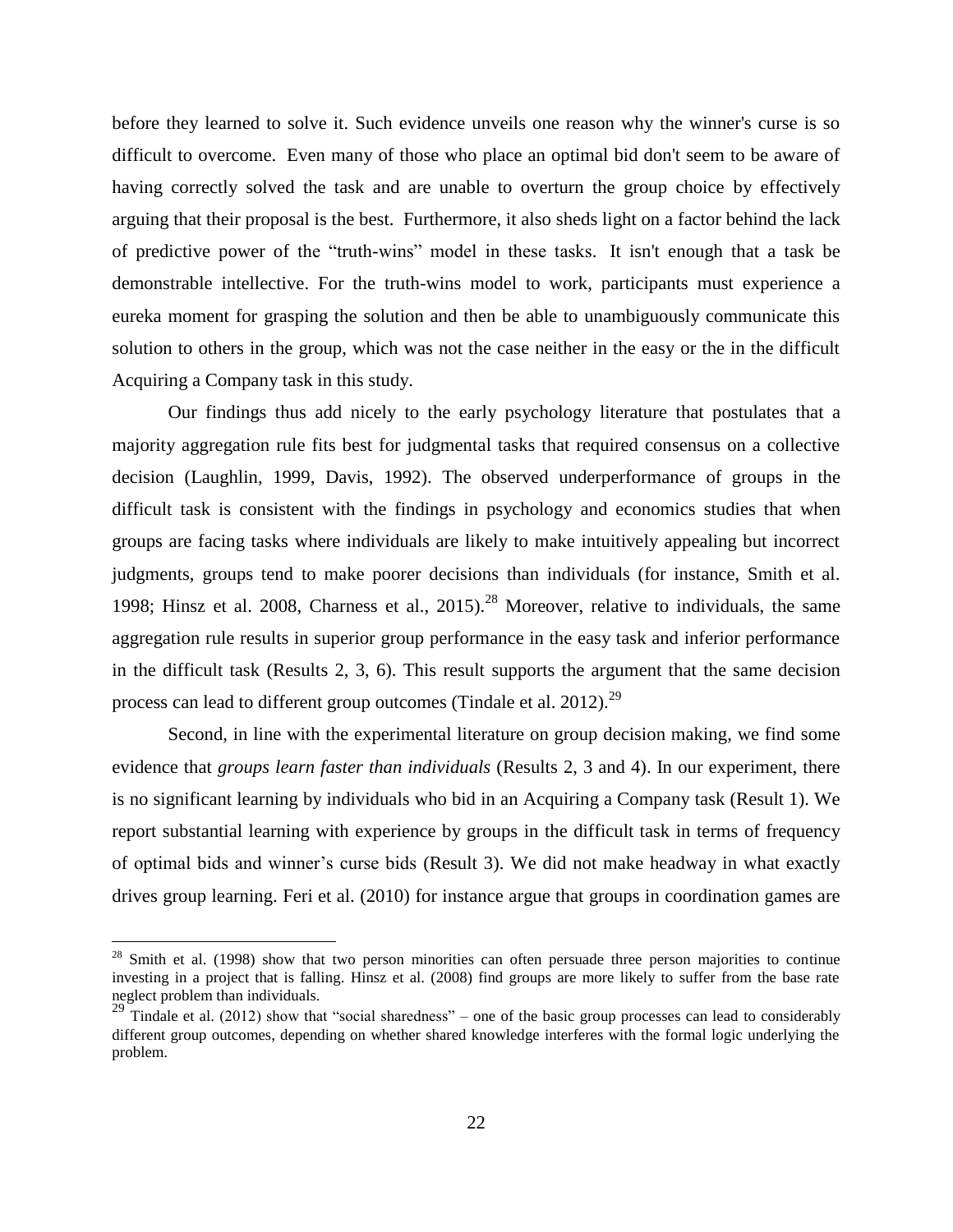more attracted by payoff-dominant choices than individuals deciding in isolation. This may be a behavioral force behind group learning also in this setting, where the main issue is instead the level of rationality. Nonetheless, repeated interaction emerges as a key factor to achieve a high group performance. One can only speculate that a longer interaction in the difficult task would have also improved group performance with respect to individual decision making.

Third, another likely factor in group decision making is *herd behavior* (Result 7). We provide indirect support on this point. While there was a group dynamic to converge to a middle ground as a compromise, some evidence suggests that there also existed another dynamic of herd behavior at play. Such behavior may take the explicit form of pressure from the majority or could be implicit, a self-retreat to conform to the majority. For instance, when there was an exante disagreement, the median was more likely to prevail in two-against-one situations than with three distinct opinions. Another way to detect the role of minority opinion is to look at the use of veto power. The veto power could have been usefully employed by a subject every time others in the group wanted to place a winner's curse bid because everyone generally prefers a sure gain of zero to an expected loss. Subjects exerted veto power substantially less often than optimal (Table 4).

Fourth, we can rule out that the superiority of groups over individuals in the easy version of the Acquiring a Company task is due to *shifts in risk attitudes generated by group processes* (Result 8). Very few experiments on group decision making controlled for this possible confounding factor. <sup>30</sup>

The above factors, but especially the median-aggregation rule, can provide a unified explanation for our experimental results. Groups of three members facing an intellective task can sometimes make better choices than individuals in isolation but in other situations show no improvement or a worsening in performance due to the transition from individual to group decision making. It depends on the combination of learning and of the process of aggregating individual proposals into a group choice. If groups follow the median opinion of their members, one would expect groups to perform better than individuals in easy tasks, because a large majority of individual subjects already avoids major mistakes such as winner's curse bids in the Acquiring a Company task. The same aggregation rule applied in a difficult task can lead to no

 $30$  An exception is Sheremeta and Zhang (2010). Following a similar group risk preference elicitation methods, they find groups of two are more risk averse than individuals yet risk-aversion does not have a significant effect on groups' bidding behavior in contests.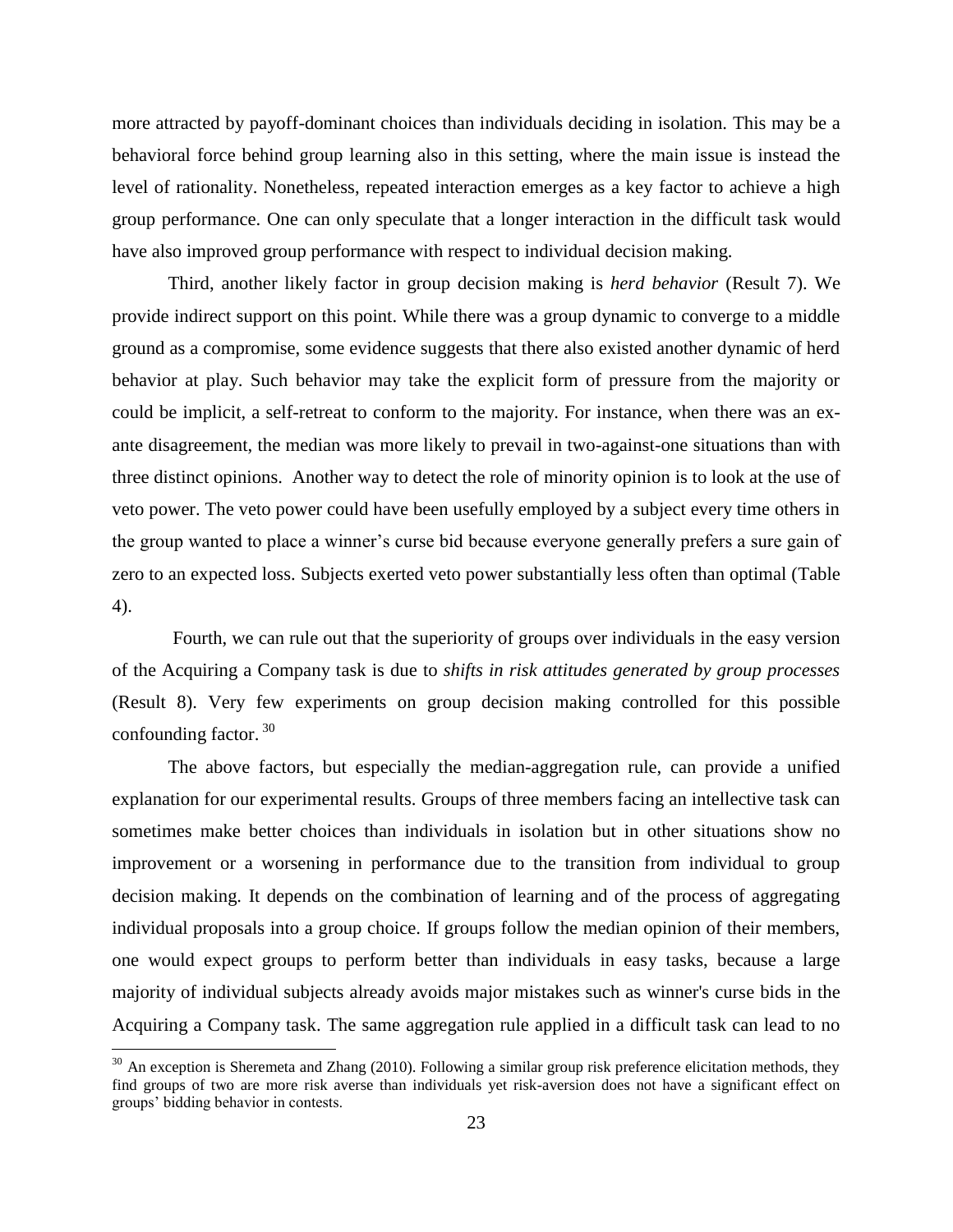improvement in the frequency of optimal bids by groups. If the task is very difficult, it could also make group decisions worse than individuals deciding in isolation. One would expect this result the larger is the share of individual subjects who fails to place near-optimal bids. Predictions following from this aggregation rule differ for tasks with internal vs. corner solutions. Groups are expected to fare better in tasks such as the one in the present experiment with an internal solution, given that  $-$  for any level of confusion or random error  $-$  it is harder for the median to coincide with a corner value of the action space.

The median-aggregation rule can also explain the experimental results of earlier experiments on group decision making. With auctions, groups did not seem to help much in overcoming the winner's curse or raising profits (Cox and Hayne, 2006, Sutter et al., 2009). Our findings do not contradict these results and may actually shed light on them. The Acquiring a Company task in the present study presents two major differences from those auctions: it is easier to solve and demonstrate the correct answer, and it does not involve competition with other subjects. In Cox and Hayne (2006) the experimental task was very difficult: "both individuals and groups are very subject to the winner's curse when they are inexperienced" (p.217). A similar issue applies to Sutter et al. (2009). Besides the level of difficulty, individual vs. group decision making in auction experiments may yield results different from ours because auctions generate issues of information aggregation and competition with other potential buyers that are ruled out by design under Acquiring a Company tasks with robot sellers. Further research may address the impact of competitive aspects in cognitively complex tasks in groupdecision making.

This paper suggests that groups perform well when a majority of individuals are able to overcome naïve bidding. Further research is needed to understand under what collective decision making rule, such as unanimity, majority, private or public message exchange, electronic or faceto-face communication, a minority can convince the group about the correct solution. Another open issue is how the above four factors play within groups of different sizes. For instance, one needs groups of three or larger to test a median-aggregation rule or herd behavior; or, larger groups may present a different speed of learning.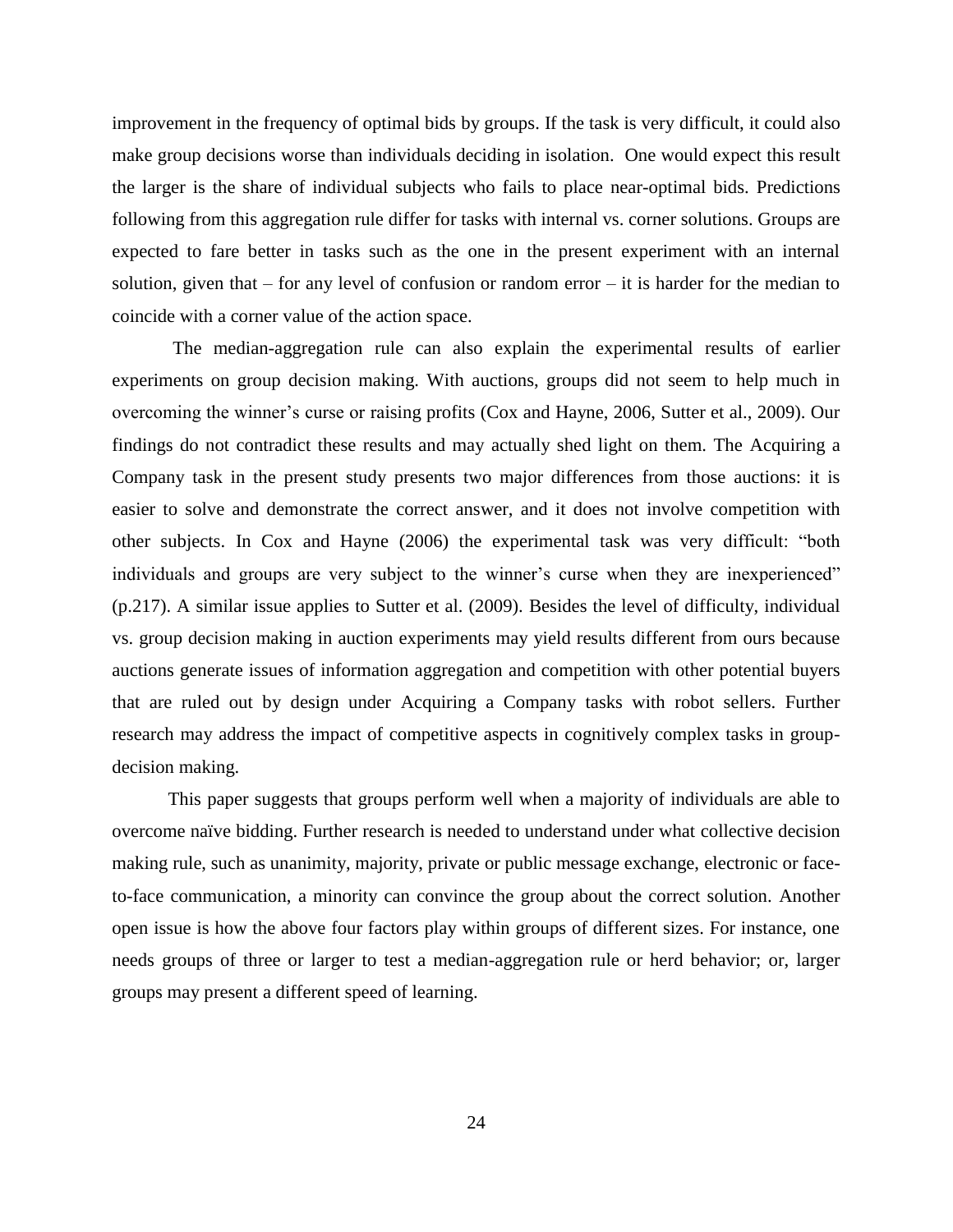#### **References**

- Bajari, P., Hortacsu, A. 2003. The winner's curse, reserve prices, and endogenous entry: Empirical insights from eBay auctions. *The RAND Journal of Economics* 34(2) 329-355.
- Ball, S. B., Bazerman, M. H., Carroll, J. S. 1991. An evaluation of learning in the bilateral winner's curse. *Organizational Behavior and Human Decision Processes* 48(1) 1-22.
- Bereby-Meyer, Y., Grosskopf, B. 2008. Overcoming the winner's curse: An adaptive learning perspective. *Journal of Behavioral Decision Making* 21(1) 15-27.
- Blinder, A. S., Morgan, J. 2005. Are two heads better than one? Monetary policy by committee. *Journal of Money, Credit, and Banking* 37(5) 769-811.
- Brodbeck F. C., Kerschreiter R., Mojzisch A., Frey D, Schulz-Hardt S. 2007. Group decision making under conditions of distributed knowledge: The information asymmetries model. *Academy of Management Journal*, 32, 459–479.
- Carroll, J. S., Delquie, P., Halpern, J. and Bazerman, M.H. 1990. *Improving Negotiators' Cognitive Processes*. Working Paper, MIT, Cambridge, MA.
- Charness, G., Cooper, D.J., Grossman, Z. 2015. Silence is Golden: Communication Costs and Team Problem Solving, mimeo
- Charness, G., Levin, D. 2009. The origin of the winner's curse: A laboratory study. *American Economic Journal: Microeconomics* 1(1) 207-236.
- Charness, G., Karni, E., Levin, D. 2010. On the conjunction fallacy in probability judgment: New experimental evidence regarding Linda. *Games and Economic Behavior* 68(2) 551-556.
- Charness, G., Sutter, M. 2012. Groups make better self-interested decisions. *Journal of Economic Perspectives* 26(3) 157-176.
- Cooper, D. J., Kagel, J. H. 2005. Are two heads better than one? Team versus individual play in signaling games. *American Economic Review* 95(33) 477-509.
- Cooper, D. J., Kagel, J.H. 2009. The role of context and team play in cross-game learning. *Journal of the European Economic Association* 7(5) 1101–1139.
- Cooper, D. J., Sutter, M. 2011. Role Selection and Team Performance. IZA Discussion Paper No. 5892.
- Cox, J. C., Hayne, S. C. 2006. Barking up the right tree: Are small groups rational agents? *Experimental Economics* 9(3) 209-222.
- Davis, J. H. 1992. Some compelling intuitions about group consensus decisions, theoretical and empirical research, and interpersonal aggregation phenomena: Selected examples, 1950- 1990. *Organizational Behavior and Human Decision Processes* 52(1) 3-38.
- De Dreu, C.K.W., Nijstad, B.A., Van Knippenberg, D. 2008. Motivated information processing in group judgment and decision making. *Personality and Social Psychology Review*, 12, 22– 49.
- Feri, F., Irlenbusch, B. and Sutter, M. 2010. Efficiency Gains from Team-Based Coordination— Large-Scale Experimental Evidence. *American Economic Review*, 100, 4, 1892-1912.
- Fischbacher, U. 2007. z-Tree-Zurich toolbox for readymade economic experiments. *Experimental Economics* 10(2) 171-178.
- Gillet, J., Schram A., Sonnemans J. 2009. The tragedy of the commons revisited: The importance of group decision-making. *Journal of Public Economics* 93(5-6) 285-297.
- Grosskopf, B., Bereby-Meyer, Y., Bazerman, M. 2007. On the robustness of the winner's curse phenomenon. *Theory and Decision* 63(4) 389-418.
- Hinsz, V. B., Tindale, R. S., Nagao, D. H. 2008. Accentuation of information processes and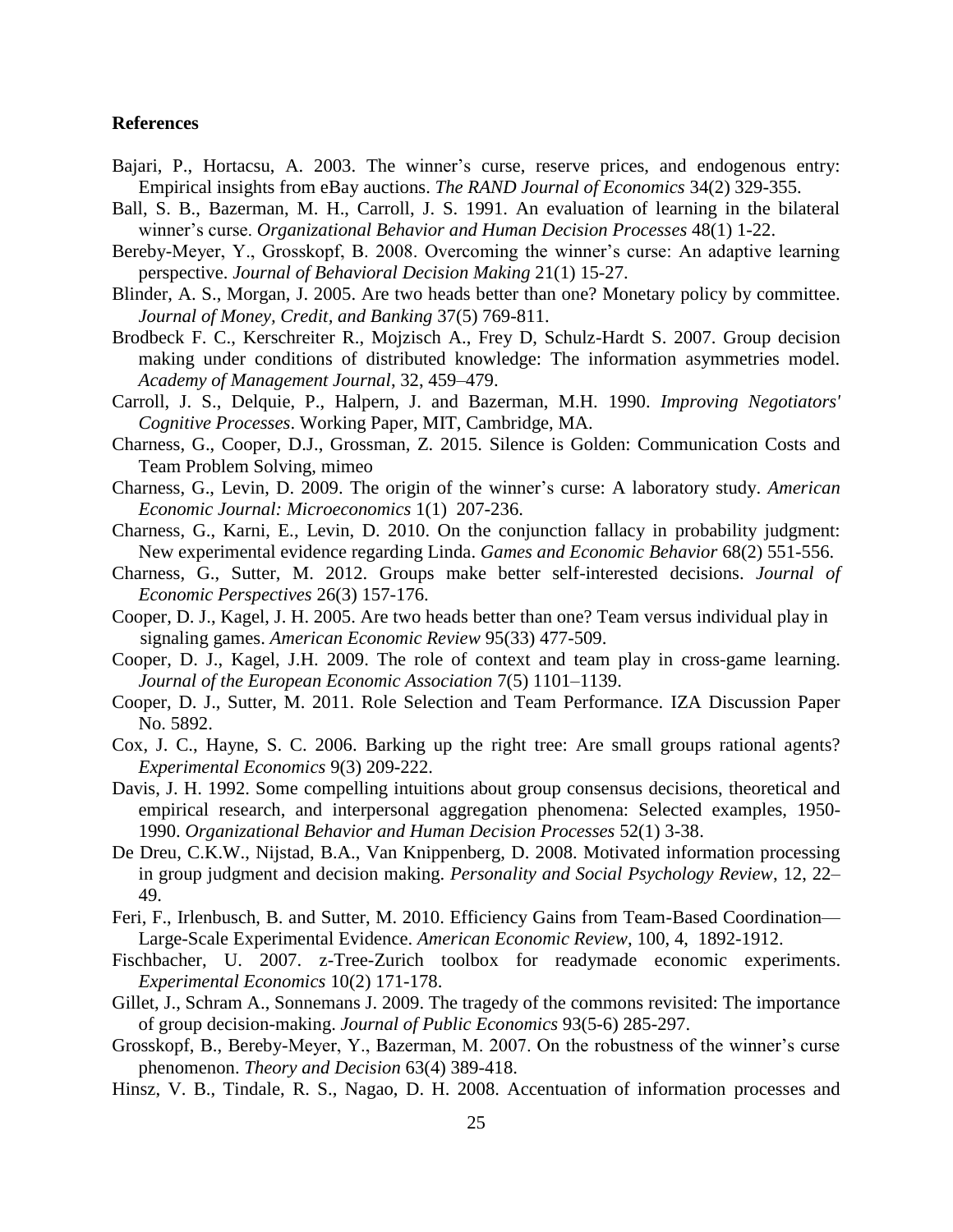biases in group judgments integrating base-rate and case-specific information. *Journal of Experimental Social Psychology*, 44, 116-126.

- Holt, C. A., Sherman, R. 1994. The loser's curse. *American Economic Review* 84 (3) 642-652.
- Holt, C. A., Laury, S. K. 2002. Risk aversion and incentive effects. *American Economic Review* 92(5) 1644–1655.
- Kagel, J. H., Sung, H., Winter, E. 2010. Veto power in committees: An experimental study. *Experimental Economics* 13(2) 167–188.
- Kerr, N. L., MacCoun, R. J., Kramer, G. P. 1996. When are N heads better (or worse) than one? Biased judgments in individuals and groups, E. H. Witte & J. H. Davis, eds. *Understanding Group Behavior: Consensual Action By Small Groups* 1 Erlbaum Associates, Mahwah, NJ, 105-136.
- Kerr, N. L., Tindale, R. S. 2004. Group performance and decision-making. *Annual Review of Psychology* 55, 623-655.
- Kocher, M. G., Sutter, M. 2005. The decision maker matters: Individual versus group behavior in experimental beauty-contest games. *Economic Journal* 115(500) 200-23.
- Kocher, M. G., Sutter, M. 2007. Individual versus group behavior and the role of the decision making procedure in gift-exchange experiments. *Empirica* 31(1) 63-88.
- Laughlin, P. R. 1980. Social combination processes of cooperative, problem-solving groups on verbal intellective tasks. M. Fishbein ed. *Progress in Social Psychology* 1 Erlbaum Associates, Hillsdale, NJ, 127-155.
- Laughlin, P. R. 1999. Collective induction: Twelve postulates. *Organizational Behavior and Human Decision Processes* 80(1) 50-69.
- Laughlin, P. R., Bonner, B. L., Miner, A. G. 2002. Groups perform better than the best individuals on Letters-to-Numbers problems. *Organizational Behavior and Human Decision Processes* 88(2) 605-620.
- Laughlin, P. R., Ellis, A. L. 1986. Demonstrability and social combination processes on mathematical intellective tasks. *Journal of Experimental Social Psychology* 22(3) 177-189.
- Laughlin, P. R., Hatch, E. C., Silver, J. S., Boh, L. 2006. Groups perform better than the best individuals on Letters-to-Numbers problems: Effects of group size. *Journal of Personality and Social Psychology* 90(4) 644-651.
- Laughlin, P. R., VanderStoep, S. W., Hollingshead, A. B. 1991. Collective versus individual induction: recognition of truth, rejection of error, and collective information processing. *Journal of Personality and Social Psychology* 61(1) 50-67.
- Laughlin, P. R., Zander, M. L., Knievel, E. M., Tan, T. K. 2003. Groups perform better than the best individuals on letters-to-numbers Problems: Informative equations and effective strategies. *Journal of Personality and Social Psychology* 85(4) 684-694.
- Lorge, I., Solomon, H. 1955. Two models of group behavior in the solution of eureka-type problems. *Psychometrika* 20(2) 139-148.
- Samuelson, W. 1984. Bargaining under asymmetric information. *Econometrica* 52(4) 995-1006.
- Samuelson, W. F., Bazerman, M. H. 1985. The winner's curse in bilateral negotiations. V.L. Smith ed. *Research in Experimental Economics* 3 JAI Press, Greenwich, CT.
- Sheremeta, R. M., Zhang, J. 2010. Can groups solve the problem of over-bidding in contests? *Social Choice and Welfare* 35(2) 175-197.
- Selten, R., Abbink, K., Cox, R. 2005. Learning direction theory and the winner's curse. *Experimental Economics* 8 (1) 5-20.
- Smith, C. M., Tindale, R. S., Steiner, L. 1998. Investment decisions by individuals and groups in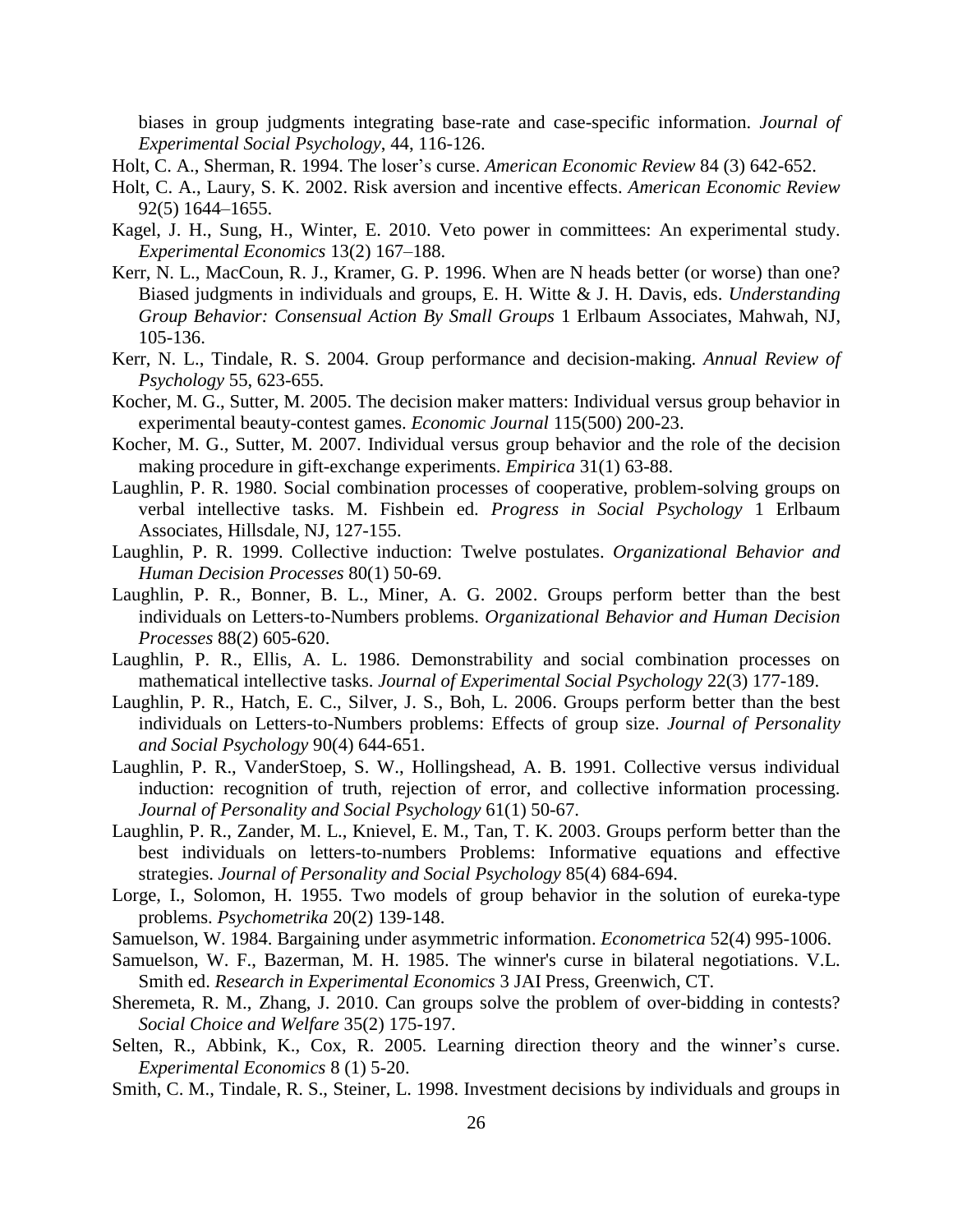―sunk cost‖ situations: The potential impact of shared representations. *Group Processes and Intergroup Relations* 1, 175-189.

- Sutter, M., Kocher, M., Strauss, S. 2009. Individuals and teams in auctions. *Oxford Economic Papers* 61(2) 380-394.
- Tindale R.S., Smith C.M., Dykema-Engblade A., Kluwe K. 2012. Good and bad group performance: Same process-different outcomes. *Group Processes and Intergroup Relations*, 15 (5), pp. 603-618.
- Tor, A., Bazerman, M.H. 2003. Focusing failures in competitive environments: Explaining decision errors in the Monty Hall game, the Acquiring a Company problem, and multiparty ultimatums. *Journal of Behavioral Decision Making* 16(5) 353-374.
- Zhang, J., M. Casari 2012. How groups reach agreement in risky choices: An experiment. *Economic Inquiry* 50(2) 502-515.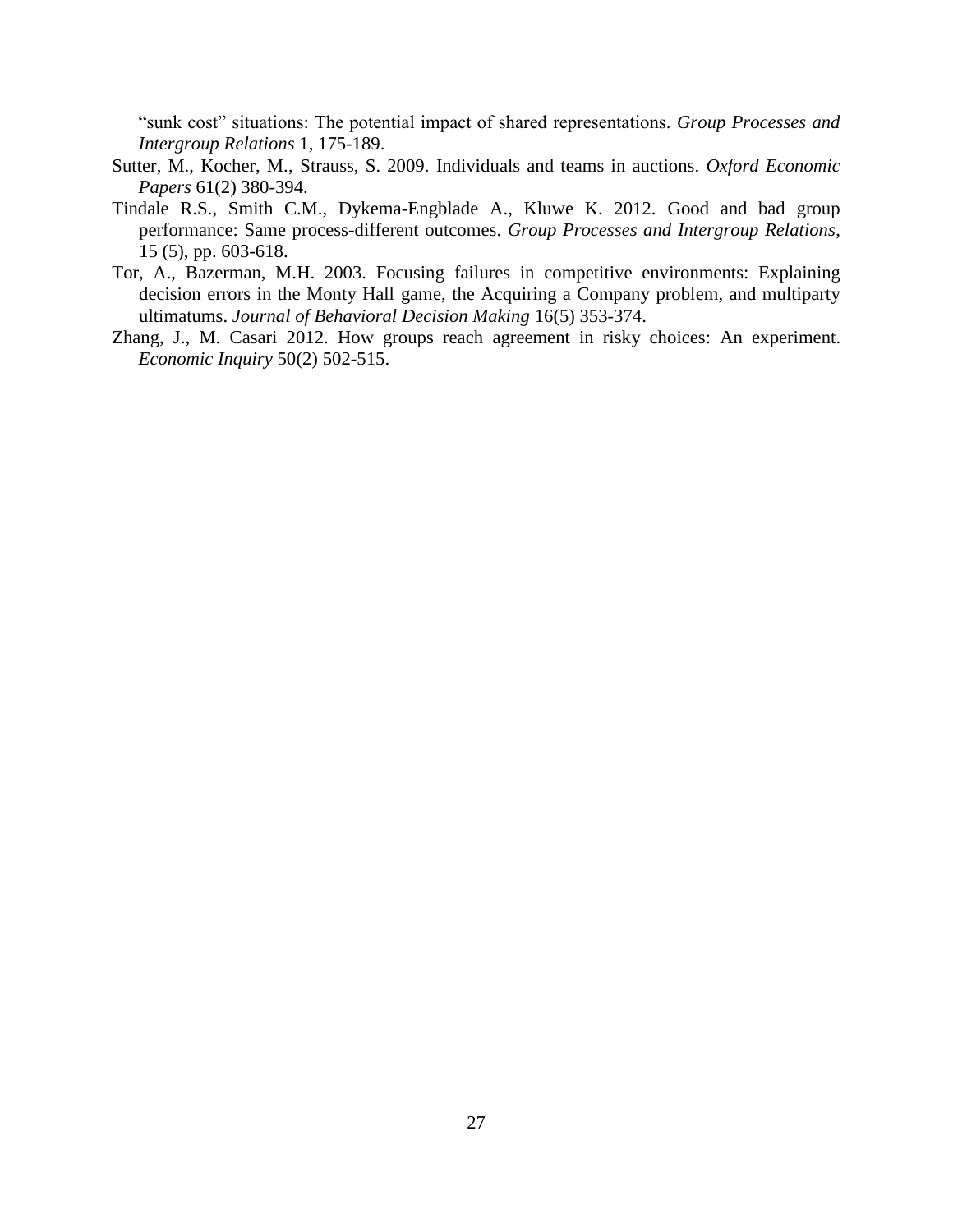# **Same Process, Different Outcomes: Group Performance in an Acquiring a Company Experiment Tables and Figures**

|                | Profits  |                |          |                    |                  |         |  |  |  |  |
|----------------|----------|----------------|----------|--------------------|------------------|---------|--|--|--|--|
|                | Expected |                |          |                    |                  |         |  |  |  |  |
| Bid, b         | $s = 38$ | $s = 60$       |          | $s = 90$ $s = 130$ | $s = 240$        | profits |  |  |  |  |
|                |          |                |          |                    |                  |         |  |  |  |  |
| 38 (loss free) | 19       | $\overline{0}$ | $\Omega$ | $\Omega$           | $\boldsymbol{0}$ | 3.8     |  |  |  |  |
| 60 (optimal)   | $-3$     | 30             | $\theta$ | $\overline{0}$     | $\overline{0}$   | 5.4     |  |  |  |  |
| $90$ (naïve)   | $-33$    | $\mathbf{0}$   | 45       | $\overline{0}$     | $\overline{0}$   | 2.4     |  |  |  |  |
| 130            | $-73$    | $-40$          | 5        | 65                 | $\boldsymbol{0}$ | $-8.6$  |  |  |  |  |
| 240            | $-183$   | $-150$         | $-105$   | $-45$              | 120              | $-72.6$ |  |  |  |  |
|                |          |                |          |                    |                  |         |  |  |  |  |

### Table 1: Buyer's profits for selected bids –5-value version

### Table 2: Experimental treatments

| <i>Treatments</i> |                      | Number of<br>participants<br>(groups) | Number of<br>sessions |
|-------------------|----------------------|---------------------------------------|-----------------------|
| 5-values          | Individual treatment | 30                                    | 2                     |
| (easy task)       | Group treatment      | 60(20)                                | 4                     |
| 100-values        | Individual treatment | 15                                    |                       |
| (difficult task)  | Group treatment      | 30 (10)                               |                       |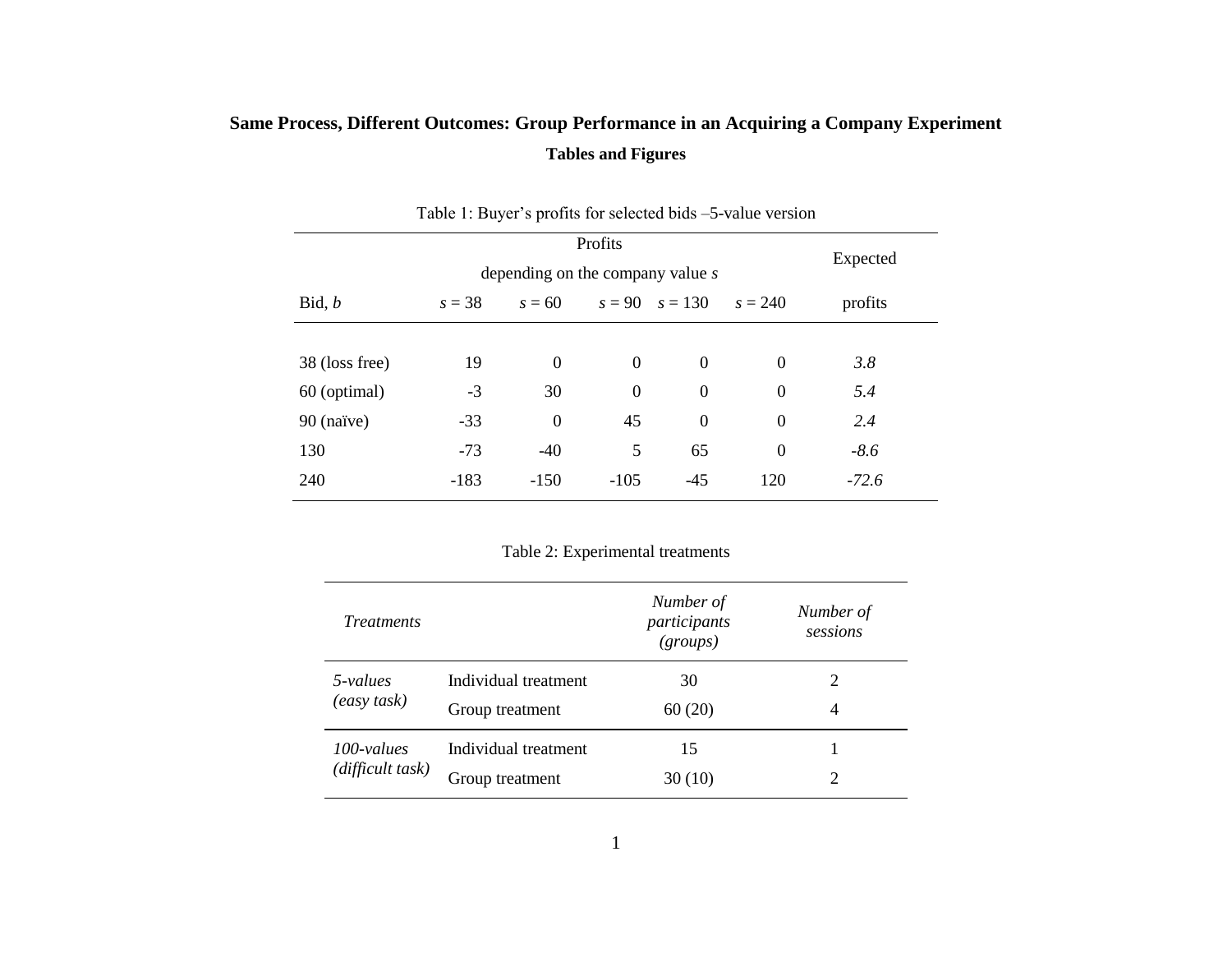| Table 3: Descriptive statistics |  |  |
|---------------------------------|--|--|
|---------------------------------|--|--|

|                                                                     |                      |         | 5-value (easy task)                           |                 | 100-value (difficult task) |                      |                                               |         |
|---------------------------------------------------------------------|----------------------|---------|-----------------------------------------------|-----------------|----------------------------|----------------------|-----------------------------------------------|---------|
|                                                                     | Individual treatment |         |                                               | Group treatment |                            | Individual treatment | Group treatment                               |         |
|                                                                     |                      |         | control part main part control part main part |                 |                            |                      | control part main part control part main part |         |
| Percentage of Bids by type                                          |                      |         |                                               |                 |                            |                      |                                               |         |
| (Near) Optimal: <i>bids that yield</i><br>highest expected profit   | 35.6                 | 37.5    | 30.6                                          | 50.5            | 15.6                       | 22.7                 | 22.2                                          | 13.0    |
| Suboptimal: bids that yield<br>positive expected profits            | 44.4                 | 44.2    | 51.1                                          | 39.8            | 14.4                       | 11.7                 | 13.3                                          | 26.5    |
| Winner's curse: <i>bids that yield</i><br>negative expected profits | 20.2                 | 18.3    | 18.3                                          | 9.8             | 70.0                       | 65.7                 | 64.4                                          | 60.5    |
| <b>Realized Profits (per period)</b>                                | $-1.65$              | 0.4     | 1.21                                          | 2.13            | $-2.83$                    | $-0.75$              | $-0.5$                                        | $-2.4$  |
| Number of obs., Number of subjects                                  | 180, 30              | 600, 30 | 360, 60                                       | 400,60          | 90, 15                     | 300, 15              | 180, 30                                       | 200, 30 |

Note: In the 5-value treatment, optimal bid includes 60 and 61; winner's curse bids are in the ranges [58, 59], [74, 89] and [95, 360]. In the 100-value treatment, optimal bids are in the range [31, 53] and winner's curse bids are in the range [64, 360].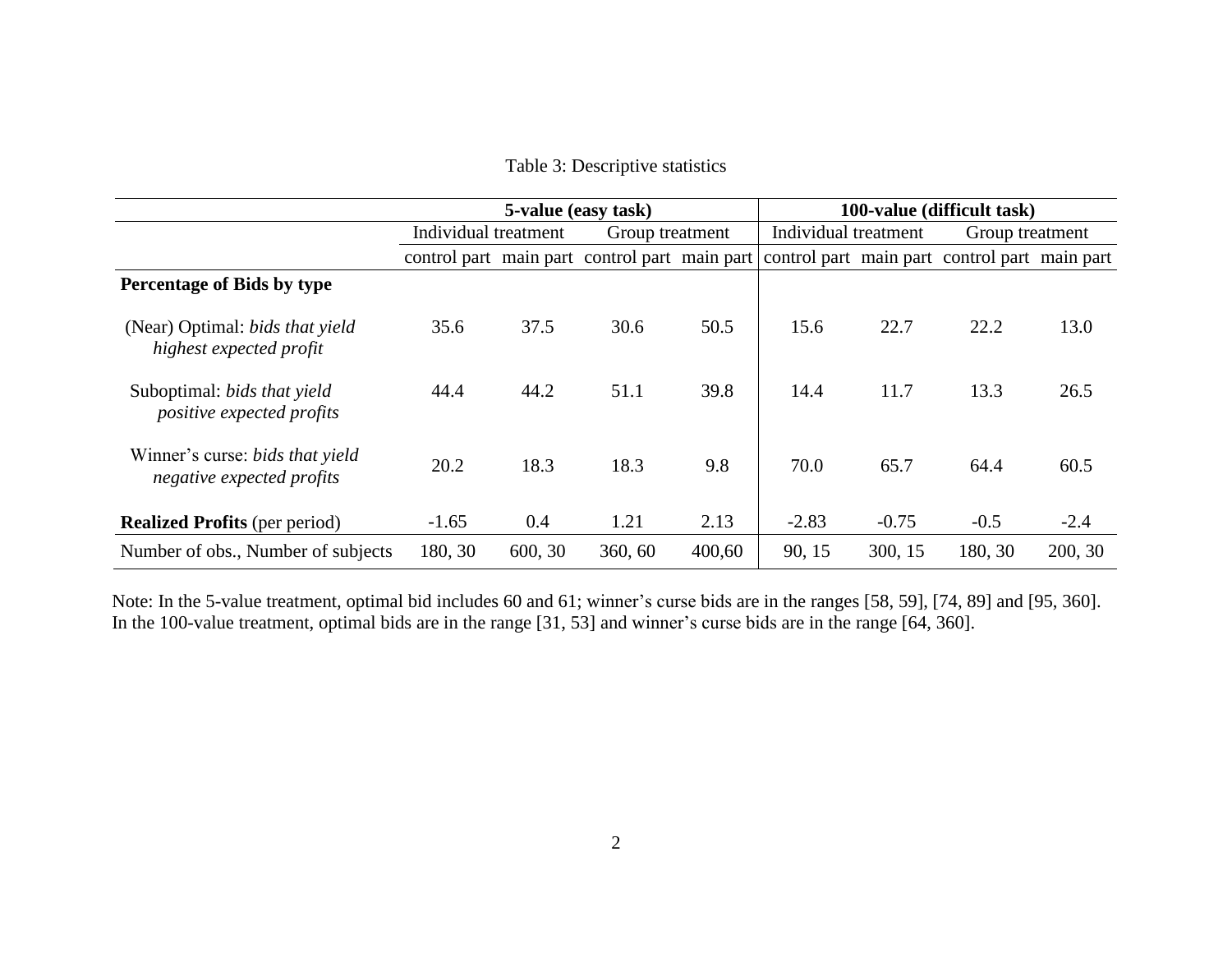| Panel A: 5-value (easy task)                           | No. of | No. of    | No. of winner's cursed bids |                                     |                                                |  |  |
|--------------------------------------------------------|--------|-----------|-----------------------------|-------------------------------------|------------------------------------------------|--|--|
| Group classification based<br>on individual proposals: | groups | proposals | Actual                      | Expected with<br>median aggregation | Expected with truth wins<br>norm or veto power |  |  |
| No winner's curse proposals                            | 304    | 912       |                             |                                     |                                                |  |  |
| There is only one winner's curse proposal              | 72     | 216       | 54                          |                                     |                                                |  |  |
| There are two winner's curse proposals                 | 18     | 54        | 42                          | 54                                  |                                                |  |  |
| All winner's curse proposals                           | 6      | 18        | 18                          | 18                                  | 18                                             |  |  |
| Totals                                                 | 400    | 1,200     | 117                         | 72                                  | 18                                             |  |  |
| Frequency of winner's curse (out of 1200)              |        | 10.5%     | $9.7\%$                     | $6.0\%$                             | 1.5%                                           |  |  |

# Table 4: Aggregation of individual proposals into a group choice

Group treatment, Main part

| Panel B: 100-value (difficult task)                    |                  | No. of<br>proposals | No. of winner's cursed bids |                                     |                                                |  |  |
|--------------------------------------------------------|------------------|---------------------|-----------------------------|-------------------------------------|------------------------------------------------|--|--|
| Group classification based<br>on individual proposals: | No. of<br>groups |                     | Actual                      | Expected with<br>median aggregation | Expected with truth wins<br>norm or veto power |  |  |
| No winner's curse proposals                            | 57               | 171                 | $\theta$                    |                                     |                                                |  |  |
| There is only one winner's curse proposal              | 23               | 69                  | 21                          |                                     |                                                |  |  |
| There are two winner's curse proposals                 | 24               | 72                  | 54                          | 72                                  |                                                |  |  |
| All winner's curse proposals                           | 96               | 288                 | 288                         | 288                                 | 288                                            |  |  |
| Totals                                                 | 200              | 600                 | 363                         | 360                                 | 288                                            |  |  |
| Frequency of winner's curse (out of 600)               |                  | 59.8%               | 60.5%                       | 60.0%                               | 48.0%                                          |  |  |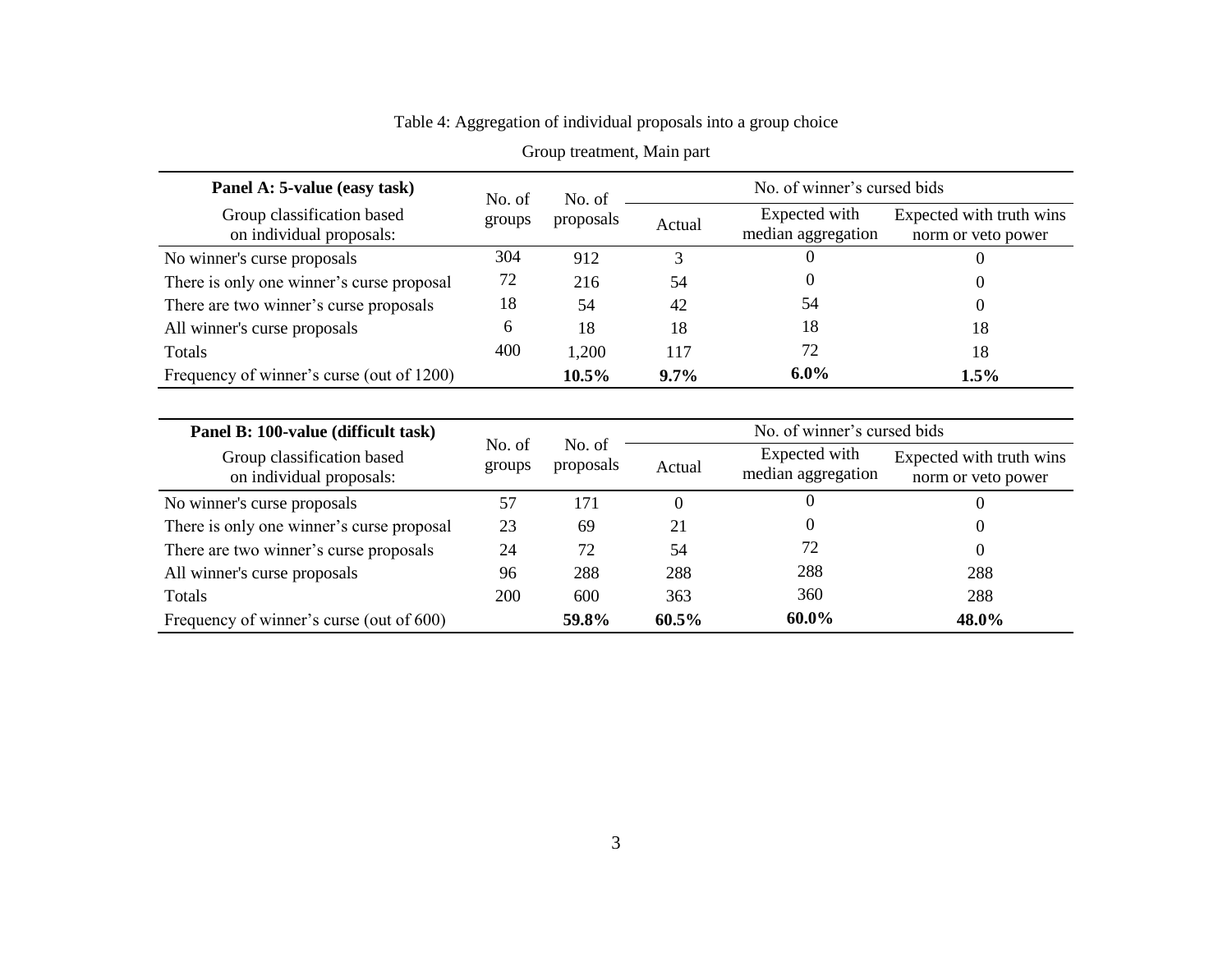|                                                 | 5-value    |           |           | 100-value |           | 5-value  | 100-value  |          |
|-------------------------------------------------|------------|-----------|-----------|-----------|-----------|----------|------------|----------|
| Dependent variable:                             | All obs.   | All obs.  | All obs.  | All obs.  | Periods   | Periods  | Periods    | Periods  |
| 1=individual proposal<br>became group choice,   | Periods    | Periods   | Periods   | Periods   | $1-6$     | $7 - 20$ | $1-6$      | $7 - 20$ |
| $0=$ otherwise                                  | $1-6$      | $7 - 20$  | $1-6$     | $7 - 20$  |           |          |            |          |
|                                                 | (a)        | (a)       | (b)       | (b)       | (c)       | (c)      | (d)        | (d)      |
|                                                 |            |           |           |           |           |          |            |          |
| Proposal is median and<br>majority              | $0.66***$  | $0.69***$ | $0.46***$ | $0.67***$ |           |          |            |          |
|                                                 | (0.115)    | (0.077)   | (0.160)   | (0.110)   |           |          |            |          |
| Proposal is median but<br>not majority          | 0.03       | $0.40***$ | $0.41***$ | $0.35**$  |           |          |            |          |
|                                                 | (0.133)    | (0.069)   | (0.128)   | (0.162)   |           |          |            |          |
| Among group proposals,<br>it yields the highest | 0.18       | $-0.1$    | $-0.01$   | $-0.07$   |           |          |            |          |
| expected profit                                 | (0.123)    | (0.098)   | (0.177)   | (0.067)   |           |          |            |          |
| Proposal is winner's curse                      |            |           |           |           | $-0.34**$ | $-0.09$  | $-0.11$    | 0.14     |
|                                                 |            |           |           |           | (0.145)   | (0.182)  | (0.177)    | (0.111)  |
| Proposal is optimal                             |            |           |           |           | $-0.19$   | $-0.05$  | $-0.37***$ | 0.17     |
|                                                 |            |           |           |           | (0.164)   | (0.103)  | (0.055)    | (0.164)  |
| Subject is risk averse                          | $-0.05$    | 0.04      | $-0.03$   | 0.02      | $-0.31**$ | $-0.01$  | 0.16       | 0.05     |
| (switch point>13)                               | (0.102)    | (0.108)   | (0.120)   | (0.076)   | (0.132)   | (0.067)  | (0.150)    | (0.081)  |
| Subject is risk seeking                         | $-0.31***$ | $-0.08$   | 0.22      | Λ         | 0.01      | $-0.09$  | $0.46**$   | Λ        |
| (switch point<8)                                | (0.079)    | (0.150)   | (0.198)   |           | (0.128)   | (0.194)  | (0.182)    |          |
| High confidence proposal                        | $-0.1$     | 0.11      | 0.05      | $-0.06$   | 0.04      | 0.06     | 0.16       | $-0.01$  |
|                                                 | (0.113)    | (0.078)   | (0.081)   | (0.105)   | (0.201)   | (0.099)  | (0.114)    | (0.118)  |
| <b>Economics and Business</b><br>major          | $-0.05$    | $-0.08$   | 0.13      | 0.12      | $-0.08$   | $-0.16$  | 0.14       | $0.21*$  |
|                                                 | (0.068)    | (0.114)   | (0.154)   | (0.115)   | (0.115)   | (0.113)  | (0.158)    | (0.116)  |
| Male                                            | 0.14       | $-0.01$   | 0.12      | $0.13**$  | 0.03      | $-0.14$  | 0.15       | $0.09*$  |
|                                                 | (0.094)    | (0.067)   | (0.107)   | (0.052)   | (0.126)   | (0.109)  | (0.111)    | (0.054)  |
| Number of obs., Number<br>of subjects           | 230, 59    | 386, 45   | 123, 30   | 243, 30   | 98,38     | 172, 36  | 123, 30    | 222, 21  |
| Pseudo R-squared                                | 0.388      | 0.349     | 0.198     | 0.321     | 0.11      | 0.0524   | 0.0978     | 0.0902   |
| Log likelihood                                  | $-96.57$   | $-172.8$  | $-64.31$  | $-107.2$  | $-60.26$  | $-112.9$ | $-72.36$   | $-129.2$ |

Table 5: Solving disagreement among individual proposals Group treatment, Main part

Notes: Marginal effects from probit regression with robust standard errors (clusters on groups). Significance levels \*\*\* p<0.01, \*\* p<0.05, \* p<0.1. Specifications (a), (b) include all individual proposals unless all identical within the group in a given period (616 obs. in 5-value; 366 obs. in 100-value) Specifications (c) and (d) include all the observations when there is a disagreement in the proposal stage with at least one proposal is a winners' cursed bid (270 obs. in 5-value; 345 in 100-value) and when the final group decision is winner's cursed bid even though none of the proposals are winner's cursed bids  $(3 \text{ obs. in } 5\text{-value})$ ; 0 obs. in 100-value).  $\land$  r\_seeking dropped due to collinearity. Observations affected by limited liability issues are excluded. Period dummies are not reported in the interest of space.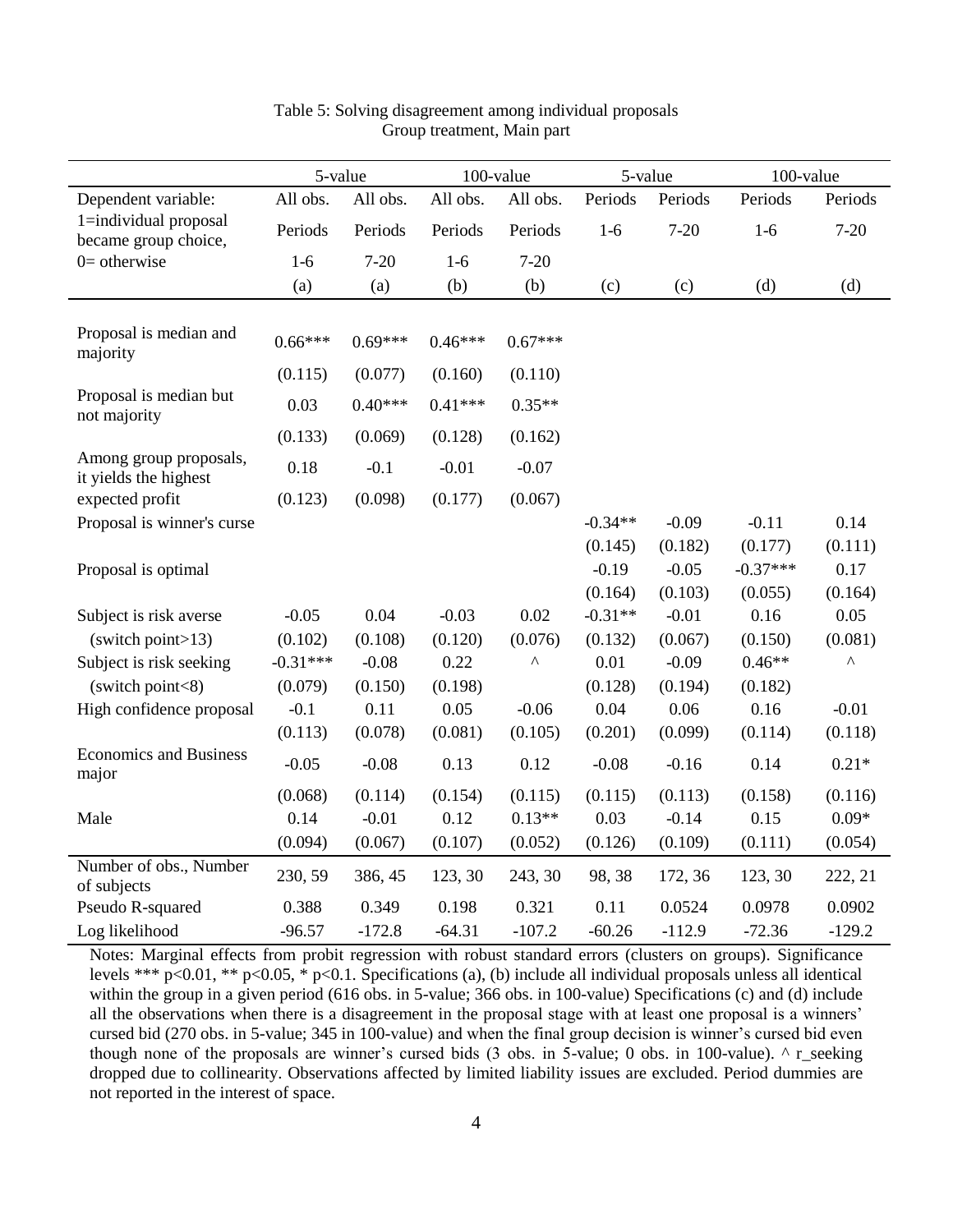Figure 1: Individual and group performance over time



**5-value (easy task)**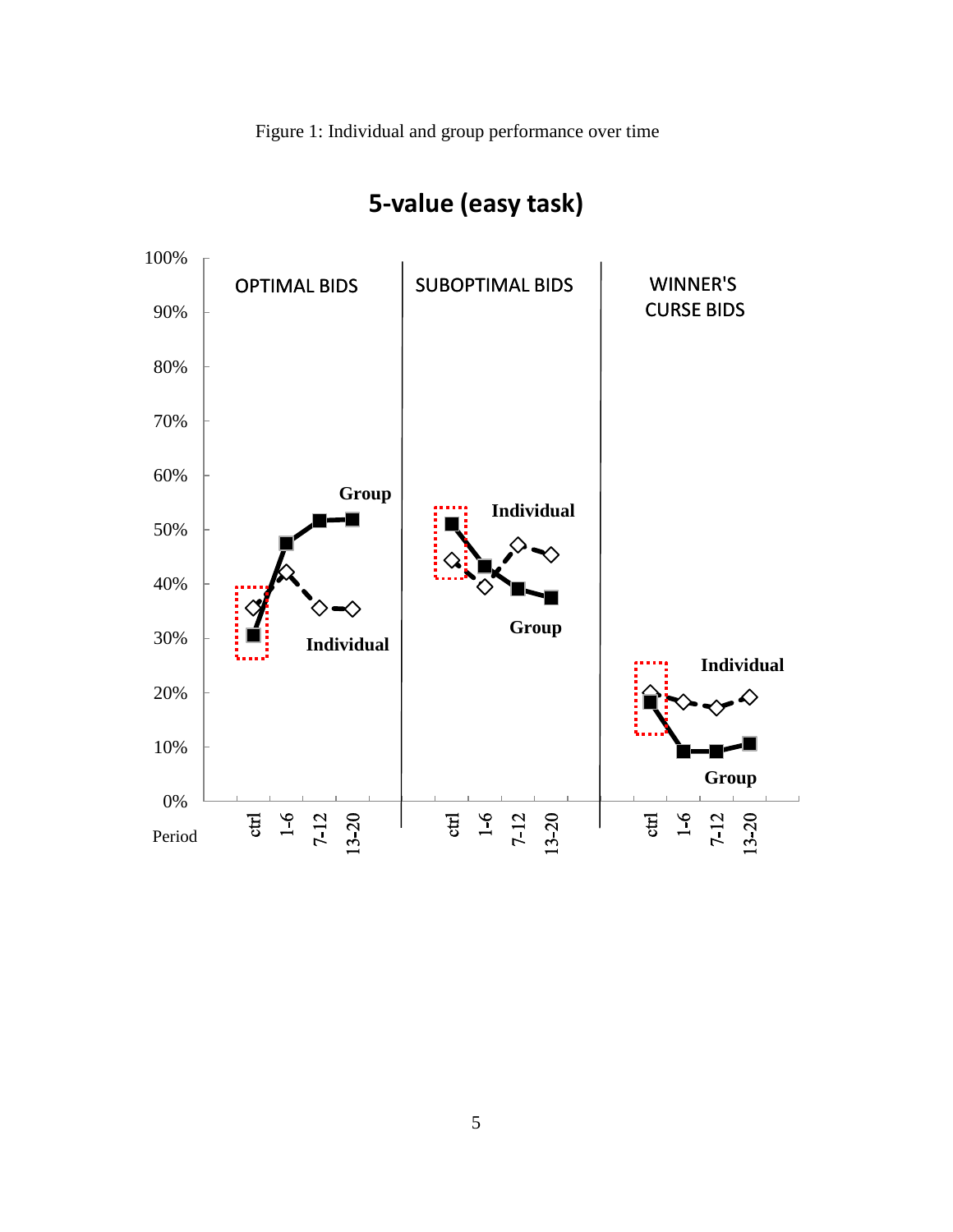

**100-value (difficult task)**

Notes: This figure displays the fractions of optimal bids (left panel), winner's curse bids (middle panel) and dispersed bids (right panel) average across four segments of time. The first data point in each panel is the average of 6 periods in the control part. The next three points report the average fraction of bids in the three segments in the main part (periods 1-6, periods 7-12, and periods 13-20, respectively).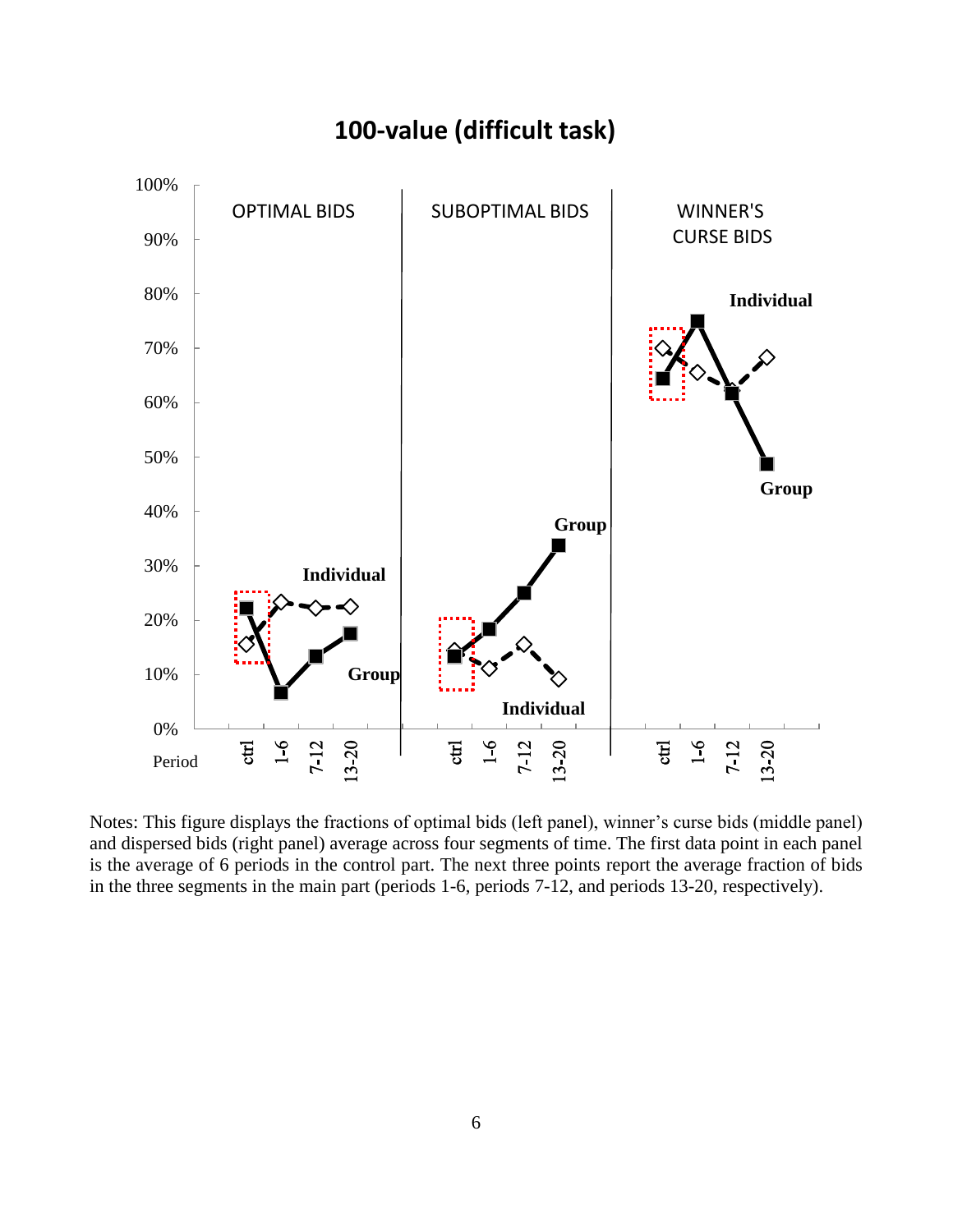Figure 2: Group choices over time

### **5-values (easy task)**



Notes: This figure shows for each group the evolution of the final group bid (solid line) and the individual bid proposals (dashed lines). Each panel represents a single group (N=20). Bids are mapped into a quality score ranging from  $-2$  (worst bids) to  $+3$  (best bids). The score for any other bid not present on the vertical axis is the average value of the two closest bids in terms of profits: 2.5, 1.5, 0, -1.5. Bids above 240 are coded with -3. Comparing the group performance between periods 1-3 and periods 17-19 based on the average quality score of the final bid with the average score of the proposals as a tie-breaking rule, we report that 14 groups exhibited an improvement (panel 2-15), 1 group stayed constant (panel 1) and 5 groups got worse (panels 16-20).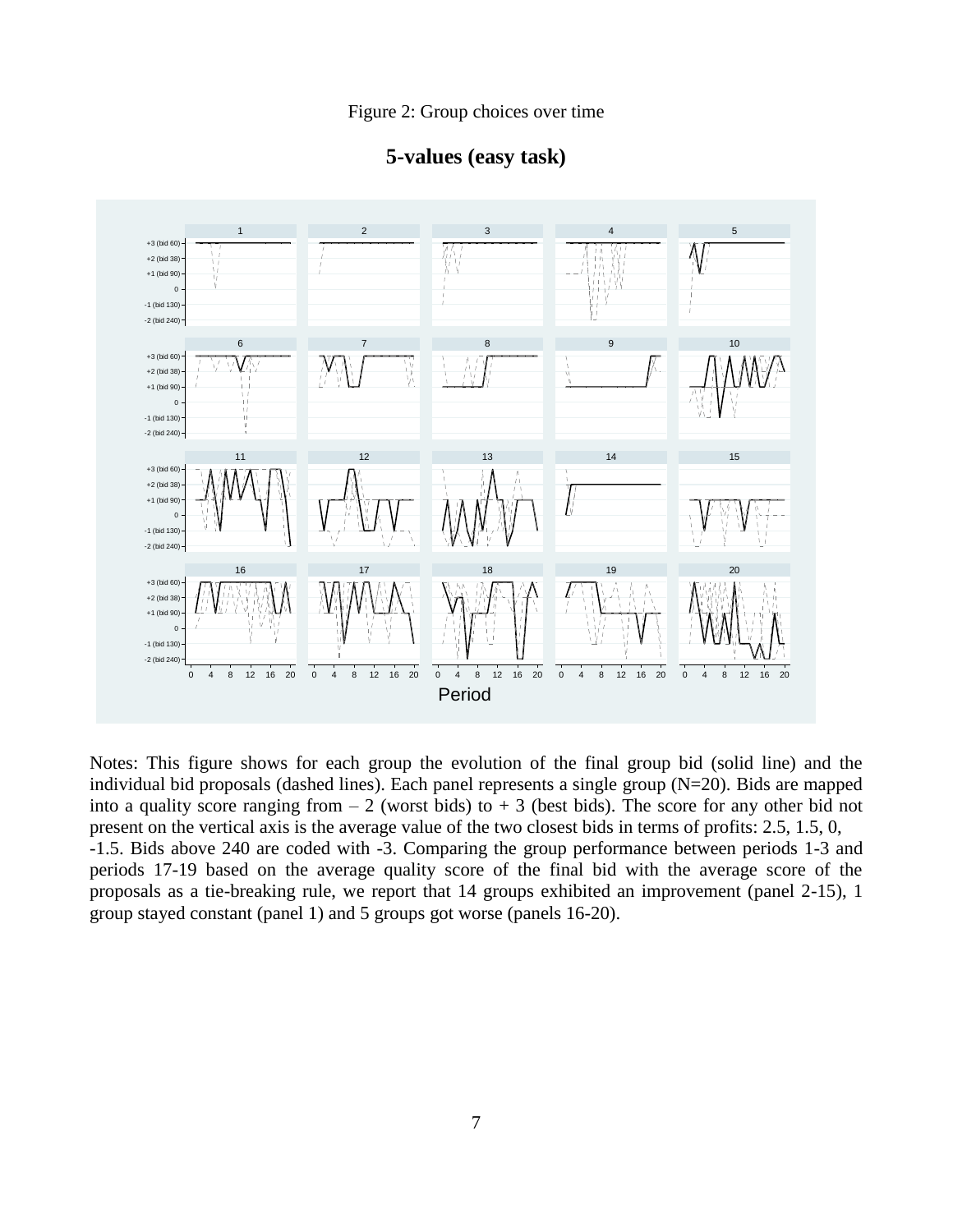### **100-values (difficult task)**



Notes: This figure shows for each group the evolution of the final group bid (solid line) and the individual bid proposals (dashed lines). Each panel represents a single group  $(N=10)$ . Bids above 64 (the red horizontal line) is winner's curse bid. Comparing the group performance between periods 1-3 and periods 17-19 based on the average expected payoff of the final bid, we report that 6 groups exhibited an improvement (panels 1-5 and 8), 3 groups stayed constant (panels 6, 9, 10) and 1 group got worse (panel 7).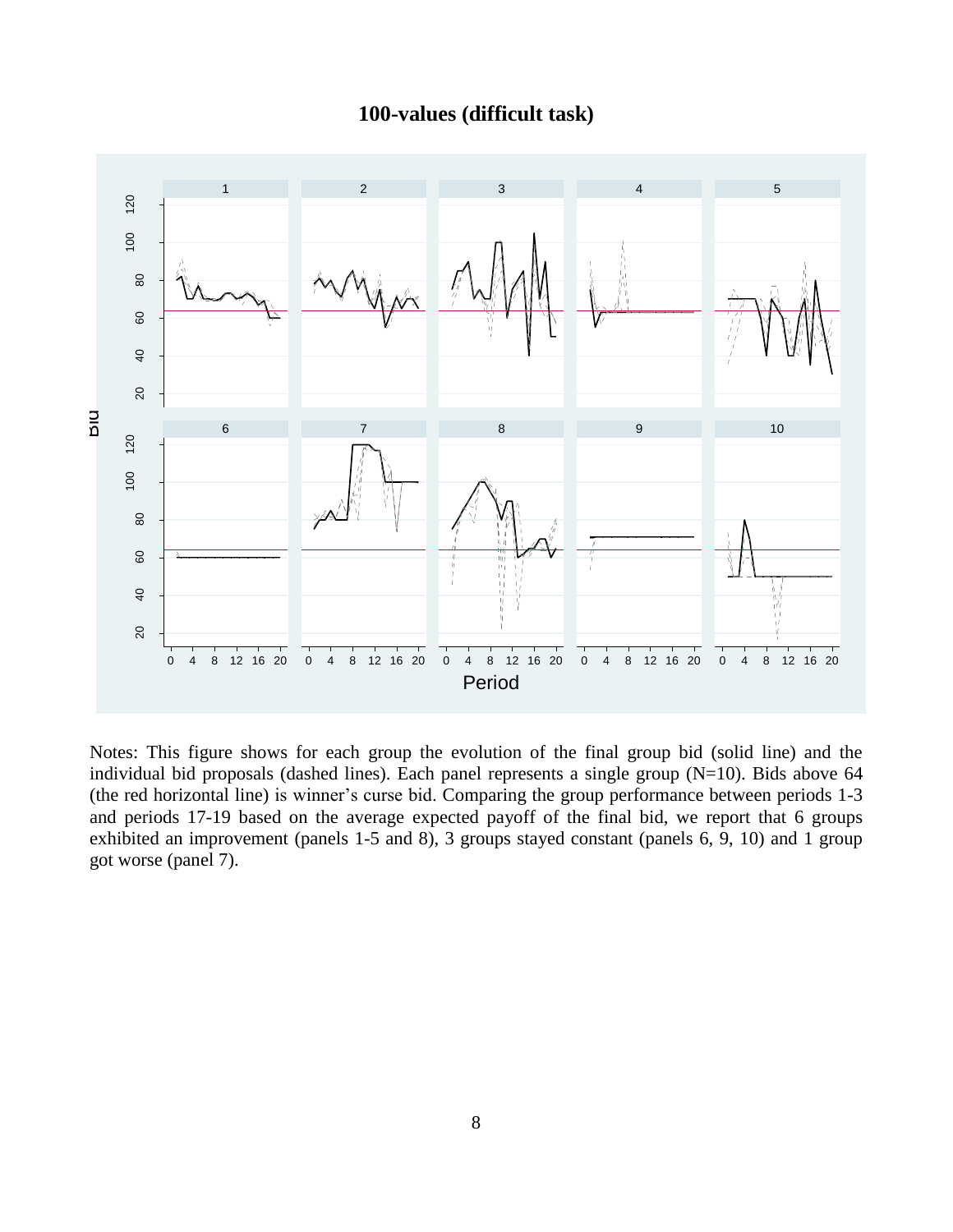### **APPENDIX**

|                                      |                          |                  | Seller value   |                     |                                |                                     |                 |
|--------------------------------------|--------------------------|------------------|----------------|---------------------|--------------------------------|-------------------------------------|-----------------|
| Paper                                | Design                   | Lower<br>bound   | Upper<br>bound | Continuo<br>us set? | Value<br>multiplier is<br>50%? | Equilibrium<br>bid<br>in choice set | No. repetitions |
| Casari et al.                        | 5 values                 | 38               | 240            |                     | $\mathbf Y$                    | 11%                                 | 26              |
| $(2015:$ this study)                 | 100 values               | 21               | 120            |                     | Y                              | 22%                                 | 26              |
|                                      | <b>Baseline</b>          | $\mathbf{0}$     | 100            | $\mathbf Y$         | $\overline{Y}$                 | 0%                                  | 20              |
| Ball, Bazerman,<br>Carroll (1991)    | Role Reversal            | $\boldsymbol{0}$ | 100            | Y                   | Y                              | 0%                                  | 20              |
|                                      | <b>Extended Trial</b>    | $\boldsymbol{0}$ | 100            | Y                   | Y                              | 0%                                  | 20              |
|                                      | 100 values               | $\boldsymbol{0}$ | 99             |                     | $\overline{Y}$                 | 0%                                  | 60              |
| Charness and                         | 100 values               | 20               | 119            |                     | Y                              | 20%                                 | 60              |
| Levin (2009)                         | 2 values                 | $\boldsymbol{0}$ | 99             |                     | Y                              | 0%                                  | 60              |
|                                      | 2 values                 | 20               | 119            |                     | Y                              | 0%                                  | 60              |
|                                      | 4 values                 | $\mathbf{0}$     | 99             |                     | Y                              | 0%                                  | 60              |
| Cooper and Sutter<br>(2011)          | 3 values                 | 90               | 1200           |                     | Y                              | 5%                                  | 40              |
|                                      | Winner's Curse           | 1.5              | 6              | Y                   | $\mathbf Y$                    | 33%                                 | 30              |
| Holt and Sherman<br>(1994)           | No Curse                 | 1                | 3              | Y                   | Y                              | 50%                                 | 30              |
|                                      | Loser's Curse            | 0.5              | 1              | $\mathbf Y$         | Y                              | 100%                                | 30              |
| Selton, Abbink,                      | Lower bound of 1         | 1                | 99             | Y                   |                                | $0-1%$                              | 100             |
|                                      | Lower bound of 11        | 11               | 99             | Y                   |                                | 11-13%                              | 100             |
| and $Cox(2005)$                      | Lower bound of 21        | 21               | 99             | Y                   |                                | 26-27%                              | 100             |
|                                      | Control                  | $\overline{0}$   | 100            | Y                   | Y                              | 0%                                  | 100             |
|                                      | Yes-No Decision 1st      | $\boldsymbol{0}$ | 100            | Y                   | Y                              | 0%                                  | 100             |
| Bereby-Meyer and<br>Grosskopf (2008) | Average Full<br>Feedback | $\boldsymbol{0}$ | 100            | Y                   | Y                              | 0%                                  | 100             |
|                                      | Average Only             | 0                | 100            | Y                   | Y                              | 0%                                  | 100             |
|                                      | Gamble                   | $\boldsymbol{0}$ | 100            |                     | Y                              | 0%                                  | 100             |
|                                      | Control                  | $\overline{0}$   | 100            | $\mathbf Y$         | Y                              | 0%                                  | 100, 5 parts    |
|                                      | Varying k                | $\boldsymbol{0}$ | 100            | $\mathbf Y$         |                                | 0%, 100%                            | 100, 5 parts    |
| Grosskopf,                           | Sym-Asym                 | 0                | 100            | Y                   | Y                              | 0%, 51%                             | 100, 5 parts    |
| Bereby-Meyer,                        | Sym-Asym Compar.         | 0                | 100            | Y                   | Y                              | 0%, 51%                             | $100, 5$ parts  |
| Bazerman (2007)                      | Exper 2: Control         | $\boldsymbol{0}$ | 100            | Y                   | Y                              | 0%, 51%                             | 80+20 switch    |
|                                      | Exper 2: Foregone        | $\boldsymbol{0}$ | 100            | $\mathbf Y$         | Y                              | 0%, 51%                             | 80+20 switch    |
|                                      | Control                  | $\mathbf{0}$     | 100            | $\mathbf Y$         | $\mathbf Y$                    | 0%                                  | 1               |
| Carroll, Delquie,                    | <b>High Motives</b>      | 0                | 100            | Y                   | Y                              | 0%                                  |                 |
| Halpern,                             | Training $(x4)$          | 0                | 100            | Y                   | Y                              | $0\%$                               |                 |
| Bazerman (1990)                      | Exper. Mngrs             | 0                | 100            | Y                   | Y                              | 0%                                  |                 |
|                                      | Exper. Bankers           | $\boldsymbol{0}$ | 100            | $\mathbf Y$         | $\mathbf Y$                    | 0%                                  |                 |
| Tor and Bazerman<br>(2003)           |                          | $\overline{0}$   | 100            | Y                   | Y                              | 0%                                  | $\mathbf{1}$    |

### Table A1: Experimental studies of the acquiring a company game

Notes to Table A1: The subjects were undergraduate students except in the following studies. Ball, Bazerman, Carroll (1991) used 1st year Master students; Bereby-Meyer and Grosskopf (2008) used Boston area people, varied in education and background; Grosskopf, Bereby-Meyer, Bazerman (2007) used Boston area people, age 18 to 60; Carroll, Delquie, Halpern, Bazerman (1990) used 1st year Master's students in OBHR class, 2nd year Master's students in advanced Marketing class, Managers in a weeklong seminar and Master's graduates in investment banking; Tor and Bazerman (2003) used both graduate and undergraduate students. Other papers used standard undergraduate students as subjects.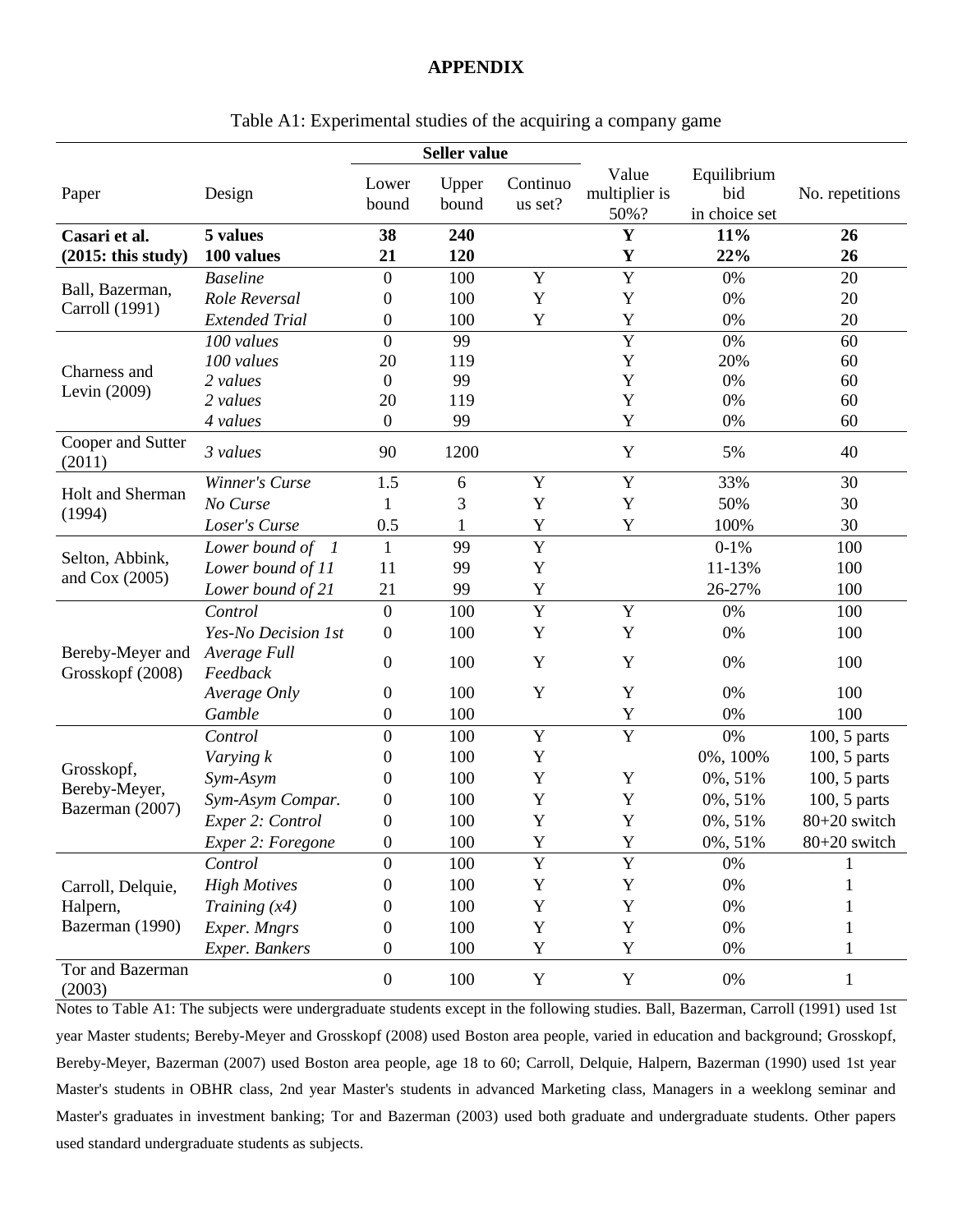|                                                                        |                      |        | 5-value (easy task)                           |        | 100-value (difficult task) |        |                                               |        |
|------------------------------------------------------------------------|----------------------|--------|-----------------------------------------------|--------|----------------------------|--------|-----------------------------------------------|--------|
|                                                                        | Individual treatment |        | Group treatment                               |        | Individual treatment       |        | Group treatment                               |        |
|                                                                        |                      |        | control part main part control part main part |        |                            |        | control part main part control part main part |        |
| Simulated median bid distribution<br>(percentages)                     |                      |        |                                               |        |                            |        |                                               |        |
| (Near) Optimal: <i>bids that yield</i><br>highest expected profit      | 33.97                | 44.40  | 36.58                                         | 60.13  | 8.16                       | 16.76  | 15.47                                         | 7.74   |
| Suboptimal: <i>bids that yield</i><br><i>positive expected profits</i> | 53.99                | 46.24  | 53.48                                         | 36.41  | 14.13                      | 11.33  | 13.66                                         | 28.54  |
| Winner's curse: bids that yield<br>negative expected profits           | 12.04                | 9.36   | 9.94                                          | 3.46   | 77.71                      | 71.92  | 70.87                                         | 63.72  |
| Number of simulated observations                                       | 36000                | 120000 | 36000                                         | 120000 | 36000                      | 120000 | 36000                                         | 120000 |

Notes: In the group treatment, Main part, the simulations were run on the individual proposed bids without regard for the experimental group membership.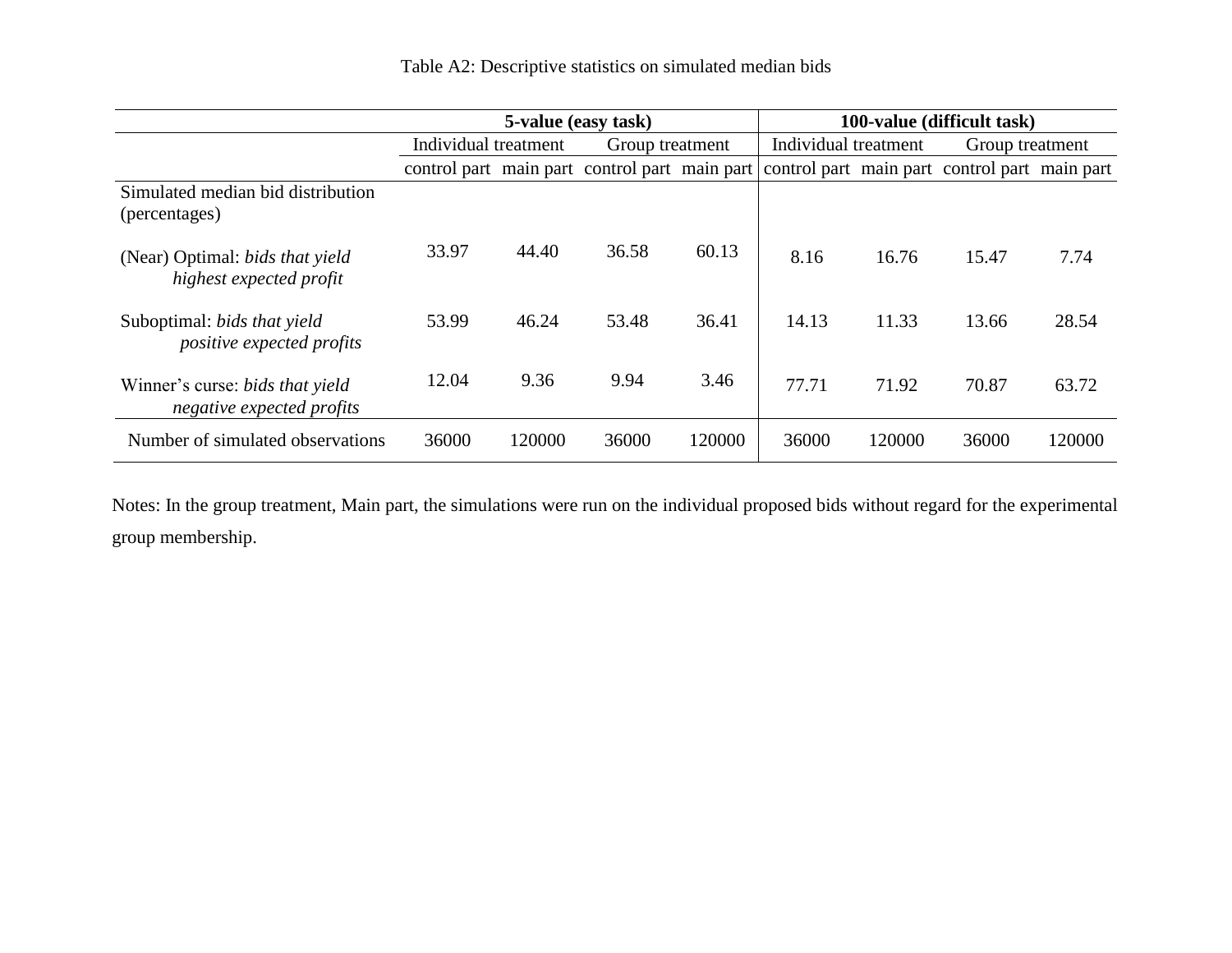|                  | <i>Option</i><br>A                                        |              | <i>Option</i><br>$\boldsymbol{B}$       |                                   | Risk Preference                                                     | Individual<br>Choices            | Group<br>Choices                 |  |  |
|------------------|-----------------------------------------------------------|--------------|-----------------------------------------|-----------------------------------|---------------------------------------------------------------------|----------------------------------|----------------------------------|--|--|
| Decision<br>node | Payoffs                                                   | Payoffs      | Probability<br>of getting<br>150 tokens | Expected<br>payoff of<br>option B | Range of CRRA If<br>switch from A to B at<br>the following decision | Frequency<br>of choices<br>for B | Frequency<br>of choices<br>for B |  |  |
|                  |                                                           |              |                                         |                                   | node                                                                | (% )                             | (% )                             |  |  |
| $\mathbf{1}$     | 50                                                        | 150 or 0     | $\Omega$                                | $\mathbf{0}$                      | $r< -1.73$                                                          | 0.00                             | 0.00                             |  |  |
| $\overline{c}$   | 50                                                        | 150 or 0     | 0.05                                    | 7.5                               | $-1.73 < r < -1.1$                                                  | 0.00                             | 0.00                             |  |  |
| 3                | 50                                                        | 150 or 0     | 0.1                                     | 15                                | $-1.1 < r < -0.73$                                                  | 0.00                             | 0.00                             |  |  |
| $\overline{4}$   | 50                                                        | 150 or 0     | 0.15                                    | 22.5                              | $-0.73 < r < -0.47$                                                 | 0.00                             | 0.00                             |  |  |
| 5                | 50                                                        | 150 or 0     | 0.2                                     | 30                                | $-0.47 < r < -0.27$                                                 | 1.69                             | 0.00                             |  |  |
| 6                | 50                                                        | 150 or 0     | 0.25                                    | 37.5                              | $-0.27 < r < -0.1$                                                  | 3.39                             | 0.00                             |  |  |
| 7                | 50                                                        | 150 or 0     | 0.3                                     | 45                                | $-0.1 < r < 0.04$                                                   | 5.08                             | 0.76                             |  |  |
| $\boldsymbol{8}$ | 50                                                        | $150$ or $0$ | 0.35                                    | 52.5                              | 0.04 < r < 0.16                                                     | 14.41                            | 13.64                            |  |  |
| 9                | 50                                                        | 150 or 0     | 0.4                                     | 60                                | 0.16 < r < 0.27                                                     | 22.03                            | 16.67                            |  |  |
| 10               | 50                                                        | 150 or 0     | 0.45                                    | 67.5                              | 0.27 < r < 0.36                                                     | 29.66                            | 36.36                            |  |  |
| 11               | 50                                                        | 150 or 0     | 0.5                                     | 75                                | 0.36 < r < 0.45                                                     | 62.71                            | 69.70                            |  |  |
| 12               | 50                                                        | 150 or 0     | 0.55                                    | 82.5                              | 0.45 < r < 0.53                                                     | 72.03                            | 83.33                            |  |  |
| 13               | 50                                                        | 150 or 0     | 0.6                                     | 90                                | 0.53 < r < 0.6                                                      | 82.20                            | 88.64                            |  |  |
| 14               | 50                                                        | 150 or 0     | 0.65                                    | 97.5                              | 0.6 < r < 0.66                                                      | 90.68                            | 95.45                            |  |  |
| 15               | 50                                                        | 150 or 0     | 0.7                                     | 105                               | 0.66 < r                                                            | 94.92                            | 97.73                            |  |  |
|                  | 87.41<br>97.81<br>Percentage of monotonic decision makers |              |                                         |                                   |                                                                     |                                  |                                  |  |  |

Notes: Everyone should choose option A in decision 1. Risk neutral subjects would switch to option B in decision 8 (italics). A switch in later decisions reveals risk aversion and a switch in earlier decisions reveals risk seeking behavior. Number of observations: 118 in individual choices and 132 in group choices (non-monotonic choices are excluded).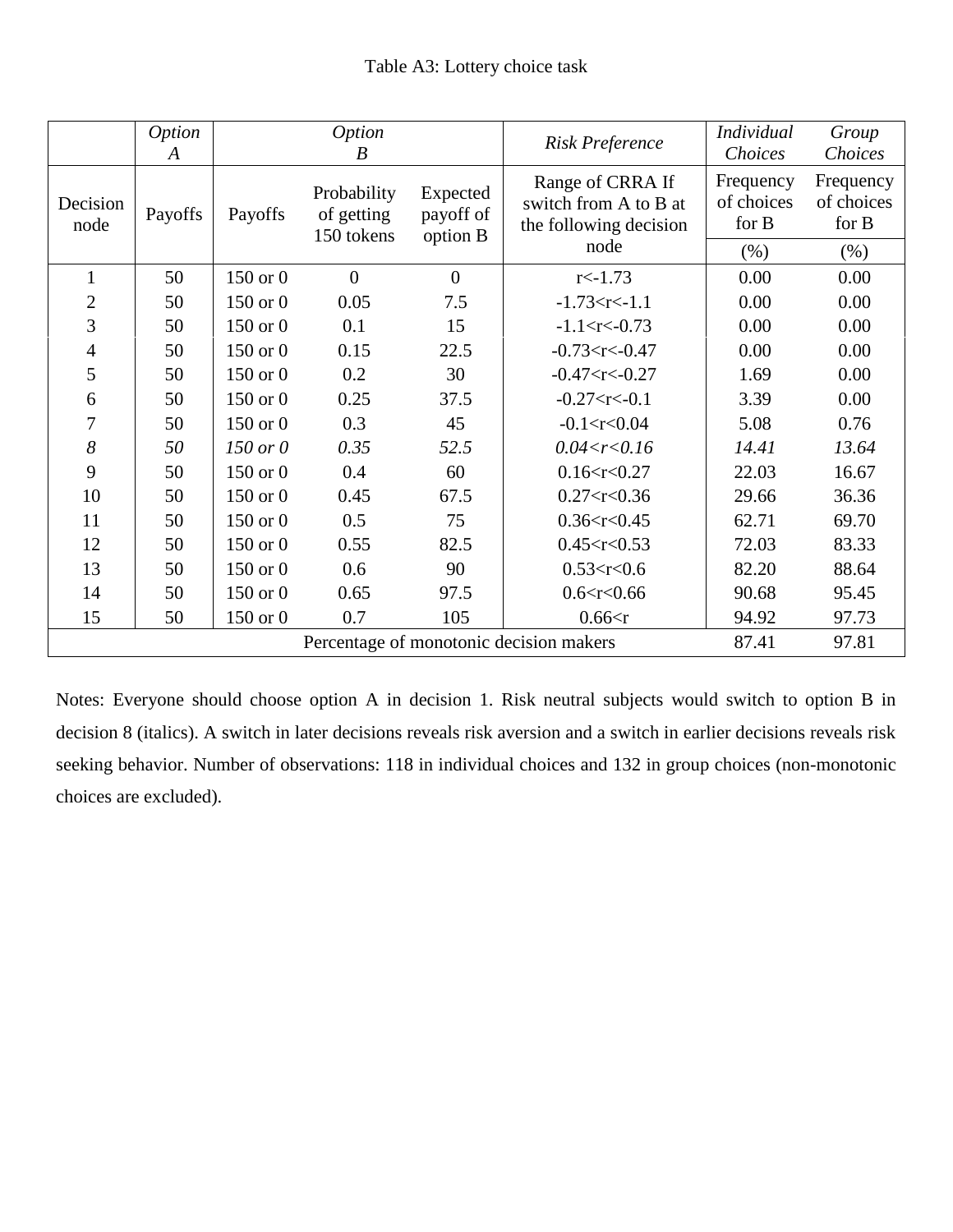Table A4: Summary of descriptive statistics

|                            | 5-value (easy task) |       |            | 100-value (difficult task) |            |            |  |
|----------------------------|---------------------|-------|------------|----------------------------|------------|------------|--|
|                            | Individual          | Group | Individual | Individual                 | Group      | Individual |  |
| Percentage of Bids By Type | <b>Bid</b>          | Bid   | Proposal   | <b>Bid</b>                 | <b>Bid</b> | Proposal   |  |
|                            |                     |       |            |                            |            |            |  |
| (Near) Optimal             |                     |       |            |                            |            |            |  |
| control                    | 35.6%               | 30.6% | 30.6%      | 15.6%                      | 22.2%      | 22.2%      |  |
| $main 1-6$                 | 42.2%               | 47.5% | 43.3%      | 23.3%                      | 6.7%       | 11.1%      |  |
| $main 7-12$                | 35.6%               | 51.7% | 48.6%      | 22.2%                      | 13.3%      | 12.8%      |  |
| main 13-20                 | 35.4%               | 51.9% | 52.3%      | 22.5%                      | 17.5%      | 19.6%      |  |
|                            |                     |       |            |                            |            |            |  |
| Winner's Curse             |                     |       |            |                            |            |            |  |
| control                    | 20.0%               | 18.3% | 18.3%      | 70.0%                      | 64.4%      | 64.4%      |  |
| $main 1-6$                 | 18.3%               | 9.2%  | 11.4%      | 65.6%                      | 75.0%      | 72.8%      |  |
| main $7-12$                | 17.2%               | 9.2%  | 10.6%      | 62.2%                      | 61.7%      | 60.6%      |  |
| main 13-20                 | 19.2%               | 10.6% | 9.8%       | 68.3%                      | 48.8%      | 49.6%      |  |

Table A5: Within-treatment comparison: Wilcoxon signed-rank test, two-sided p-values

|                                         | 5-value (easy task)                        |                | 100-value (difficult task) |                |                |  |  |  |  |
|-----------------------------------------|--------------------------------------------|----------------|----------------------------|----------------|----------------|--|--|--|--|
|                                         | compare control vs. main (1-6)             |                |                            |                |                |  |  |  |  |
|                                         | (near) optimal                             | winner's curse |                            | (near) optimal | winner's curse |  |  |  |  |
| individual bid<br>$n=30$                | 0.1119                                     | 0.4453         | individual bid<br>$n=15$   | 0.0087         | 0.2245         |  |  |  |  |
| group bid<br>$n=20$                     | 0.108                                      | 0.0346         | group bid<br>$n=10$        | 0.0395         | 0.4443         |  |  |  |  |
| compare main $(1-6)$ vs. main $(13-20)$ |                                            |                |                            |                |                |  |  |  |  |
|                                         | (near) optimal                             | winner's curse |                            | (near) optimal | winner's curse |  |  |  |  |
| individual bid<br>$n=30$                | 0.2121                                     | 1.000          | individual bid<br>$n=15$   | 0.6474         | 0.8414         |  |  |  |  |
| group bid<br>$n=20$                     | 0.3761                                     | 0.9323         | group bid<br>$n=10$        | 0.0842         | 0.0107         |  |  |  |  |
|                                         | compare control $(1-6)$ vs. main $(13-20)$ |                |                            |                |                |  |  |  |  |
|                                         | (near) optimal                             | winner's curse |                            | (near) optimal | winner's curse |  |  |  |  |
| individual bid<br>$n=30$                | 0.9917                                     | 0.3392         | individual bid<br>$n=15$   | 0.2335         | 0.4545         |  |  |  |  |
| group bid<br>$n=20$                     | 0.0380                                     | 0.0261         | group bid<br>$n=10$        | 0.2591         | 0.2023         |  |  |  |  |